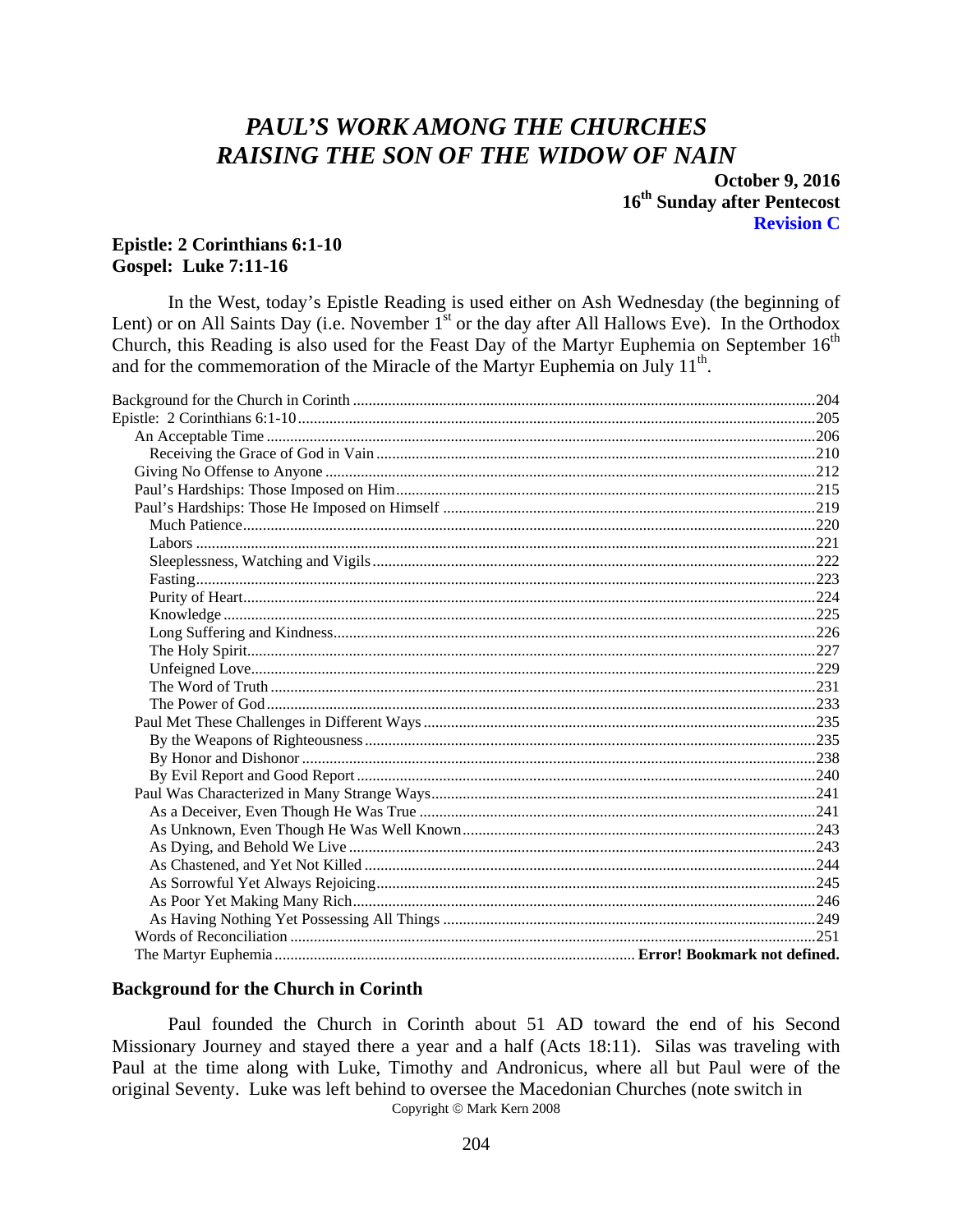tenses from "we" to "they" and back to "we" in Acts 16:16, 17:1, 20:6). Silas was left behind in Corinth and was later Bishop of Corinth. (Note that we never hear from Silas again traveling with Paul after he arrived in Corinth (Acts 18:5).

Before Paul arrived in Corinth for an extended stay again in late 55 AD, he wrote four letters to Corinth (two of which are lost) and paid the Church one brief visit. For details on this, see the Epistle lesson for the 14th Sunday after Pentecost. In the interval from 52 to 55 AD, the Apostles Apollos and Peter visited Corinth. Apollos was one of the original Seventy, but must have been home in Alexandria at the time of Pentecost. He knew only the baptism of John in 53 AD when he came to Ephesus (Acts 18:24-28). Aquila and Priscilla, the overseers Paul left in Ephesus (Acts 18:18-19), straightened Apollos out and also wrote to the Churches in Achaia (Athens and Corinth) to receive Apollos when he arrived (Acts 18:27). Apollos proceeded to help out by vigorously refuting the Jews publicly showing from the Scriptures that Jesus is the Christ (Acts 18:28). Paul said that he and Apollos are one, that is, of one mind in the work of establishing the Churches (1 Corinthians 3:8).

The same can be said for the relationship between Paul and Peter. Peter visited Corinth in the early 50's AD on his way to Rome. He obviously made a big impression in Corinth since there were factions that had developed by 55 AD (1 Corinthians 1:12) centered around Paul, Apollos, Peter and none of the above (i.e. Christ)! On Peter's way to Corinth, Paul met him in Macedonia and together they ordained four bishops for the following cities:

| Olympas  | Philippi           |
|----------|--------------------|
| Jason    | Thessalonica       |
| Silas    | Corinth            |
| Herodion | Petras (SW Greece) |

Thus we can definitely say that Peter and Paul were one in the work also.

From a detailed study of Paul's Missionary Journeys, it is apparent that Paul worked with at least 60 of the original members of the Seventy at some point. Many of them like Luke, Timothy, and Titus traveled with him a lot. In addition, Paul had some contact with Peter, John, Andrew, and Philip.

### <span id="page-1-0"></span>**Epistle: 2 Corinthians 6:1-10**

The Epistle lesson begins with a quote from Isaiah, where the Father is speaking to the Son, His Servant. The full text is shown below, and the part that Paul quoted is highlighted:

"And now thus says the Lord that formed Me from the womb to be His own servant, to gather Jacob to Him and Israel. I shall be gathered and glorified before the Lord, and My God shall be My strength. And He said to Me, 'It is a great thing for You to be called My Servant, to establish the tribes of Israel and to recover the dispersion of Israel. Behold I have given You for the covenant of a race, for a light of the Gentiles, that You should be for salvation to the end of the earth'".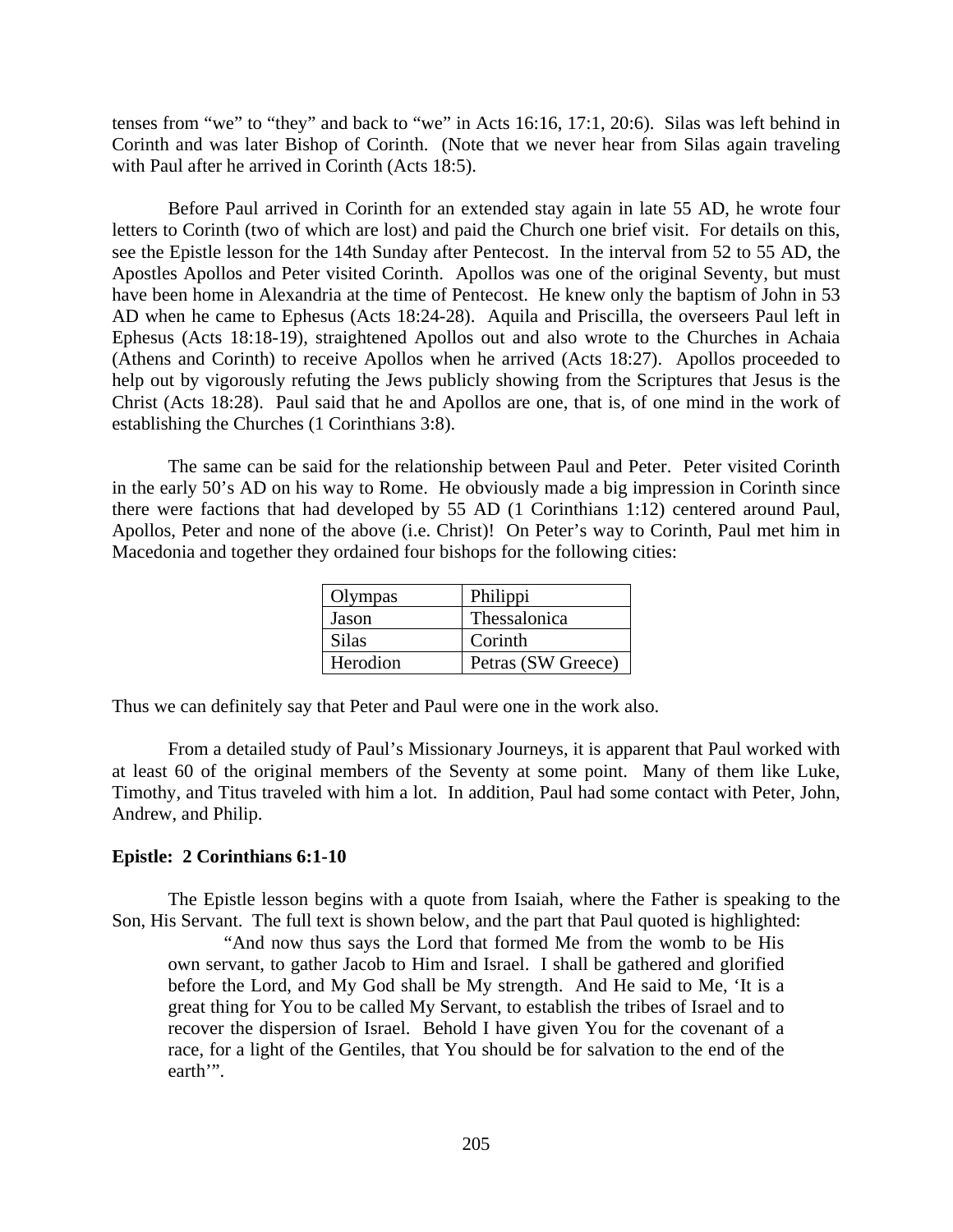"Thus says the Lord that delivered You, the God of Israel, 'Sanctify Him that despises His life, Him that is abhorred by the Gentiles that are the servants of princes: Kings shall behold Him, and princes shall arise and shall worship Him, for the Lord's sake. For the Holy One of Israel is faithful and I have chosen You'".

"Thus says the Lord, '**In an acceptable time I have heard You and in a day of salvation I have helped You.** And I have formed You, and given You for a covenant of the Gentiles, to establish the earth and to cause to inherit the desert heritages" (Isaiah 49:5-8 LXX).

Thus Isaiah stated that God the Father spoke of His Son, His Servant. He says that His Son will be the New Covenant, and will be a light for the Gentiles. He will gather Israel and will be glorified before the Father; princes shall worship Him. The Holy One of Israel was faithful in that He despised His life in going willingly to the Cross.

#### <span id="page-2-0"></span>**An Acceptable Time**

The term "Acceptable Time" is also called a favorable opportunity, a time of the Gift, a time of grace and a day of salvation. This acceptable time especially applies to the Gentiles, who are given an amazing opportunity to come out of darkness. This acceptable time will not last forever, but comes to a close with the end of the age. Each of have this window for doing something worthwhile; if we pass it up, we may lose this golden opportunity.

The time when the Lord's Servant is a light to the Gentiles is called an acceptable time. It is a time when pardon is available freely and easily. John Chrysostom called<sup>[1](#page-2-1)</sup> it a "favorable" opportunity". He calls it a time of the Gift, a time of the Grace,

"When it is appointed not that an account should be required of our sins, nor a penalty exacted. Besides being delivered, we also enjoy ten thousand good things, righteousness, sanctification and all the rest."

Giving an example, he stated: "For in the case of monarchs here below, at the time of their festivals, and when they appear in the dress of Consuls, he who brings a small offering receives large gifts. But on the days in which they sit in judgment, much strictness, much sifting is required. Let us too, therefore, strive for the mastery in the time of this Gift. It is a day of Grace, of Grace divine; where with ease even we shall obtain the crown".

Clement of Alexandria stated<sup>[2](#page-2-2)</sup> that the timing of both the Gospel and the Law and the Prophets was perfect for all men, that all might come out of darkness.

"The proclamation of the Gospel came at the proper time, just as at the proper time the Law and the Prophets were given to the Barbarians<sup>[3](#page-2-3)</sup>, and Philosophy to the Greeks, to prepare their ears for the Gospel. 'Therefore', says the Lord who delivered Israel, 'in an acceptable time I have heard you, and in a

<span id="page-2-3"></span>

<span id="page-2-2"></span><span id="page-2-1"></span><sup>&</sup>lt;sup>1</sup> John Chrysostom, <u>Homilies on 2 Corinthians</u>, XII, 1.<br><sup>2</sup> Clement of Alexandria, <u>Stromata</u>, VI, 6.<br><sup>3</sup> Many Gentile nations were aware of the Mosaic Law, and some actually incorporated it into their laws and philosophy.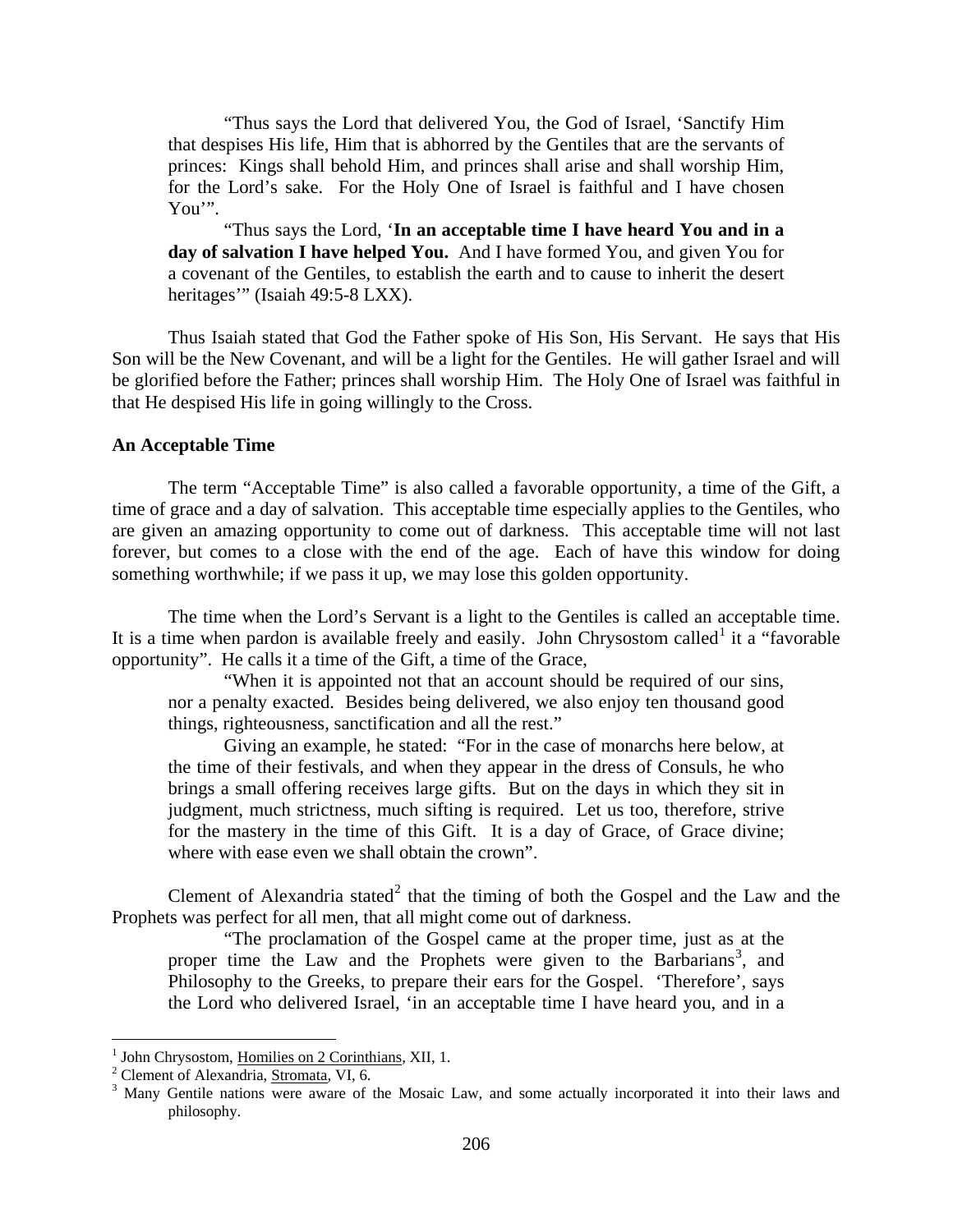day of salvation I have helped you. I have given you for a Covenant to the nations; that you might establish the earth, and cause to inhabit the desert inheritance; saying to those in bonds, come out; and to those that are in darkness, show yourselves' (Isaiah 49:8-9 LXX). If the 'prisoners' are the Jews, of whom the Lord said, 'Come out from bonds, you that want', meaning the voluntary bound, and who have taken on tough burdens by human injunction. It is plain that 'those in darkness' are those who have the ruling faculty of the soul buried in idolatry."

"To those who were righteous according to the Law (i.e. the Jews), faith was lacking. The Lord, in healing them, said, 'Your faith has made you well' (Matthew 9:22). But to those that were righteous according to philosophy (i.e. the Gentiles who had a heart for God), not only faith in the Lord, but also the abandonment of idolatry, was necessary. On the revelation of the truth, they also repented of their previous conduct."

Justin Martyr stated $4$  that the New Covenant applied to the illumined Gentiles, who are Christ's inheritance, where Christ is the Covenant of God. This was the acceptable time and the day of salvation

"If the Law was able to enlighten the nations and those who possess the Law, what need would there be of a New Covenant? But since God announced beforehand that He would send a New Covenant, and an everlasting Law and Commandment, we will not understand this of the old Law and its adherents, but of Christ and His disciples, namely us Gentiles, whom He has illumined. He says, 'Thus said the Lord, In an acceptable time I have heard You, and in a day of salvation I have helped You, and I have given You for a Covenant of the people, to establish the earth, and to inherit the desert inheritance.' (Isaiah 49:8 LXX) What, then, is Christ's inheritance? Is it not the Gentiles? What is the Covenant of God? Is it not Christ? As He says, 'You are My Son; this day I have begotten You. Ask of Me, and I shall give You the Gentiles for Your inheritance, and the uttermost parts of the earth for Your possession'" (Psalm 2:7-8 LXX).

John Chrysostom emphasized<sup>[5](#page-3-1)</sup> that the Throne of Grace is still there and we may approach boldly; that is with no evil conscience and no doubt. The Throne of Grace will not remain such forever.

"How is it that we should 'come boldly to the throne of grace'? (Hebrews 4:16) Now it is a throne of Grace, not a throne of Judgment. Therefore we should approach boldly, 'that we may obtain mercy', just as we are seeking. Now is a time of royal generosity."

"'We may find grace to help in time of need for help in due season'. He well said, 'for help in time of need'. If you approach now, he means, you will receive both grace and mercy, for you approach 'in due season'; but if you approach then, no longer will you receive it. Then the approach is unseasonable, for it is not then 'a throne of Grace'. Till that time He sits granting pardon, but when the end has come, then He rises up to judgment. It is said, 'Arise, O God,

<span id="page-3-1"></span><span id="page-3-0"></span> $<sup>4</sup>$  Justin Martyr, *Dialogue with Trypho*, 122.<br> $<sup>5</sup>$  John Chrysostom, Homilies on Hebrews, VII, 6.</sup></sup>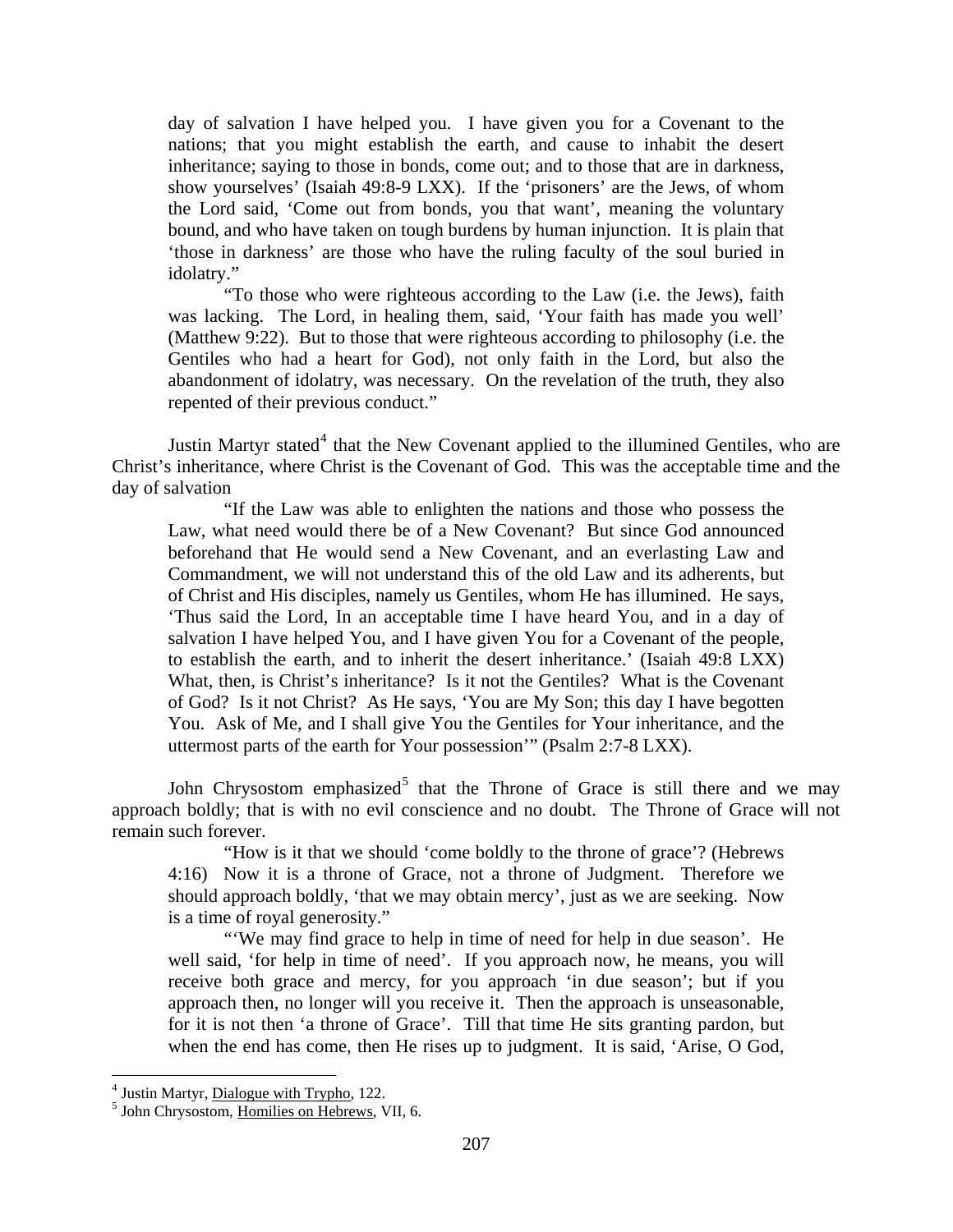judge the earth' (Psalm 82:8). 'Let us come boldly', having no 'evil conscience', that is, not being in doubt, for such a one cannot 'come with boldness'. On this account it is said, 'I have heard you in an accepted time and in a day of salvation have I helped you' (2 Corinthians 6:2). Now is the grace of God for those to find repentance who sin after baptism."

"When you hear of a High Priest, He stands; he leads to the throne; He does not sit. For Christ to be made High Priest is not of nature, but of grace, condescension, and humiliation. Thus is it seasonable for us now to say, 'Let us draw near' asking 'boldly'; let us only bring Faith and He gives all things. Now is the time of the gift; let no man despair of himself. Then will be the time of despairing, when the bride chamber is shut, when the King has come in to see the guests, when they who shall be accounted worthy shall have received as their portion the Patriarch's bosom. Now it is not yet so! The spectators are still assembled; the contest is still ongoing; the prize is still in suspense."

Athanasius of Alexandria, in his annual Paschal Letters, compared<sup>[6](#page-4-0)</sup> the proclamation in Israel with the silver trumpets that announced the Feast Days to the "acceptable time" that Paul mentioned. Like them, we are being called together to a wonderful event, like a Sabbath, to receive the blessings of God.

"As a good physician, Christ exhorts us to obedience in season — the only season in which we may be healed — just as the Father sent Him seasonably, saying, 'In an acceptable time I have heard You, and in the day of salvation I have helped You'" (Isaiah 49:8).

"Paul urges us to note this season, saying, 'Behold, now is the accepted time; behold, now is the day of salvation' (2 Corinthians 6:2). At set seasons He called Israel to the Levitical feasts by Moses, saying, 'Three times in a year you shall keep a feast to Me' (Exodus 23:14), one of which, my beloved, is that now at hand (Pascha). The trumpets of the priests sounded, urging its observance; as the Psalmist commanded, 'Blow with the trumpet in the new moon, on the Sabbath Day of your feast!' (Psalm 81:3, Numbers 10:8). Since the Law required us to blow the trumpets both on the new moons, and on the Sabbath Days, He made a Sabbath day of that in which the light of the moon was beginning; which was then a type of the revealing of Christ, the Light of the world. At one time, the trumpets called to the feasts; at another time to fasting and to war. This was done with solemnity, not by chance; this sound of the trumpets was appointed, so that every man should come to what was proclaimed. When God was revealed to Moses, 'The Lord spoke to Moses, saying, Make two silver trumpets; and they shall be for you to call the congregation' (Numbers 10:1-2). These things were to be observed so long as the shadow lasted, the whole being appointed for use, 'till the time of reformation' (Hebrews 9:10). 'If you shall go out to battle in your land against your enemies that rise up against you, then you shall proclaim with the trumpets, and you shall be remembered before the Lord, and be delivered from your enemies' (Numbers 10:9). Not only in wars did they blow the trumpet, but there was a festal use of the trumpet also. 'In the day of your gladness, and in your appointed feasts, at the beginning of your months, you shall blow the

<span id="page-4-0"></span> <sup>6</sup> Athanasius of Alexandria, Festal Letters, I, 1-2.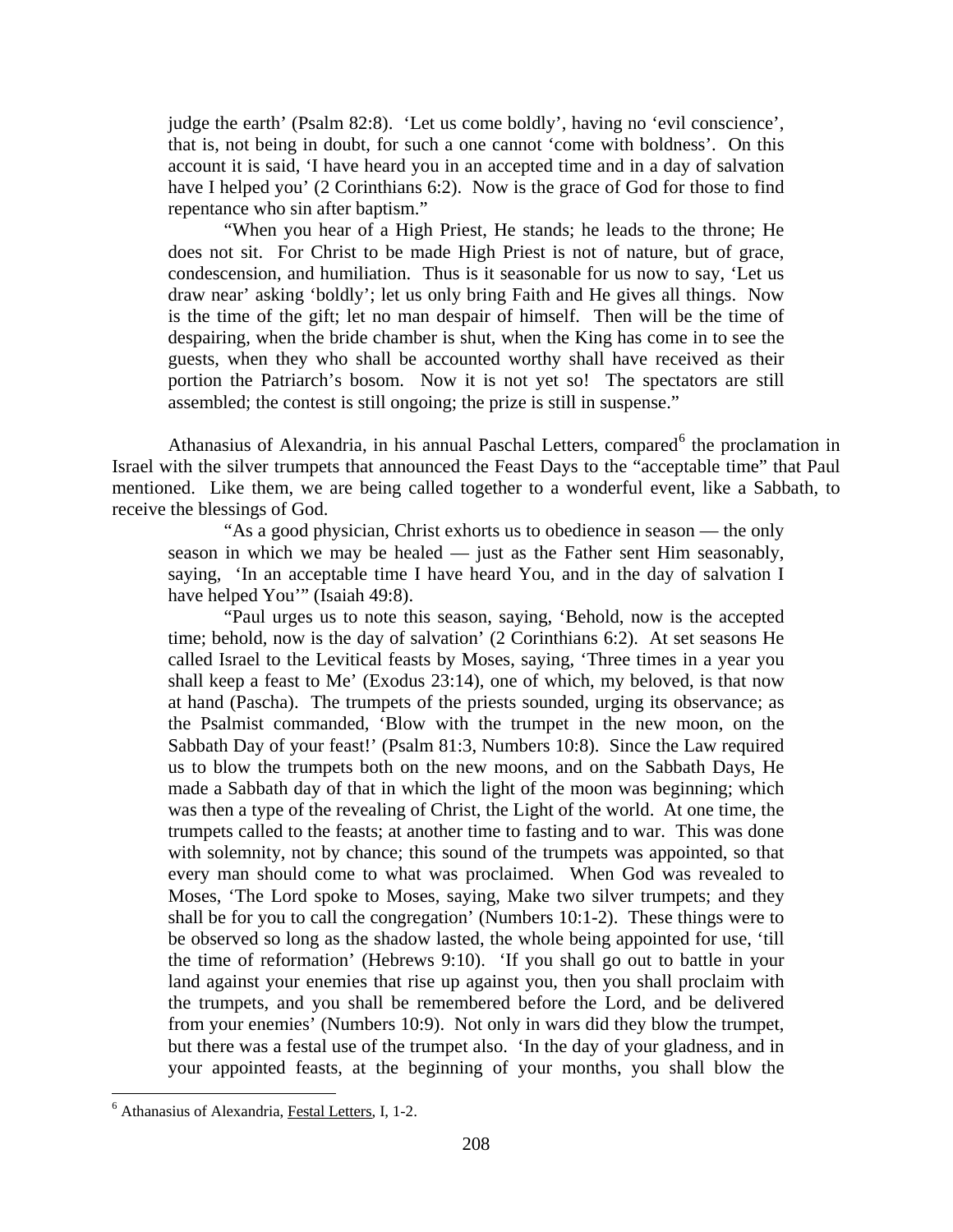trumpets' (Numbers 10:10). Let no man think it is a light and contemptible matter, if he hears the command of the Law respecting trumpets; it is a wonderful and awesome thing. Beyond any other voice or instrument, the trumpet is awakening and awe-inspiring; so Israel received instruction by these means, because Israel was then just a child (spiritually). In order that the proclamation should not be thought merely human, but superhuman, its sounds resembled those which were uttered when they trembled at Mount Sinai (Exodus 19:16); they were reminded of the Law that was then given them, and they kept it."

Gregory the Great, Pope of Rome, stated<sup>[7](#page-5-0)</sup> that one aspect of the acceptable time is the opportunity to do good while we have a healthy body. If we miss this opportunity and turn the grace of God into iniquity, we may never have the same opportunity. Instead we may end up just giving our wealth to demons, and be unable later when we desire to do good.

"Differently to be admonished are the whole and the sick. The whole are to be admonished that they employ the health of the body for the health of the soul. If they turn the grace of soundness to the use of iniquity, they may be made worse by the gift, and afterwards merit severer punishment, in that they don't fear to misuse the more bountiful gifts of God. The whole are to be further admonished that they don't despise the opportunity of winning health forever. For it is written, 'Behold now is the acceptable time, behold now is the day of salvation' (2 Corinthians 6:2). They are to be admonished lest, if they will not please God when they may, they may be not able when they want to when it is too late. This is why Wisdom deserts those whom she called before, but who refused too often, saying, I have called, and you refused; I have stretched out my hand, and no one regarded; you have disdained all my counsel, and accepted none of my reproof. I will also laugh at your calamity; I will mock when your terror comes (Proverbs 1:24-27). 'Then shall they call on me, and I will not listen; they will seek Me diligently, but they will not find me' (Proverbs 1:28). When health of body, received for the purpose of doing good, is despised, it is realized, after it is lost, how precious was the gift. At the end it is fruitlessly sought, having been enjoyed unprofitably when granted at the proper time. Solomon said it well, 'Don't give your honor to others and your years to the cruel one, lest strangers be filled with your wealth, and your labors end up in the house of a stranger, and you mourn at the end, when your flesh and your body are consumed (Proverbs 5:9- 11). For who are strangers from us but malignant spirits, who are separated from the lot of the heavenly country? What is our honor but that, though made in bodies of clay, we are yet created after the image and likeness of our Maker? Who else is cruel but that apostate angel, who has both struck himself with the pain of death through pride, and though lost, has not ceased to bring death on the human race? He therefore gives his honor to strangers who, being made after the image and likeness of God, devote the seasons of his life to the pleasures of malignant spirits. He also surrenders his years to the cruel one who spends the space of life accorded him after the will of the domineering adversary. If anyone has received a healthy body or wisdom of the mind, yet labors not in the practice of virtues but in the perpetration of vices, he by no means fills his own house, but

<span id="page-5-0"></span> $7$  Gregory the Great, <u>Book of Pastoral Rule</u>, III, 12.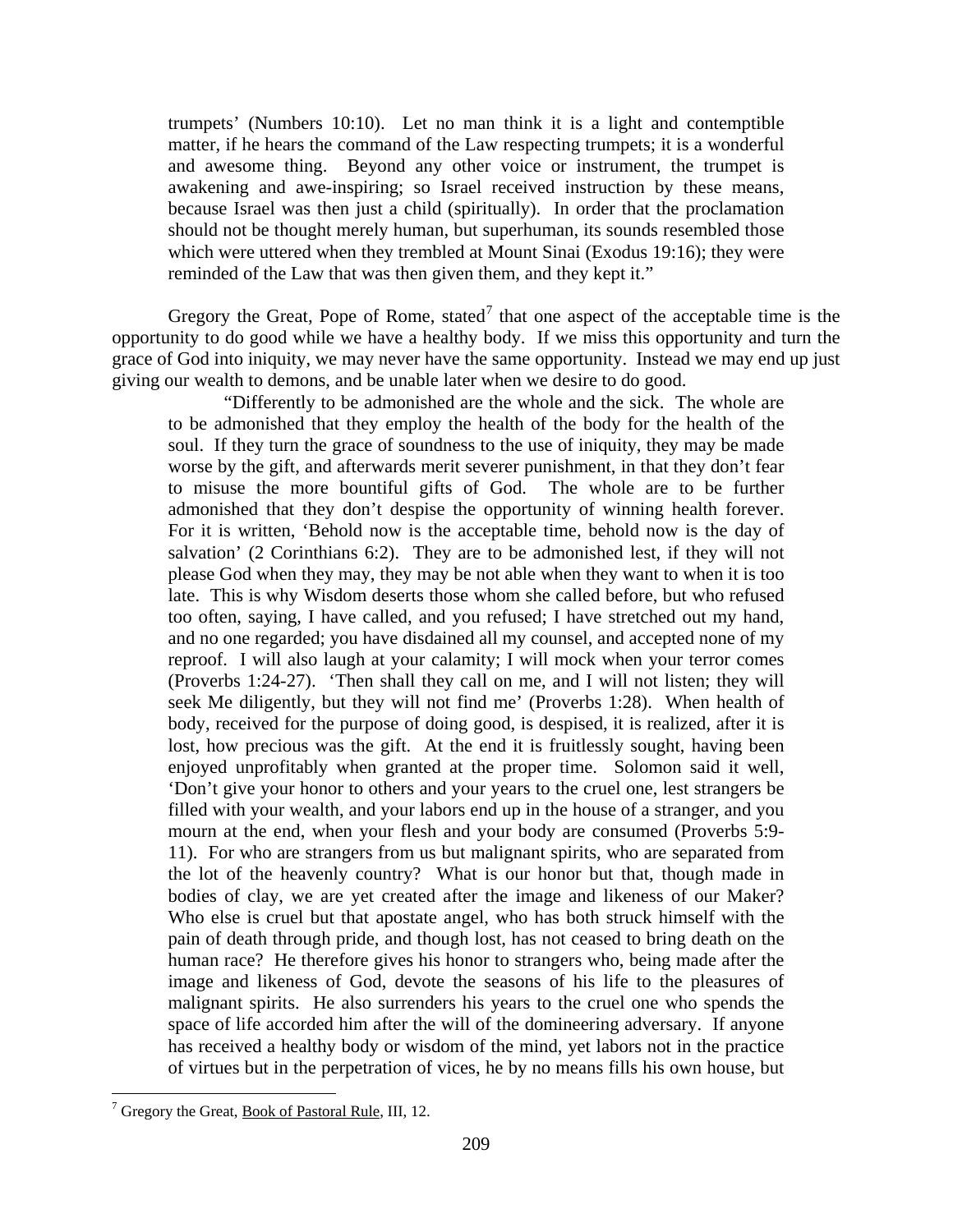fills the houses of strangers with his wealth. That is, he multiplies the deeds of unclean spirits, and indeed so acts, in his luxuriousness or his pride, as even to increase the number of the lost by the addition of himself."

Gregory the Theologian stated<sup>[8](#page-6-1)</sup> that the accepted time is every present moment and it will vary from one person to another. We should be cautious to take advantage of the acceptable opportunities we have, and we should focus on real and lasting values.

"I know of three classes among the saved; the slaves, the hired servants, and the sons. If you are a slave, be afraid of the whip; if you are a hired servant, look only to receive your wages; if you are a son, revere Him as a Father, and work that which is good, because it is good to obey a Father. Even though no reward should come of it for you, this is itself a reward, that you please your Father. Let us take care not to despise these things. How absurd it would be to grasp for money and throw away health; to be lavish about cleansing the body, but economical about cleansing of the soul; to seek freedom from earthly slavery, but not to care about heavenly freedom! It would be equally absurd to make every effort to be splendidly housed and dressed, but to never think how you yourself may become very precious; and to be zealous to do good to others, without any desire to do good to yourself. If good could be bought, you would spare no money; but if mercy is freely at your feet, you despise it for its cheapness. Every time is suitable for your baptism, since any time may be your death. With Paul I shout to you with that loud voice, 'Behold now is the accepted time; behold now is the day of salvation' (2 Corinthians 6:2). This Now does not point to any one time, but is every present moment. Again 'Awake, you that sleep, and Christ shall give you light' (Ephesians 5:14), dispelling the darkness of sin. Again, 'In the night hope is evil, and it is more profitable to be received in the morning'" (Isaiah 28:19 LXX).

# **Receiving the Grace of God in Vain**

<span id="page-6-0"></span>Paul stated, "We then, as workers together with Him also plead with you not to receive the grace of God in vain. For He says, 'In an acceptable time I have heard you, and in the day of salvation I have helped you' (Isaiah 49:8). Behold, now is the accepted time; behold, now is the day of salvation" (2 Corinthians 6:1-2). What does Paul mean by receiving the grace of God in vain?

John Cassian stated $^9$  $^9$  that every man has the ability to choose between good and evil, and angels versus demons are right there to help us go in the direction we want to pursue. Paul encouraged Timothy to choose the good and he did; Peter encouraged Simon Magus to choose the good also, but he didn't.

"It cannot be doubted that there are by nature some seeds of goodness in every soul, planted by the kindness of the Creator. But unless these are quickened by the assistance of God, they will not be able to attain an increase of perfection. As Paul says, 'Neither he who plants is anything, nor he who waters, but God who

<span id="page-6-2"></span>

<span id="page-6-1"></span><sup>&</sup>lt;sup>8</sup> Gregory Nazianzen, <u>Oration on Holy Baptism</u>, XL, 13.<br><sup>9</sup> John Cassian, 3<sup>rd</sup> Conference of Abbot Chaeremon, II, xiii, 12.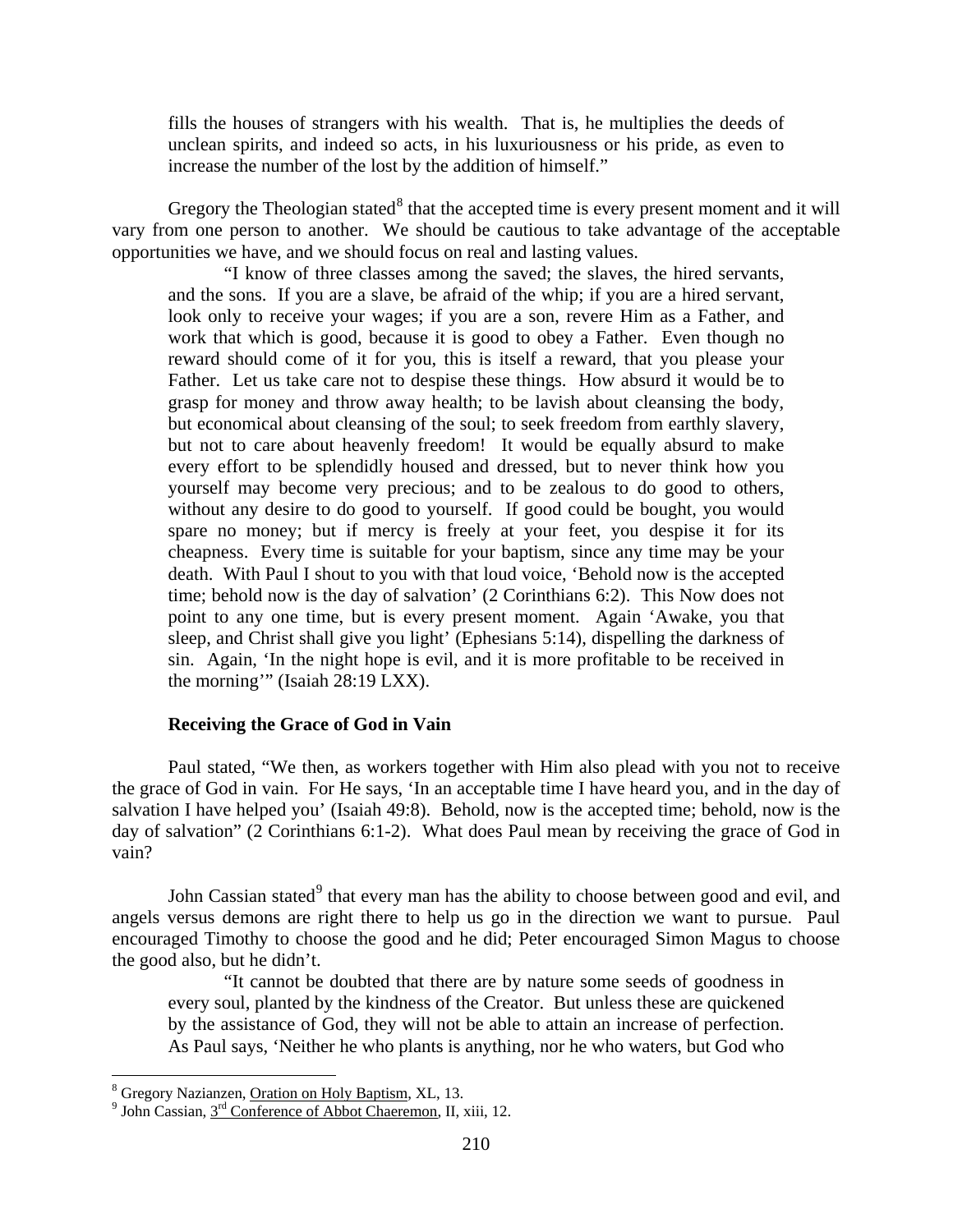gives the increase' (1 Corinthians 3:7). Freedom of the will is to some degree in a man's own power. This is very clearly taught in the book termed the Shepherd<sup>[10](#page-7-0)</sup>, where two angels are said to be attached to each one of us, i.e., a good and a bad one, while it lies at a man's own option to choose which to follow. The will always remains free in man, and can either delight in or neglect the grace of God. Paul would not have commanded, 'Work out your own salvation with fear and trembling' (Philippians 2:12), had he not known that it could be advanced or neglected by us. But that men might not fancy that they had no need of Divine aid for the work of Salvation, he adds, 'For it is God who works in you both to will and to do for His good pleasure' (Philippians 2:13). Therefore he warns Timothy, 'Do not neglect the gift that is in you' (1 Timothy 4:14); and again: 'Therefore I remind you to stir up the gift of God which is in you' (2 Timothy 1:6). In writing to the Corinthians he exhorts and warns them not to show themselves unworthy of the grace of God through their unfruitful works, saying, 'We plead with you not to receive the grace of God in vain' (2 Corinthians 6:1). The reception of saving grace was of no profit to Simon doubtless because he had received it in vain; for he would not obey the command of the blessed Peter who said, 'Repent of your wickedness, and pray God if perhaps the thought of your heart may be forgiven you; for I see that you are poisoned by bitterness and bound by iniquity'" (Acts 8:22-23).

Athanasius of Alexandria stated<sup>[11](#page-7-1)</sup> that we ought no longer to live to ourselves, but, as servants to the Lord. We should not receive the grace in vain, as the time is especially an acceptable one, and the day of salvation has dawned, even the death of our Redeemer.

John Chrysostom noted<sup>[12](#page-7-2)</sup> that Paul made the situation urgent for the Corinthians in that not only is the time short, but also this is the only season for salvation. They needed to develop a zeal worthy of the grace they had been given. If someone had been freed from his sins, and yet made a friend wallow in what he had been freed from, he had received the grace of God in vain.

"Paul urged the Corinthians not only from the greatness of the blessings they received and His loving kindness, but also from the shortness of the time. Therefore he said elsewhere, 'For now our salvation is nearer' (Romans 13:11); and again, 'The Lord is at hand' (Philippians 4:5). But here he does something more. Not only is the remainder of the time short, but also this is the only season for salvation available."

"'Look!' Paul said, 'Now is the acceptable time; now is the day of salvation!' (2 Corinthians 6:2) Let us not let the favorable opportunity slip away but display a zeal worthy of the grace. Therefore we press forward, knowing both the shortness and the suitableness of the time. He also said, 'We are ambassadors for Christ, as though God were pleading through us: we implore you on Christ's behalf, be reconciled to God' (2 Corinthians 5:20). It is even with God that he speaks of working together; 'we are God's fellow-workers' (1 Corinthians 3:9), in

<span id="page-7-0"></span> $10$  The Shepherd, written by the Apostle of the Seventy, Hermas. See Roberts and Donaldson, ed., Ante-Nicene Fathers, Volume 2,<br><sup>11</sup> Athanasius of Alexandria, <u>Festal Letters</u>, VI, 4.<br><sup>12</sup> John Chrysostom, Homilies on 2 Corinthians, XII, 1.

<span id="page-7-1"></span>

<span id="page-7-2"></span>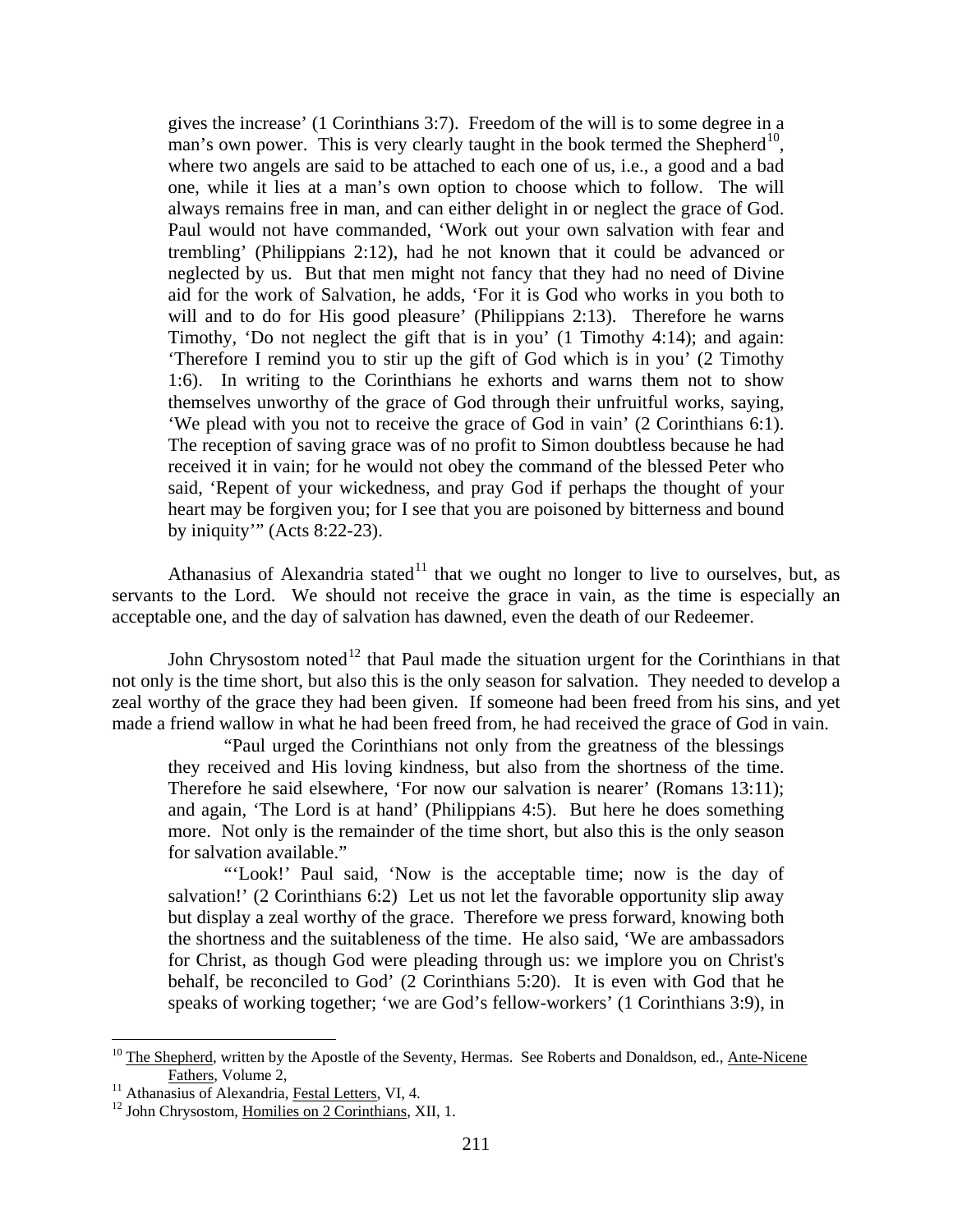this way to save men. When pleading, Paul advances God's just claims; namely, that He gave His Son, the Righteous One 'Who knew no sin to be sin for us, that we might become the righteousness of God in Him' (2 Corinthians 5:21), thus displaying such goodness."

"We plead that you would receive the benefit and not reject the gift. Be persuaded therefore by us, and 'receive not the grace in vain' (2 Corinthians 6:1). Paul didn't want them to think that just believing on Him that calls by itself is 'reconciliation with God'; therefore he added these words 'receive not the grace in vain', repaying that earnestness which respects the life we receive. One who has been freed from sins and yet made a friend to wallow in the former things, has returned to enmity with God, and has 'received the grace in vain' with respect to eternal life. We reap no benefit from 'the grace' towards salvation, if we live impurely. We are even harmed, having this greater aggravation of our sins, in that after such knowledge and such a gift we have gone back to our former vices. This however he does not mention yet, that he may not make his work harsh, but says only that we reap no benefit. Paul then reminded the Corinthians of a prophecy, urging and compelling them to rouse themselves in order to lay hold of their own salvation. 'At an acceptable time I listened to you, and in a day of salvation I helped you. Look! Now is the acceptable time; now is the day of salvation" (2 Corinthians 6:2).

### <span id="page-8-0"></span>**Giving No Offense to Anyone**

Being zealous to receive the grace of God during the acceptable time is good; but being zealous could also offend people. Out of kindness to others, we need to be aware of others' feelings and sensitivities. Paul stated, "We give no offense in anything, that our ministry may not be blamed. But in all things we commend ourselves as ministers of God" (2 Corinthians 6:3- 4).

Gregory the Great, Pope of Rome, writing to the Emperor's sister, Theoctista, encouraged<sup>[13](#page-8-1)</sup> her to not to be bothered by the murmuring of foolish men since her witness is in heaven. If there is any way to avoid offending anyone, we ought to do it to avoid any association with sin on our part. Gregory illustrated this with two examples involving the Pharisees. This may mean going considerably out of our way and associating with surly men, but we should do it anyway.

"As often as you hear foolish men speaking derogatory of you, you shouldn't be touched by even the least sadness of heart. This murmuring of foolish men cannot be pacified by quiet reason, I hold it to be sin if the doing of what can be done is neglected. When we appease insane minds, and bring them back to a healthy state, we ought by no means to cause them offense. There are some offenses that should be altogether despised; but there are others which, when they can be avoided without guilt, should be considered. We learn this from the preaching of the Gospel. The Truth said, 'Not what goes into the mouth defiles a man; but what comes out of the mouth, this defiles a man' (Matthew 15:11). The disciples replied, 'Do You know than that the Pharisees were

<span id="page-8-1"></span><sup>&</sup>lt;sup>13</sup> Gregory the Great, Epistle to Theoctista, XI, 45.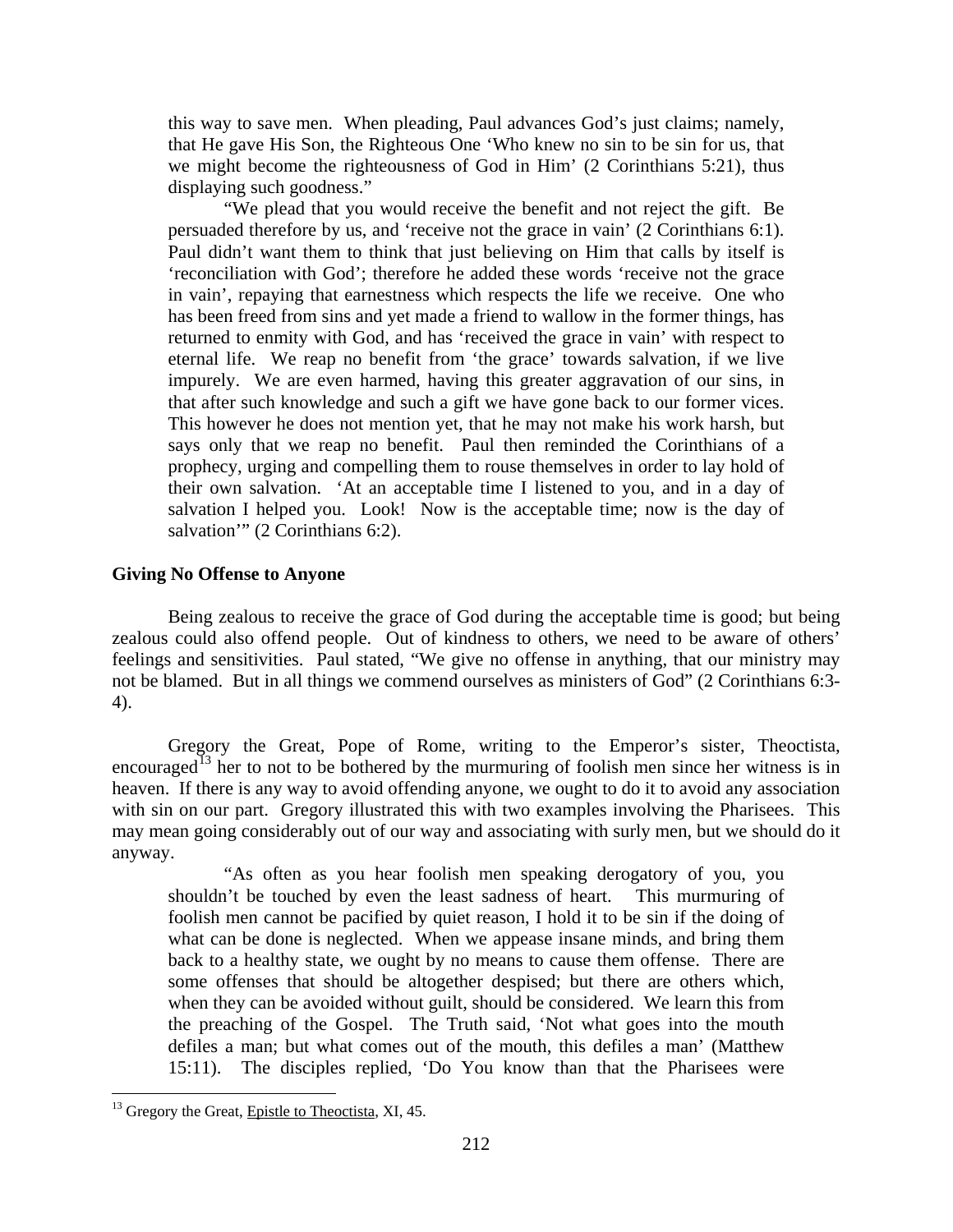offended after they heard this saying?' (Matthew 15:12). Immediately Christ replied, 'Every plant which my heavenly Father has not planted shall be rooted up. Let them alone; they are blind leaders of the blind' (Matthew 15:13-14). Yet, when tribute was demanded, He first gave a reason why tribute should not be paid, then added, 'Lest we should offend them, go to the sea, cast in a hook, take the fish that comes up first; and when you have opened his mouth, there you shall find a silver tetradrachm<sup>[14](#page-9-0)</sup>. Take that, and give it to them for Me and for you' (Matthew 17:27). Why is it that to some who were offended it is said, 'Let them alone; they are blind, and leaders of the blind'; and that to others, lest they should be offended, tribute is paid by the Lord, even though not due? Why is it that He allowed one offense to remain, but forbade another to be caused? He was teaching us on the one hand to despise offenses which implicate us in sin, but on the other to mitigate in all ways those who we can appease without sin?"

"Therefore your Excellency, with God protecting you, He may quietly deflect the offenses of bad men. The chief of these bad men you should of your own accord call in to speak to you privately and give them reasons, and anathematize certain wrong points, which they suppose to be held by you. If they suspect such anathema to be insincere, you should confirm it even by an oath, affirming that you do not hold, and never have held, those points. Don't let it seem beneath you to satisfy them in such a way; don't let there be in your mind any feeling of contempt against them on account of your imperial race. For we are all brethren created by the power of one Emperor, and redeemed by His blood. So we ought not in anything to despise our brethren, however poor they are."

John Chrysostom stated<sup>[15](#page-9-1)</sup> that the Apostles differed from us only in their will and purpose. They were careful not to offend anyone, yet they went beyond the Commandments in humility.

"The Apostles were partakers of the same nature as us; they differed in their will and purpose. So it was that they attracted the great grace that they did. See how many things they ordered by their own knowledge of grace. 'That we don't give offense" to those who wish to take offense, and, 'That our ministry be not blamed' (2 Corinthians 6:3). They had an irreproachable life and also condescension. Paul went beyond the commandments of Christ and on the other hand was the humblest of all. 'I have become all things to all men', he said, 'that I might by all means save some'" (1 Corinthians 9:22).

Leo the Great, speaking about the beginning of Lent, stated<sup>[16](#page-9-2)</sup> that the struggle between our two natures (flesh and spirit) must accompany our fasting. When we do this we will not offend anyone.

"As we are about to enter on those mystic days, which are dedicated to the benefits of fasting, let us take care to obey the Apostle's precepts, cleansing 'ourselves from all filthiness of the flesh and spirit' (2 Corinthians 7:1), that by

<span id="page-9-0"></span><sup>&</sup>lt;sup>14</sup> A silver tetradrachm (Greek: stater) was the same weight as the Hebrew Shekel. See Merrill Unger, Unger's Bible Dictionary, Moody Press, Chicago, 1967, p. 725.

<span id="page-9-2"></span><span id="page-9-1"></span><sup>&</sup>lt;sup>15</sup> John Chrysostom, <u>Commentary on Acts</u>, XLIII, v. 16. <sup>16</sup> Leo the Great, Pope of Rome, <u>Sermons</u>, XLII, 2.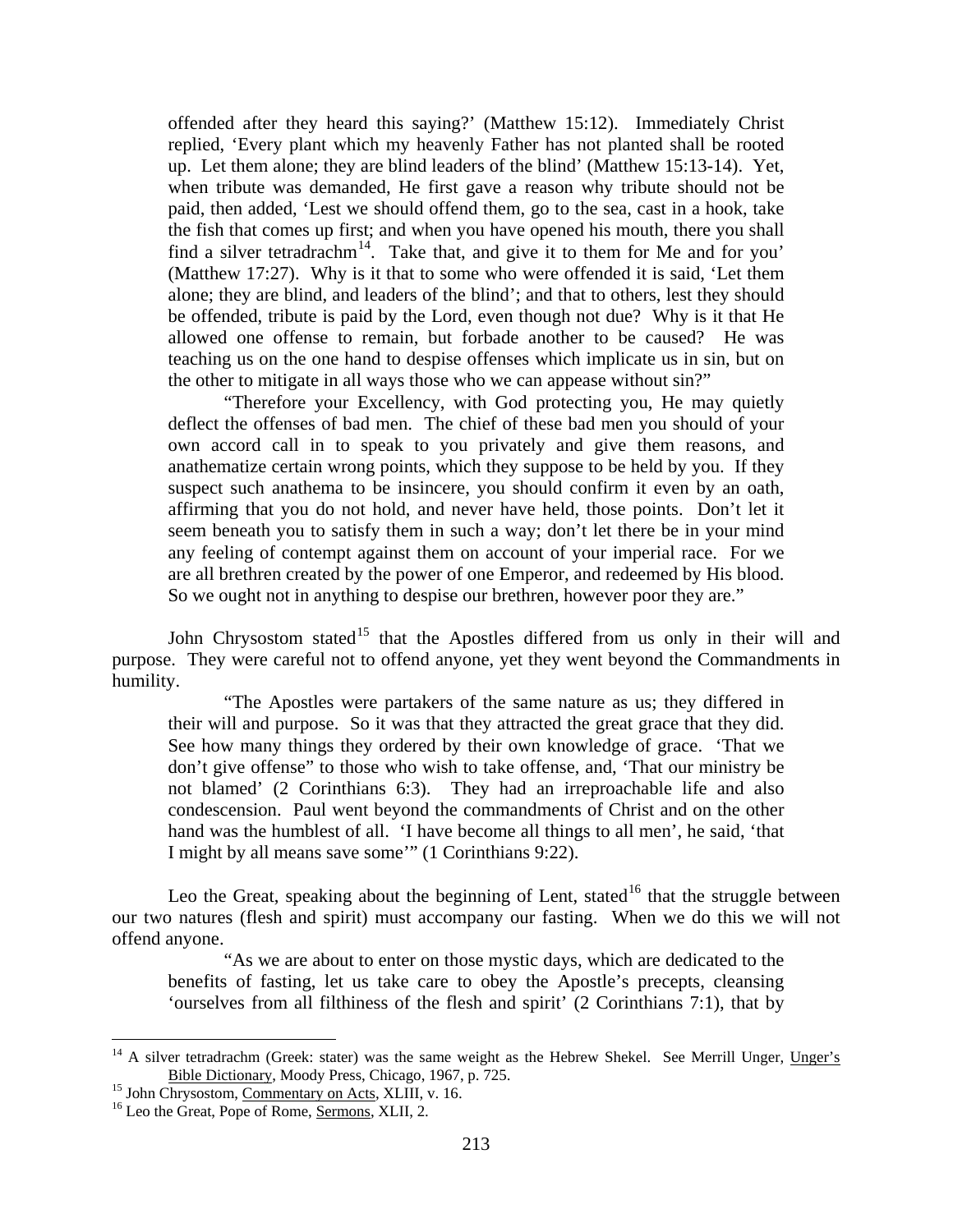controlling the struggles that go on between our two natures, the spirit, which if it is under the guidance of God, should be the governor of the body, and may uphold the dignity of its rule. Thus we will give offense to no one; nor will we be the target of reproof by anyone. If the conduct of those that fast is at variance with the standard of perfect purity, we shall be rightly attacked with rebukes; through our own fault ungodly tongues will arm themselves to do harm to the Faith. Our fast does not consist in just abstinence from food, nor is it profitable for dainties to be withdrawn from our bodily appetites, unless the mind is recalled from wrong-doing and the tongue restrained from slandering. This is a time of gentleness and long-suffering, of peace and tranquility, when all the pollutions of vice are to be eradicated and continuance of virtue is to be attained by us."

Ambrose of Milan gave<sup>[17](#page-10-0)</sup> some practical considerations in dealing with people to avoid offending them. One basic principle is to do nothing to advance one's own cause that puts someone else down. Injustice, real or perceived, is quick to cause offense, and equity should be a characteristic of the Church. Priests should not show favoritism to rich or poor to avoid giving offense; if they have difficulty with this, they should avoid judgment completely. On the other hand, where there is a danger to the whole Church, it is a great sin for a priest to pretend that he saw nothing.

"We must strive to win many by kindness and by the duties that we can do, and to preserve the favor already shown us. People will with good reason forget the benefits of former times if they are now bothered by some great wrong. It often happens that those one has shown favor to are driven away, if one decides in some unworthy way to put another before them. It is appropriate, however, for a priest to show favor in his kindnesses to the other clergy just as he would to parents."

"If anyone is disobedient to his bishop and wishes to exalt himself and overshadow his bishop's merits by a pretentious appearance of learning, humility or mercy, he is wandering from the truth in his pride. The rule of truth is to do nothing to advance one's own cause whereby another loses ground, nor to use whatever good one has to the disgrace or blame of another."

"Never protect a wicked man, nor allow sacred things to be given over to an unworthy man; on the other hand, do not harass and press a man whose fault is not clearly proven. Injustice quickly gives offense in every case, but especially in the Church, where equity ought to exist, where like treatment should be given to all. We should not let a powerful person claim more, or a rich man appropriate more. Whether we are rich or poor, we are one in Christ. Let him that lives a holier life claim nothing more for himself; for he ought rather to be the more humble for it."

"In giving judgment let us have no respect for persons. Favor must be put out of sight, and the case must be decided on its merits. Nothing is so great a strain on another's good opinion, as our giving away the cause of the weaker to the more powerful in cases that comes before us. The same happens if we are hard on the poor, while we make excuses for the rich man when he's guilty. Men are ready enough to flatter those in high positions. If you are afraid of giving

<span id="page-10-0"></span><sup>&</sup>lt;sup>17</sup> Ambrose of Milan, On the Duties of the Clergy, II, xxiv, 121, 123-125.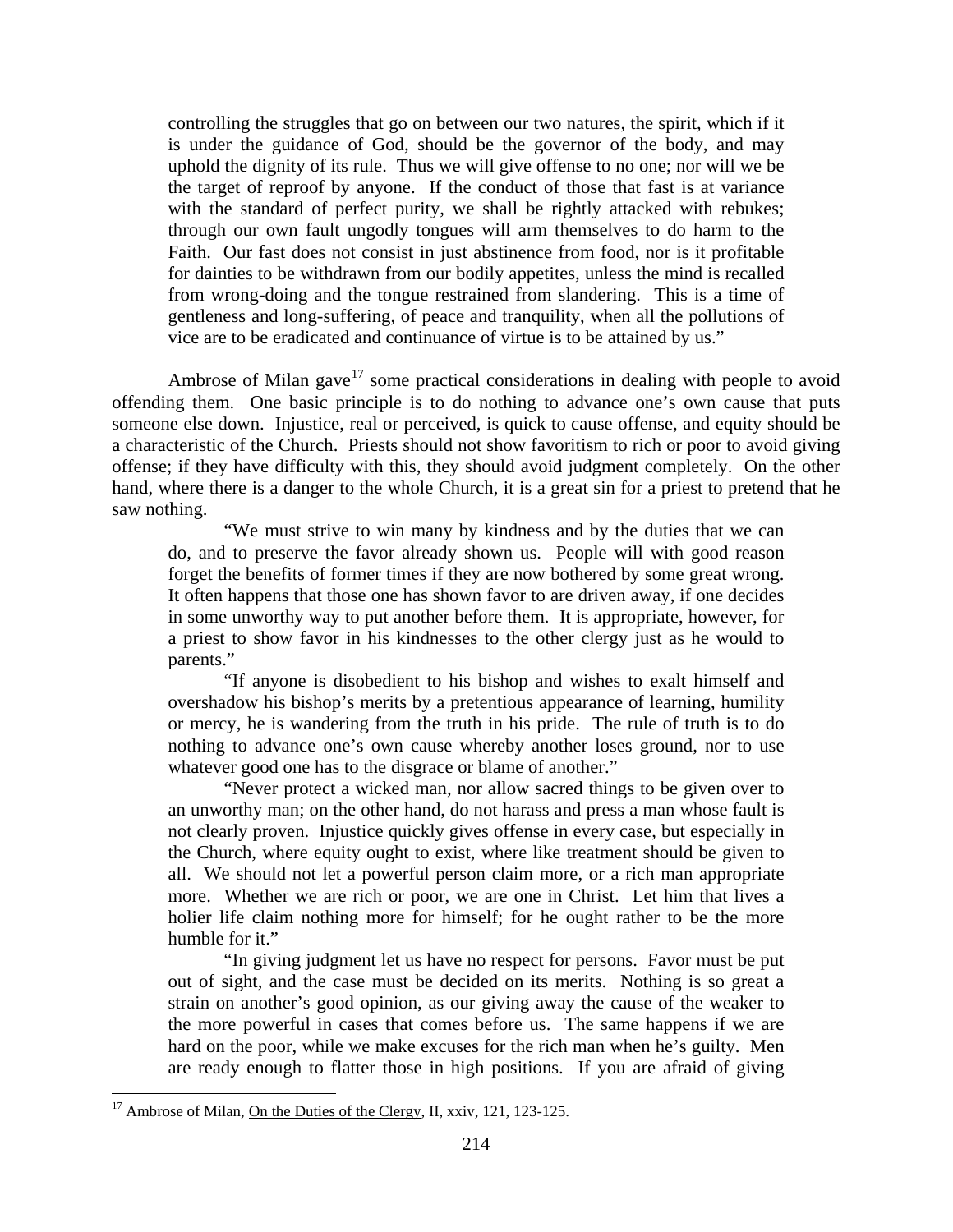offense, then do not undertake to give judgment. If you are a priest, do not urge a decision; it is OK for you to be silent in the matter. If it is a financial matter, it is always good to be on the side of equity. But in the cause of God, where there is danger to the whole Church, it is no small sin to act as though one saw nothing."

John Chrysostom stated<sup>[18](#page-11-1)</sup> that Paul was careful even in the use of spiritual gifts not to offend anyone, which contrasted with some in Corinth who were puffed up over their gifts.

"Observe when it is that Paul mentioned the help of the Holy Spirit: after he had listed many things that he did himself, such as tribulations, distresses, stripes, imprisonments, tumults, sleeplessness, fasting. Moreover, he seems to me to be saying another thing. 'We have been filled with the abundance of the Spirit and also we give proof of our Apostleship in that we have been counted worthy of spiritual gifts.' If this is grace also, yet still he himself, by his good works and his labors, attracted that grace. We can also say that besides this, he shows that in his use of the gifts of the Spirit he gave no offense. This is in contrast to those who received the gift of tongues among the Corinthians and were puffed up. It is possible for one even in receiving a gift of the Spirit, not to use it right. 'But we are not like this,' he said, 'but in the Spirit also, that is, in the spiritual gifts, we have been blameless" (2 Corinthians 6:3).

#### <span id="page-11-0"></span>**Paul's Hardships: Those Imposed on Him**

Paul had to endure a great deal of hardships such as in Table 1, where these were the hardships imposed on him. The occasions for these hardships are listed in Table 2. There are other hardships that he imposed on himself that we will cover next. Paraphrasing John Chrysostom<sup>19</sup>, for Paul to bear one or two things is no great matter, but Paul was inflicted with snow storms of trials. Every one of these was intolerable by itself; but when both all, and all at once, attack, consider what a soul is required to put up with it.

| <b>Difficulty</b>             | <b>Strong</b> | Greek       | <b>References</b>                                   |
|-------------------------------|---------------|-------------|-----------------------------------------------------|
| Tribulations, in the sense of | 2347          | thlipsis    | Revelation 7:14, Philippians 1:17, James 1:27, Acts |
| pinching or compression       |               |             | 20:23                                               |
| Forced necessity as<br>from   | 318           | anagke      | Romans 13:5, Hebrews 7:12, 2 Corinthians 9:7        |
| violence or torture           |               |             |                                                     |
| Distress as in narrowness or  | 4730          | stenochoria | Romans 2:9                                          |
| lack of room                  |               |             |                                                     |
| Stripes as in wounds          | 4127          | plege       | Revelation 9, 11, 13, 15, 16, 18; Acts 16:23, 33    |
| including<br>Imprisonment,    | 5438          | phulake     | Acts 12:4-17, Mark 6:48                             |
| guards and watches            |               |             |                                                     |
| Instability, including riots  | 181           | akatastasia | Luke 21:9, James 3:16, 1 Corinthians 14:33          |

**Table 1 Definitions of the Difficulties Imposed on Paul** 

<span id="page-11-1"></span><sup>&</sup>lt;sup>18</sup> John Chrysostom, Homilies on 2 Corinthians, XII, 2.

<span id="page-11-2"></span><sup>19</sup> John Chrysostom, Homilies on 2 Corinthians, XII, 2.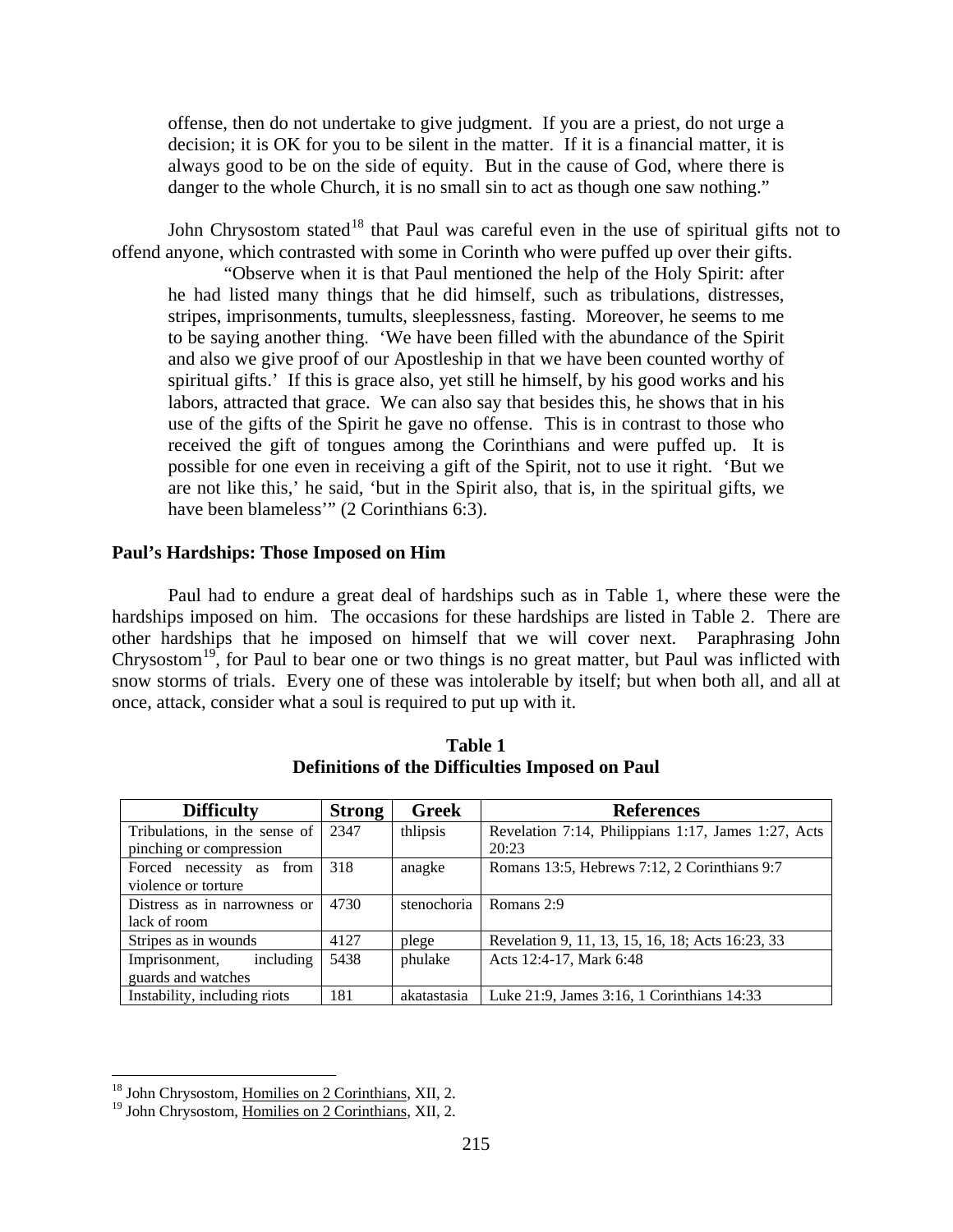Thlipsis or tribulation is the same word used for "those who came out of the Great Tribulation" at the end times (Revelation 7:14). In this context, it implies a hounding, where everyone is after you to capture or kill you. Orphans and widows can also experience this in their poverty trying to support themselves (James 1:27).

Anagke is a necessity that is forced on us, such as from obedience to governments (Romans 13:5). At the Advent of Christ there was a necessity, anagke, for a change in the Law (Hebrews 7:12); similarly we are encouraged not to give alms of necessity, anagke, but out of cheerfulness (2 Corinthians 9:7).

Stenochoria refers to a distress that comes from a closed-in situation. The only place in the New Testament where the use of stenochoria helps clarify its meaning is where Paul describes the Last Judgment: there will be tribulation, thlipsis, and distress, stenochoria, on every soul that does evil (Romans 2:9).

Plege refers to the wounds that come from whipping or beating and can include the whipping process. The "plagues" that come in the Last Days are stripes, plege, on the enemies of God (Revelation 9, 11, 13, 15, 16, 18) where the English word "plague" was taken directly from the Greek word. In Philippi, Paul was inflicted with many stripes, plege, and the converted jailor afterward washed these stripes (Acts 16:23, 33).

Phulake refers to confinement in prison, complete with guards and watches throughout the night. Peter was in prison, phulake, chained between two guards, with other guards watching the doors (Acts 12:4, 5, 6, 17). Jesus came walking on the Sea of Galilee during the  $4<sup>th</sup>$  watch, phulake, of the night (Mark 6:48).

Akatastasia refers to riots, disturbance, disorder and confusion. There will be wars and riots, akatastasia, prior to the 2<sup>nd</sup> Coming of Christ (Luke 21:9), since envy and self-seeking lead to riots, akatastasia, and every evil thing (James 3:16). Yet God is not the author of riots, akatastasia, but of peace (1 Corinthians 14:33).

| <b>Difficulty</b>             | <b>Strong</b> | <b>References</b>                                                     |
|-------------------------------|---------------|-----------------------------------------------------------------------|
| Tribulations, in the sense of | 2347          | In Asia (2 Corinthians 1:8); Pisidia (Acts 13:50); Iconium (Acts      |
| pinching or compression       |               | 14:5); Lystra (Acts 14:19): Philippi (Acts 16:23); Jerusalem (Acts    |
|                               |               | 20:23                                                                 |
| Forced necessity as<br>from   | 318           | Forced to leave Pisidia (Acts 13:50, Iconium (Acts 14:5), Lystra      |
| violence or torture           |               | (Acts 14:20), Philippi (Acts 16:39), Thessalonica (Acts 17:10).       |
|                               |               | Appeal to Caesar (Acts 25:11). Murder Plots (Acts 9:29, 23:12).       |
| Distress as in narrowness or  | 4730          | In Iconium (Acts 14:5); Lystra (Acts 14:19); Philippi (Acts 16:24);   |
| lack of room                  |               | Jerusalem (Acts 21:31); Rome (Acts 28:16)                             |
| Stripes as in wounds          | 4127          | In Philippi (Acts 16:23); Many other times (2 Corinthians 11:23)      |
| including<br>Imprisonment,    | 5438          | In Philippi (Acts 16:23); Jerusalem (Acts 21:31); Rome (Acts          |
| guards and watches            |               | $28:17$ ).                                                            |
| Instability, including riots  | 181           | Riots in Philippi (Acts 16:22), Thessalonica (Acts 17:5), Berea (Acts |
|                               |               | 17:13), Ephesus (Acts 20:28-41), Jerusalem (Acts 21:27)               |

| <b>Table 2</b>                               |
|----------------------------------------------|
| Times When Some of Paul's Hardships Occurred |

John Chrysostom was totally impressed<sup>[20](#page-12-0)</sup> with the life of the Apostle Paul. With all the extreme hardships Paul had to put up with, one might think that Paul would prefer to retire from

<span id="page-12-0"></span> $20$  John Chrysostom, Homilies on Philippians, IV, vv. 22-26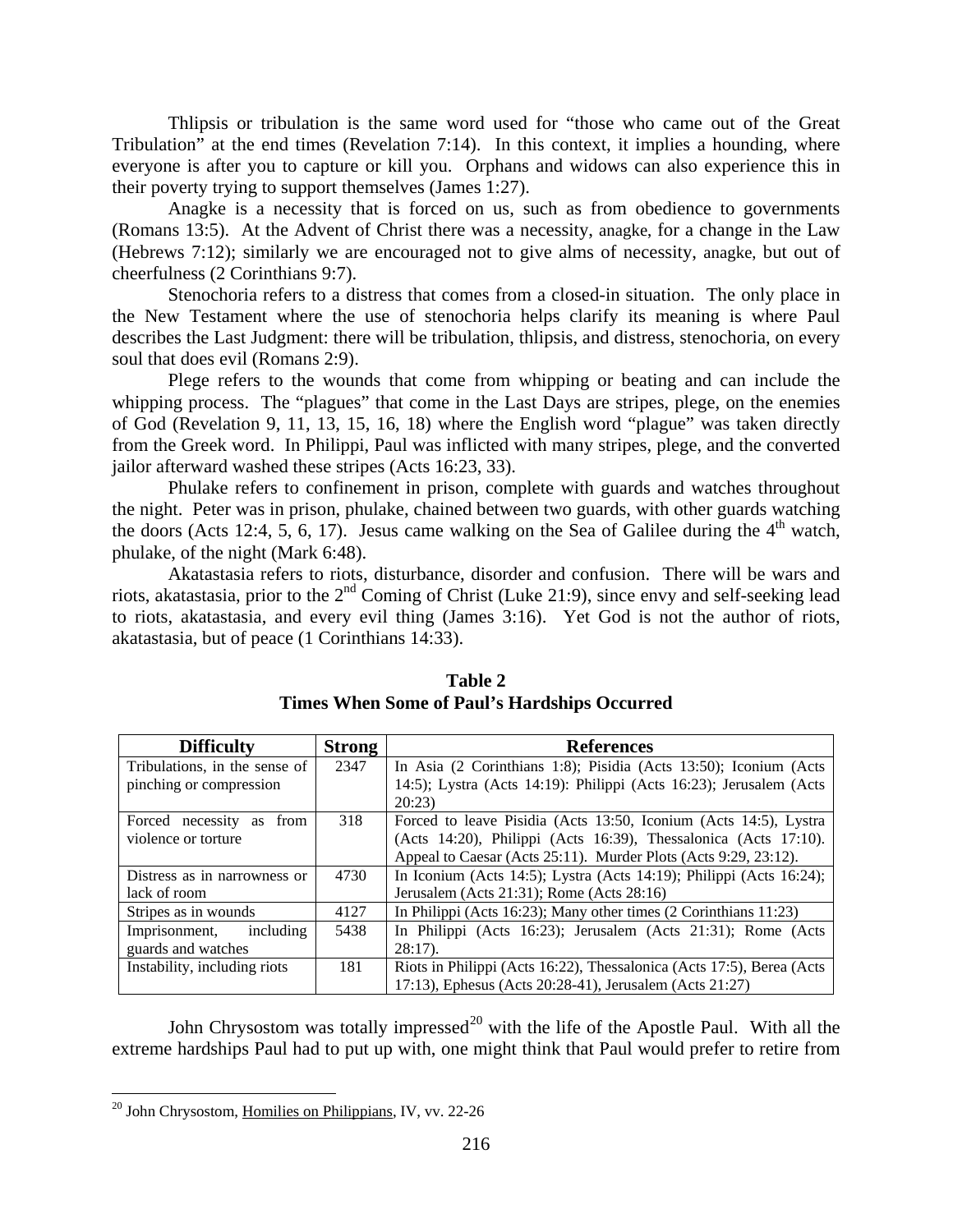action to be with the Lord. But Paul chose to continue in the flesh longer, even with the hardship, for the sake of his Churches and his brethren.

"Nothing can be more blessed than the spirit of Paul, for the reason that nothing is nobler. We all shudder at death, some by reason of our many sins, and others from love of life or cowardice. While we all shudder at death, Paul prayed for it, saying, 'To depart is far better' (Philippians 1:23). However, when he was about to depart from earth to heaven, and to be with Christ, he does not choose it. Why didn't he immediately seize it? What is Paul saying?"

"Paul lived an exceeding tough life, 'in watching, in shipwrecks, in hunger and thirst, and nakedness, in cares and anxiety. 'With the weak' he was 'weak', and for those who 'were made to stumble' he 'burned with indignation' (2 Corinthians 11:25-29). Five times he received 39 stripes, three times was he beaten with rods, once was he stoned, a night and a day he has been in the deep, in many, many perils (2 Corinthians 11:24-26). His grief was really severe, and still he desired this perishing life! If none of these things had happened to him, but he still had his success, shouldn't he hurry to some harbor, from fear of the uncertain future? What trader, whose vessel is full of untold wealth, when he is able to return to port and be at rest, would prefer to be still at sea? What wrestler, when he might be crowned, would prefer to contend? What boxer, when he might put on his crown, would choose to enter again into the contest, and offer his head to wounds? What general is there, who when he might end the war with good report and trophies, and refresh himself with the king in the palace, would choose still to labor, and to stand in battle array? How then does Paul, who lived such a tough life, wish to still remain here? Did he not say that he had concern that having preached to others, he himself should become disqualified?' (1) Corinthians 9:27) If for no other cause, yet surely for this, he ought to desire his release."

"That spirit of Paul; nothing was ever like it, nor ever will be! He feared the future, he was surrounded by innumerable dreadful things, and he does not ask to be with Christ. For Christ's sake, he asked to be allowed to make the plot which he planted bear more fruit (1 Corinthians 3:9). Paul declared that he didn't seek 'his own profit' (1 Corinthians 10:33), but his neighbor. He stated, 'I could wish that I myself were anathema from Christ for my brethren' (Romans 9:3). Paul chose that part, with pleasure harming himself by this delay, that they may be saved. 'Who can utter Your mighty acts, O Lord' (Psalm 106:2), because You revealed such a man to the world?"

John Chrysostom pointed out<sup>[21](#page-13-0)</sup> that Paul's trials demonstrated the weapons of God and that the power was of God and not of him. This is clear evidence of the Resurrection. One of the reasons Paul detailed this was out of love for the Corinthians so that they might develop more respect for what he had done.

"Paul detailed his own afflictions, showing that the thing was a great good, and called those things 'weapons', for he said, 'as chastened and not killed' (2 Corinthians 6:9). He personally represented God's abundant care and power, for he said, 'that the exceeding greatness of the power may be of God, and not of us'

<span id="page-13-0"></span> <sup>21</sup> John Chrysostom, Homilies on 2 Corinthians, XIII, 1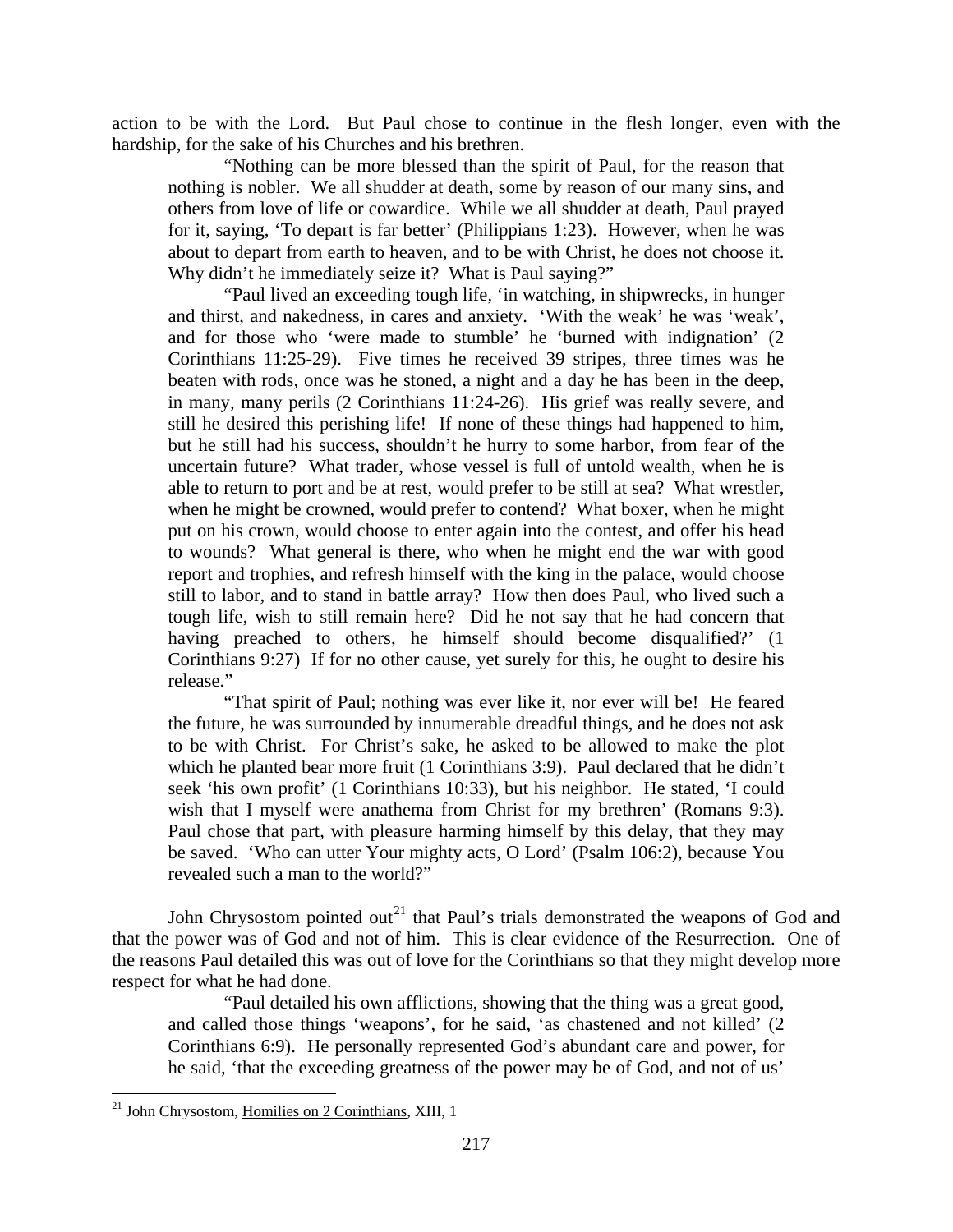(2 Corinthians 4:7). As Paul recounted his labors, saying, 'We always bear about His dying', this is a clear demonstration of the Resurrection, 'that the life of Jesus may be demonstrated in our body' (2 Corinthians 4:10). This is further demonstrated by the things that he was made partaker of, and by what he had been entrusted with. 'We are ambassadors on behalf of Christ as though God were entreating by us' (2 Corinthians 5:20), and by the things that he is delivering, namely, 'not the letter, but the Spirit' (2 Corinthians 3:6). Paul was entitled to respect not only on this account, but also for his trials, for, 'Thanks be to God', he said, 'who always leads us in triumph in Christ' (2 Corinthians 2:14). Paul proceeded to rebuke the Corinthians as not being very grateful towards himself (2 Corinthians 6:11-12). He does not immediately come to this, but discusses other things first. Even if he that rebukes is entitled to respect from his own good deeds, yet still, when he displays the love that he bears towards those who are censured, he makes his speech less offensive. Therefore Paul steps out of the subject of his own trials and passes on to speaking of his love; in this way he touches them deeper."

John Chrysostom noted<sup>[22](#page-14-0)</sup> the life of Jesus compared to the life of Paul after his conversion: they both faced considerable persecution. If we intend to follow the Master, we can expect the same kind of life if we wish to be worthy of Him.

"Jesus was a continual fugitive, sometimes in Galilee, and sometimes in Judea, and His trial was great, even from the swaddling clothes. When He was a young child, did not His mother take Him and go down into Egypt? For all these reasons Paul says, 'Looking to Jesus the Author and Finisher of our Faith who for the joy that was set before Him endured the cross, despising the shame, and has sat down at the right hand of the throne of God'" (Hebrews 12:2).

"Let us look to Christ then, and also to the sufferings of His disciples, reading the writings of Paul; for if the sufferings of those near us arouse us, what zeal those of our Master will give us! What will they not work in us!"

"Paul expressed the whole by the word 'Contradiction'; that is, the punches on the cheek, the laughter, the insults, the reproaches, the mockeries. Not these only, but also the things which happened to Him during His whole life of teaching."

"Truly great consolations are both the sufferings of Christ, and those of the Apostles. He so well knew that this is the better way of virtue, as even to go that way Himself, even though He had no need to do so. He knew so well that tribulation is expedient for us, and that it becomes rather a foundation for repose. Hear Him saying, 'He who does not take his cross and follow after Me is not worthy of Me' (Matthew 10:38). If you are a disciple, He means, imitate the Master; for this is being a disciple. If He went by the path of affliction, and you go by that of ease, you no longer take the same path, but another. How shall you be a disciple, not following the Master? This Paul also says, 'We are weak, but you are strong; we are despised, but you are honored' (1 Corinthians 4:10). How is it reasonable, he means, that we should be striving after opposite things, and yet that you should be disciples and we teachers?"

<span id="page-14-0"></span> <sup>22</sup> John Chrysostom, Homilies on Hebrews, XXVIII, 6.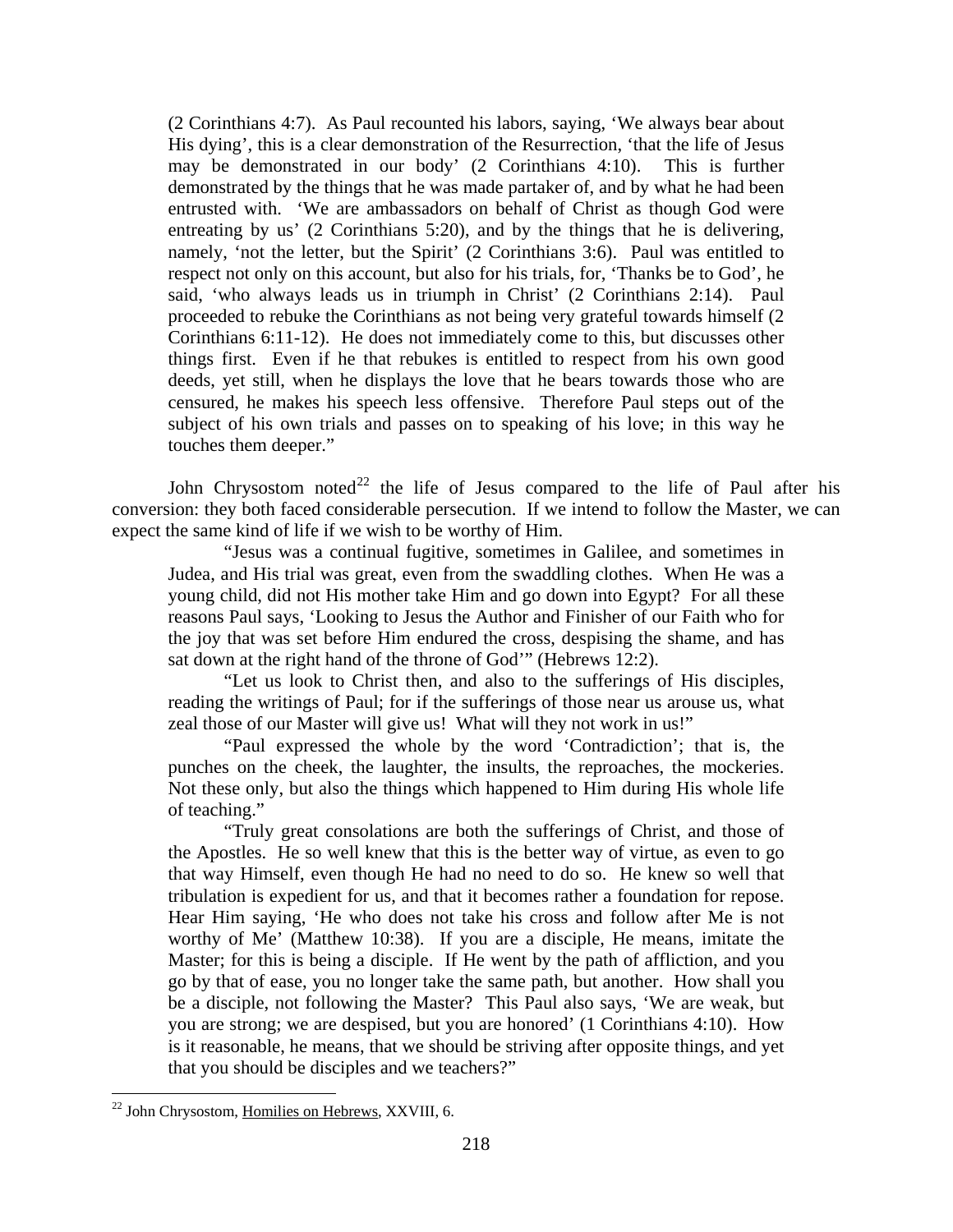#### <span id="page-15-0"></span>**Paul's Hardships: Those He Imposed on Himself**

Paul mentioned many aspects of his ministry using just a few words, and the meaning of these few words may not be immediately obvious. We will take each of these aspects one at a time. Some of the Church Fathers have pointed out that there is an order to these aspects of Paul's ministry. Paul is not just blowing his own horn; he is telling us where to start in order to acquire these virtues.

Paraphrasing John Chrysostom<sup>[23](#page-15-1)</sup>, Paul imposed a very high standard on himself: fasting, purity, knowledge (i.e. the wisdom of God), etc. He was straightforward with the word of truth, neither being deceitful nor trying to adulterate it. The power of God had been obvious in their midst. Shortly before coming to Corinth the first time, "God worked unusual miracles by the hand of Paul, so that even handkerchiefs and aprons were brought from his body to the sick, and the diseases left them and the evil spirits went out of them" (Acts 19:11-12). Rather than being weakened by his trials, the weapons of righteousness made him even stronger.

Bearing dishonor is indeed a great thing; but to partake of honor requires an exceedingly great soul, that he who enjoys it may not be thrown and break his neck. In contrast, the Jewish leaders had difficulty in this regard. Jesus rebuked them saying, "How can you believe, who receive honor from one another, and do not seek the honor that comes from the only God?" (John 5:44). Too much honor can deter even a good man from following what he knows is right. Because of this, Paul was "unknown"; or rather, some people refused to know him at all.

Paul asked whether there was an evil report of his work or a good report, and this even during afflictions. Some may have thought he was a deceiver, yet he remained true to his calling. Not only did he bear those things nobly which happen to the body, the afflictions and all that he enumerated, but those also which touch the soul. As an example, Chrysostom spoke<sup>[24](#page-15-2)</sup> of Job, to whom the reproaches of his friends appeared worse than the worms and the sores. There is nothing more intolerable to those in afflictions than a word capable of stinging the soul.

| <b>Paul Imposed the Following on Himself:</b>                             |                      |  |
|---------------------------------------------------------------------------|----------------------|--|
| in much patience                                                          | in long-suffering    |  |
| in labors                                                                 | in kindness          |  |
| in sleeplessness                                                          | in the Holy Spirit   |  |
| in fasting                                                                | in sincere love      |  |
| in purity                                                                 | in the word of truth |  |
| in knowledge                                                              | in the power of God  |  |
| <b>He Met These Challenges:</b>                                           |                      |  |
| through the weapons of righteousness for both the left and the right hand |                      |  |
| through honor and dishonor                                                |                      |  |
| through evil report and good report                                       |                      |  |
| Yet He Had Been Characterized:                                            |                      |  |

<span id="page-15-2"></span><span id="page-15-1"></span><sup>&</sup>lt;sup>23</sup> John Chrysostom, <u>Homilies on 2 Corinthians</u>, XII, 2.<br><sup>24</sup> John Chrysostom, <u>Homilies on 2 Corinthians</u>, XII, 3.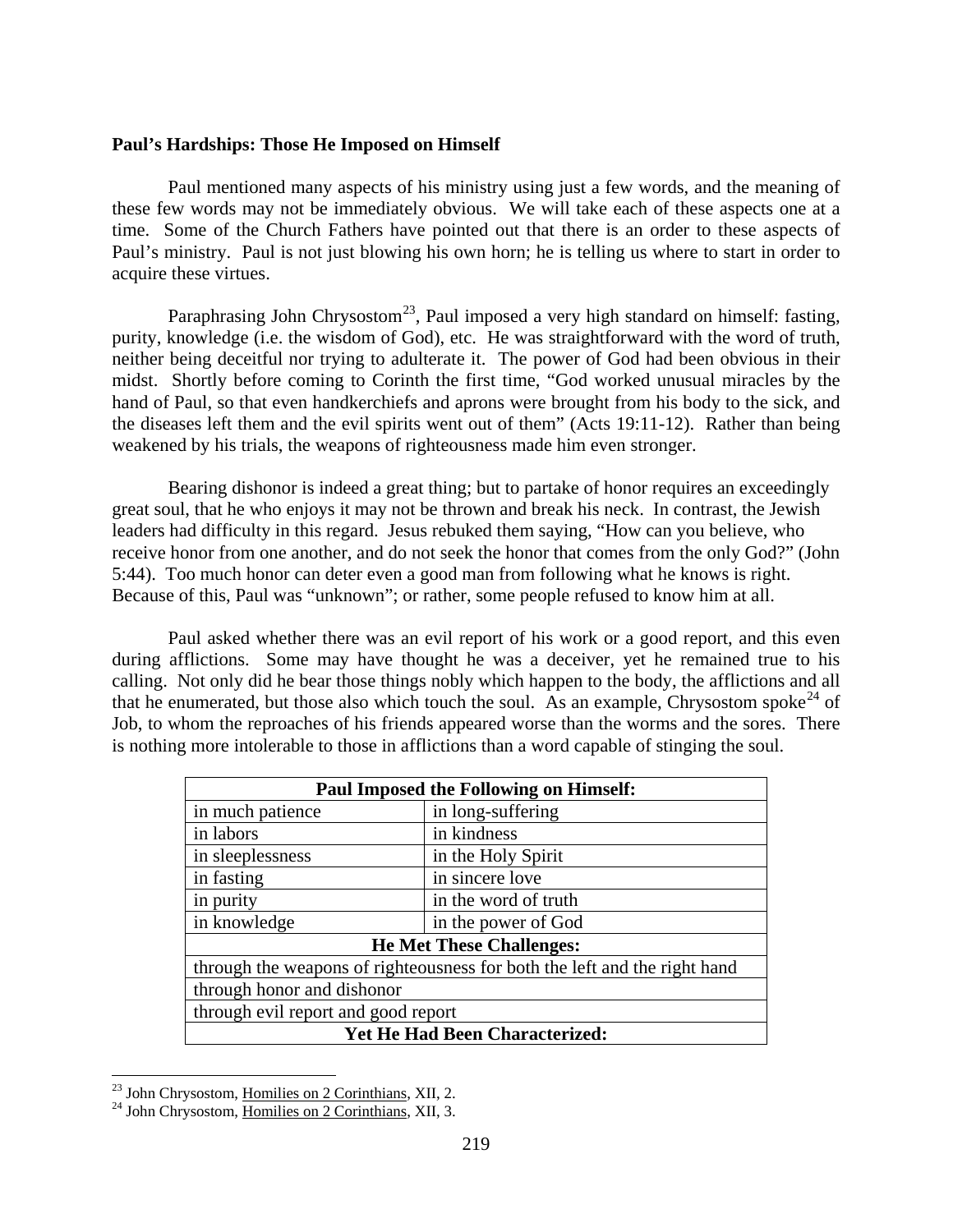| as a deceiver, yet true      | as sorrowful, yet rejoicing                  |
|------------------------------|----------------------------------------------|
| as unknown, yet well known   | as poor, yet enriching many                  |
| as dying, yet alive          | as having nothing, yet possessing all things |
| as chastised, yet not killed |                                              |

In many places, Paul was under a sentence of death, condemned and chastised, which was also a matter of dishonor. He was stoned and left for dead in Lystra (Acts 14:19); he barely escaped from Antioch of Pisidia (Acts 13:50), and Iconium (Acts 14:5). As far as those who plotted against him were concerned, he died; and this is what many supposed. But by God's aid, he escaped the dangers.

To those that were outside the Church and knew he was still alive, Paul was suspected of being in despair. But he gave paid no attention to them and had his pleasure to the full because of his hope. While he was constantly lacking in basic necessities: food, clothing, shelter (1 Corinthians 4:11), yet he was making many rich with treasure in heaven.

Paul inspired a great loyalty among many in the Churches. The Galatians were described as receiving him as an angel of God and were ready to pluck their own eyes out and give them to him (Galatians 4:14-15). Priscilla and Aquila risked their own necks for him (Romans 16:4). Remembering the miracles that Paul performed and realizing that he was accompanied by the power of God, one can truly say that he may have had nothing in worldly possessions, yet he did possess all things.

Clement of Alexandria stated<sup>[25](#page-16-1)</sup> that the point of Paul's self-imposed hardships was that he and others with him were the temples of God, purified 'from all filthiness of the flesh and of the spirit' (2 Corinthians 7:1). 'And I will receive you; and I will be to you for a Father, and you shall be to Me for sons and daughters, said the Lord Almighty' (2 Corinthians 6:17-18). 'Let us then', he says, 'perfect holiness in the fear of God' (2 Corinthians 7:1). Though fear generates pain, 'I rejoice', he says, 'not that you were made sorry, but that your sorrow led to repentance. For you were made sorry in a godly manner, that you might suffer loss from us in nothing. For godly sorrow produces repentance leading to salvation, not to be regretted; but the sorrow of the world produces death' (2 Corinthians 7:9-10).

### **Much Patience**

<span id="page-16-0"></span>Paul imposed much patience on himself. Patience is an asset to the man of God far more than one might imagine. John Cassian noted<sup>[26](#page-16-2)</sup> that evil cannot be brought on the man of God who has patience by another man unless the man of God becomes slothful or feeble of heart. Paul calls fortunate circumstances those "on the right hand" and misfortune, those "on the left hand". Both become the weapons of righteousness to the man who is patient, since a man is more easily overcome by prosperity than by misfortune.

"The patience of Job did not bring any gain to the devil; it made Job a better man as a result of his temptations, by enduring them bravely. Judas was not granted freedom from eternal punishment, even though his act of betrayal contributed to the salvation of mankind. We must not regard the result of the

<span id="page-16-2"></span><span id="page-16-1"></span><sup>&</sup>lt;sup>25</sup> Clement of Alexandria, <u>Stromata</u>, IV, 21.<br><sup>26</sup> John Cassian, Conference of Abbot Theodore, I, vi, 9.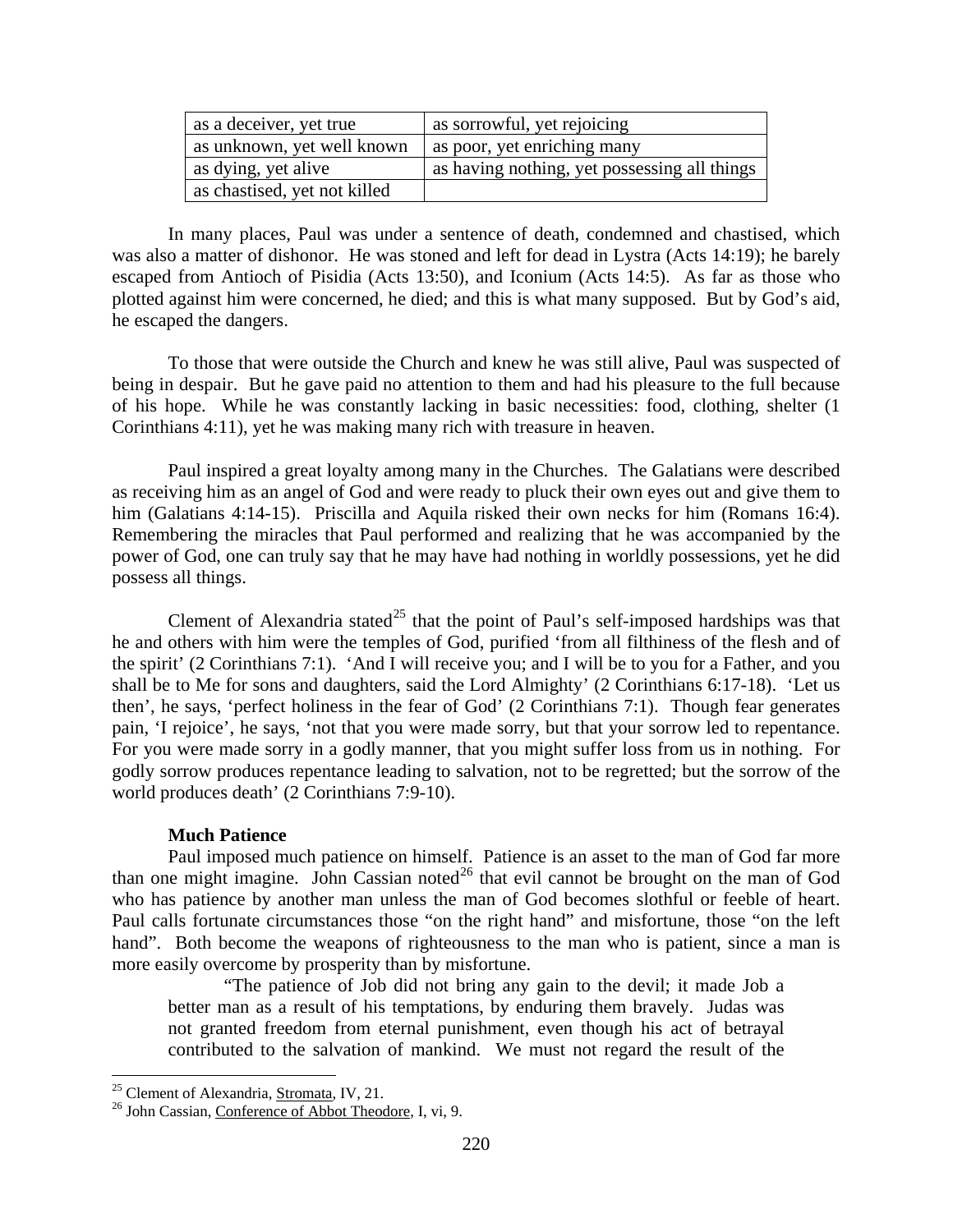deed, but the purpose of the doer. We should always cling to this assertion; that evil cannot be brought upon a man by another, unless a man has admitted it by his sloth or feebleness of heart. Paul confirms this opinion, 'But we know that all things work together for good to them that love God' (Romans 8:28). By saying, 'All things work together for good', he includes everything alike, not only things fortunate, but also those which seem to be misfortune."

"Things, which are considered fortunate, are called the ones 'on the right hand', which Paul designates by the terms honor and good report. Those which are counted misfortunes, which he clearly means by dishonor and evil report, he describes as 'on the left hand' (2 Corinthians 6:7). Both become to the perfect man 'the weapons of righteousness', if when they are brought on him, he bears them bravely. As he fights with these weapons, with which he seems to be attacked, he is protected by them as by bow, sword and shield against those who bring these things upon him. He secures the advantage of his patience and goodness, and obtains a grand triumph of steadfastness by means of those weapons of his enemies, which are hurled against him. He must not be elated by success or cast down by failure, but march straightforward on the king's highway, and not swerve from that state of tranquility as it were to the right hand, when joy overcomes him. He must also not let himself be driven to the left hand, when misfortunes overwhelm him, and sorrow governs him. 'Much peace have they that love Your Law, and to them there is no stumbling block' (Psalm 119:165 LXX). Of those who shift about according to the character and chances that happen to them, we read, 'But a fool will change like the moon' (Ecclesiasticus 27:11 LXX). Just as it is said of men who are perfect and wise, 'To them that love God all things work together for good' (Romans 8:28), so of those who are weak and foolish it is declared that 'everything is against a foolish man' (Proverbs 14:7 LXX), for he gets no profit out of prosperity, nor does adversity make him any better. It requires as much goodness to bear sorrows bravely, as to be moderate in prosperity; one who fails in one of these, will not bear up under the other. A man can be more easily overcome by prosperity than by misfortunes. Misfortunes restrain men against their will and make them humble and through wholesome sorrow cause them to sin less, and make them better. Prosperity puffs up the mind with soothing but pernicious flatteries and, when men are secure in the prospect of their happiness, dashes them to the ground with a greater destruction."

# **Labors**

<span id="page-17-0"></span>By "labors", Paul was referring to the kind of work that a person does for the kingdom of God. Ambrose of Milan spoke<sup>[27](#page-17-1)</sup> of a man's labors as his life's work for which he receives a crown at the Lord's return. As an example, he mentioned Moses, who spoke when he was silent and who labored when he was at ease.

"When can the upright man be alone, since he is always with God? When is he left forsaken who is never separated from Christ? 'Who shall separate us from the love of Christ? I am confident that neither death nor life nor angel shall do so' (Romans 8:35, 38). When can he be deprived of his labor, who never can

<span id="page-17-1"></span><sup>&</sup>lt;sup>27</sup> Ambrose of Milan, Duties of the Clergy, III, i, 7, 2.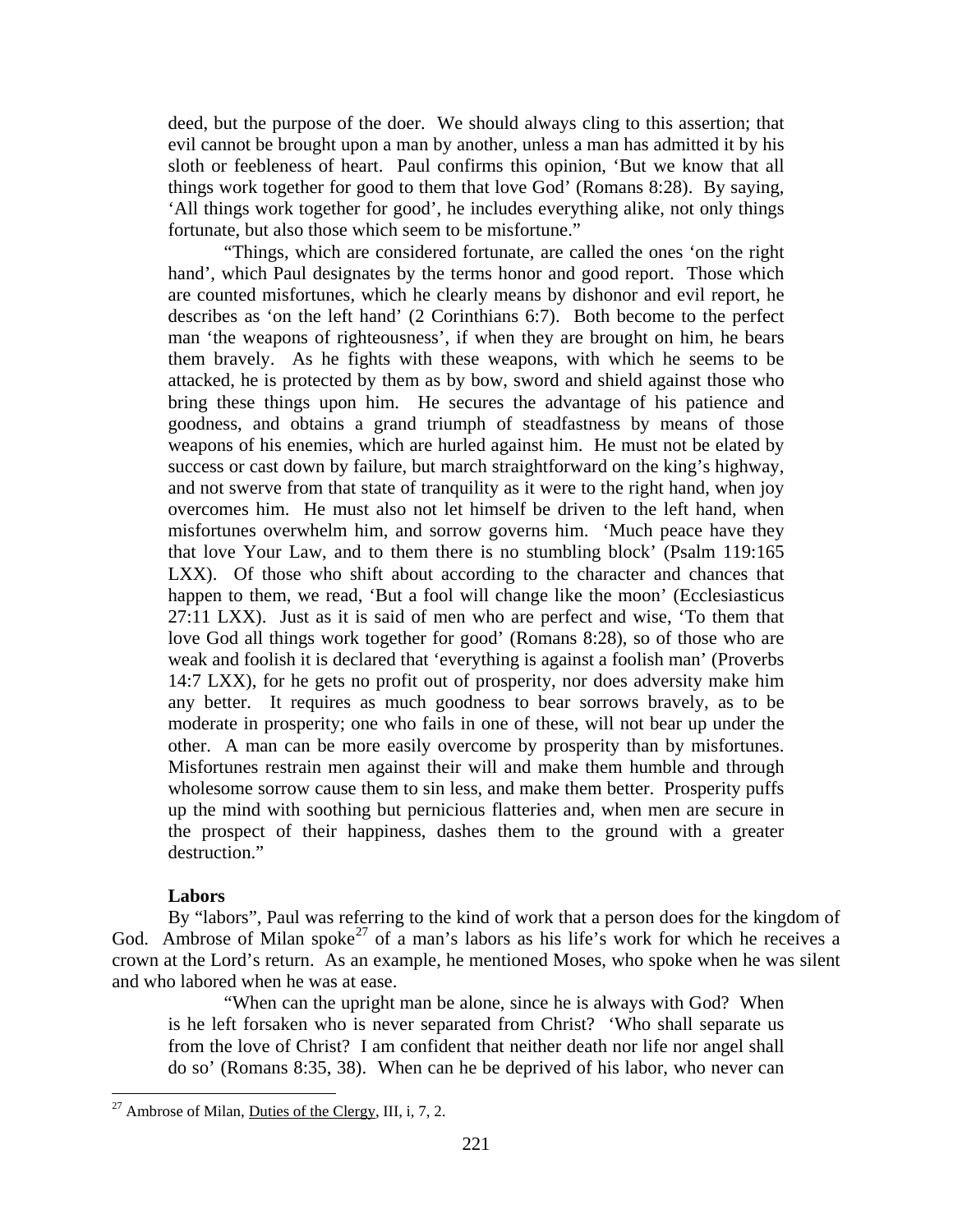be deprived of his merits, wherein his labor receives its crown? By what places is he limited to whom the whole world of riches is a possession? By what judgment is he confined, who is never blamed by anyone? He is 'as unknown yet well known, as dying and behold he lives, as sorrowful yet always rejoicing, as poor yet making many rich, as having nothing and yet possessing all things' (2 Corinthians 6:9-10). The upright man regards nothing but what is consistent and virtuous. Although he seems poor to another, he is rich to himself, for his worth is taken not at the value of the things which are temporal, but of the things which are eternal."

"Moses knew that he was not alone when he was alone and that he was least at leisure when he was at leisure. When silent, he was crying out as he parted the Red Sea (Exodus 14:16); when he stood at ease, he was fighting; not merely fighting but triumphing over enemies, whom he had not come near. So much was he at ease, that others held up his hands; yet he was no less active than others, for he with his hands at ease was overcoming the enemy, whom they that were in the battle could not conquer (Exodus 17:11-13). Thus Moses spoke in his silence and in his ease labored hard. His labors were greater than his times of quiet, who received the whole Law, being on the mountain for forty days (Exodus 24:17-18). In that solitude there was One not far away to speak with him. David says, 'I will hear what the Lord God will speak in me' (Psalm 86:8 OSB LXX). How much greater a thing is it for God to speak with anyone, than for a man to speak with himself!"

#### **Sleeplessness, Watching and Vigils**

<span id="page-18-0"></span>Paul stated that he was involved often in watching and fasting (2 Corinthians 11:27). The Lord Himself often spent most of the night in prayer (Matthew 14:23-25), just like He did in the Garden of Gethsemane prior to the Crucifixion (Matthew 26:36-45).

Athanasius of Alexandria spoke<sup>[28](#page-18-1)</sup> of Pascha as a time for fasting and watchfulness in prayer, and not a time for delights of the belly like the heathen. It is a time for exercise and the practice of temperance as we contend with one another in observing the purity of the fast.

"When we come to the Paschal Feast, no longer come as to old shadows, neither as to common feasts, but let us hasten as to the Lord, Who is Himself the feast (1 Corinthians 5:7). Do not look on it as an indulgence and delight of the belly, but as a revealing of virtue. For the feasts of the heathen are full of greediness, and utter indolence, since they consider they celebrate a feast when they are idle; and they work the works of perdition when they feast. But our feasts consist in the exercise of virtue and the practice of temperance; prophetic word testifies in a certain place, saying, 'The fast of the fourth, the fifth, the seventh, and the tenth month shall be to the house of Judah for gladness, rejoicing, and for cheerful feasts' (Zechariah 8:19). Since this occasion for exercise is set before us and the prophetic voice has gone out that the feast shall be celebrated, let us give all diligence to this good proclamation. Like those who contend on the race course, let us vie with each other in observing the purity of the fast (1 Corinthians 9:24-27), by watchfulness in prayers, by study of the

<span id="page-18-1"></span><sup>&</sup>lt;sup>28</sup> Athanasius of Alexandria, Festal Letters, XIV, 5.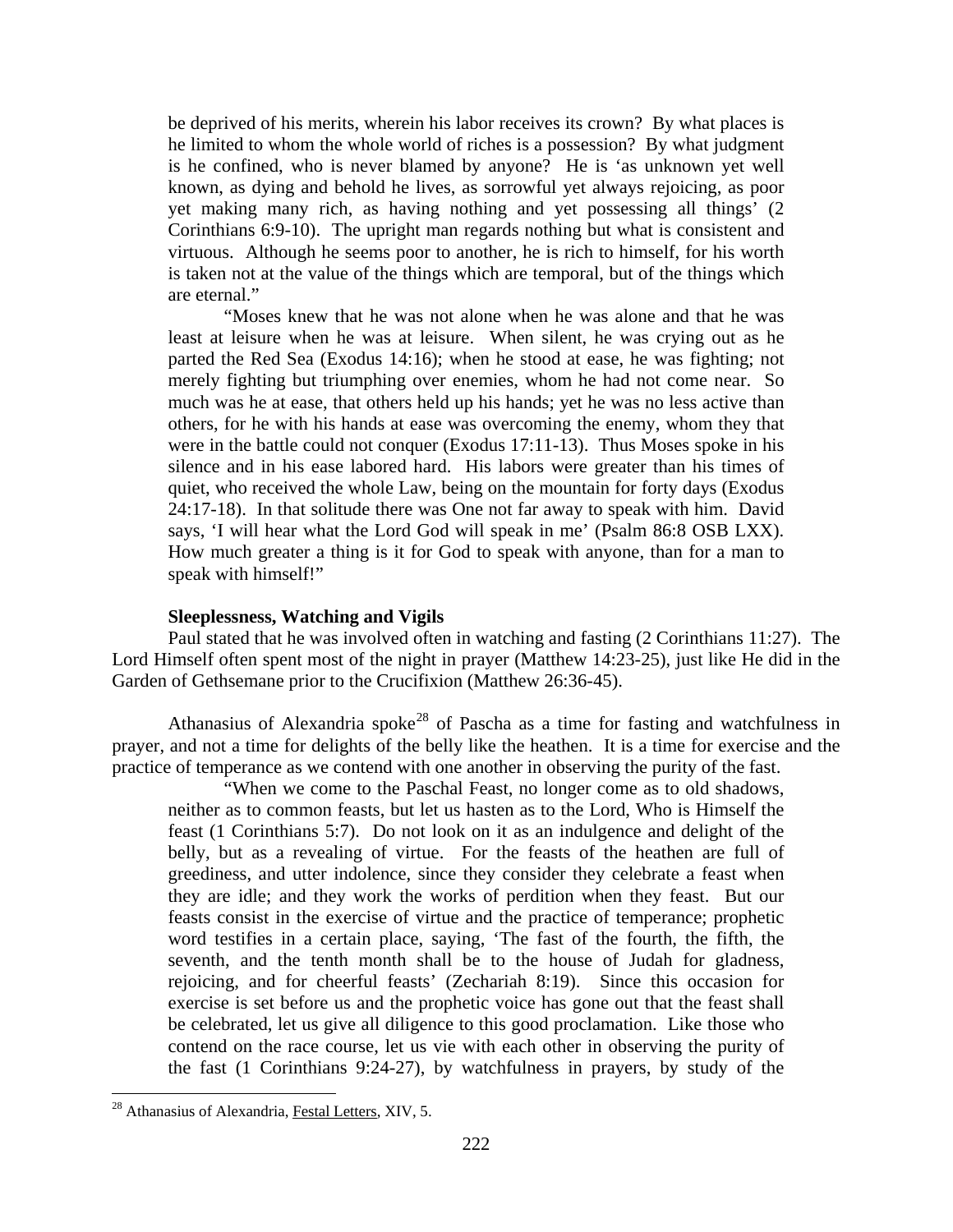Scriptures, by distributing to the poor, and let us be at peace with our enemies. Let us bind up those who are scattered abroad, banish pride, and return to lowliness of mind, being at peace with all men, and urging the brethren to love. The blessed Paul was often engaged in fasting and watching, and was willing to be accursed for his brethren (Romans 9:3). Blessed David, having humbled himself by fasting, used boldness, saying, 'O Lord my God, if I have done this, if there is wrongdoing in my hands, if I dealt back evil to those dealing evil to me, then may I fall empty because of my enemies' (Psalm 7:4-5 OSB LXX). If we do these things, we shall conquer death; and receive a guarantee (Ephesians 1:13-14) of the kingdom of heaven."

John Cassian noted<sup>[29](#page-19-1)</sup> that all our efforts at fasting, watching, and dumping worldly pursuits will not help us if we don't root out anger from our life.

"The athlete of Christ ought to root out the feeling of wrath thoroughly. A sure remedy for this disease, in the first place, is making up our mind that we ought never to be angry at all, whether for good or bad reasons. If the main light of our heart has been darkened by its shadows with anger, we shall immediately lose the light of discernment, the security of good counsel, our uprightness, and the temperate character of righteousness. Next, the purity of our soul will be clouded, such that it cannot possibly be made a temple for the Holy Spirit while the spirit of anger resides in us. Lastly, we should never pray or pour out our prayer to God while we are angry. Above all, having before our eyes the uncertain condition of mankind, we should realize daily that we are soon to depart from the body. Our continence and chastity, our renunciation of all our possessions, our contempt of wealth, our efforts in fasting and vigils will not help us at all, if solely on account of anger and hatred, eternal punishments are awarded to us by the judge of the world."

#### **Fasting**

<span id="page-19-0"></span>Fasting has been proscribed as a part of the life of the people of God since the days of Moses<sup>30</sup>. There are short (one-day) fasts and longer fasts for various reasons. The Pharisees fasted twice a week (Luke 18:12) on a Monday and a Thursday to remember Moses climbing Mt. Sinai twice to receive the Law. Even some of the Gentiles fasted as part of their religious activities. Like other people of God, Paul fasted often (2 Corinthians 11:27). The Twelve and later Paul took to heart the Lord's words, "this kind does not go out except by prayer and fasting" (Matthew 17:21).

Besides keeping the appointed fast days such as the Day of Atonement (Acts 27:9), Paul and Barnabas fasted and prayed over the ordination of presbyters (Acts 14:21-23). As the Lord instructed (Matthew 6:16-18), Paul did not trumpet his fasting to sound spiritual, but we get hints that he did it a lot (2 Corinthians 6:5, 11:27).

<span id="page-19-2"></span><span id="page-19-1"></span><sup>&</sup>lt;sup>29</sup> John Cassian, <u>Institutes of the Coenobia</u>, VII, 22.<br><sup>30</sup> For more details on the history of fasting among the people of God, see the Study for the 4<sup>th</sup> Sunday of Lent.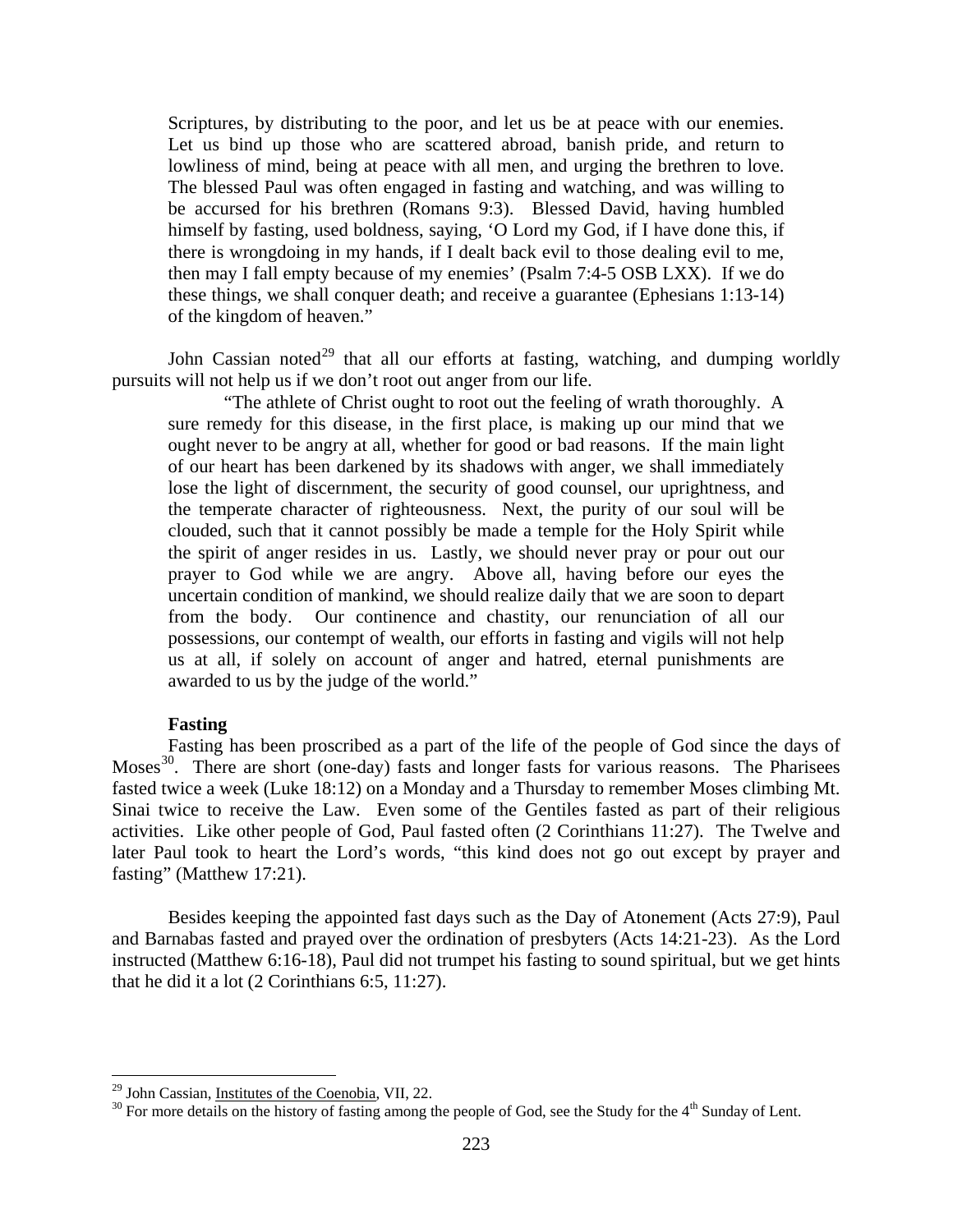Jerome described $31$  the history of fasting among the people of God. Adam (not eating meat), Moses, Elijah, Daniel, David, Samson, Samuel, Anna, John the Baptist and Cornelius all benefited greatly from some type of fasting. Others who refused to fast were led away into ungodliness. The pattern here seems to be that those who are willing to deprive themselves for a greater purpose are rewarded in some way.

One of the points of fasting is to subdue the fleshly desires. In the Mosaic Law, the Hebrew word tsoom (meaning "to cover the mouth" or to fast) is not used at all. Instead the people were instructed to "humble their souls" at the Day of Atonement. Fasting was just a means of doing so (see Ezra 8:21, Daniel 9:3, 10:12).

There were times when the Lord's people just went through the motions of fasting and made it look like they were humbling their souls (Joel 2:12-18, Jeremiah 14:10-12). The fast, which the Lord chooses, includes "loosening the bonds of wickedness, freeing the oppressed, feeding the hungry, housing the homeless, and clothing the naked (Isaiah 58:3-8). This sounds much like the Lord's words in the Gospel relating to the Last Judgment (Matthew 25:31-46). Thus the fast that the Lord chooses prepares us for Judgment Day.

### **Purity of Heart**

<span id="page-20-0"></span>Paul also imposed on himself purity of heart. John Cassian summarized<sup>[32](#page-20-2)</sup> purity of heart as our immediate goal in our journey to the Kingdom of God. The Kingdom of God is the end of our way of life, but without purity of heart, we won't get there. Paul calls purity of heart "sanctification", and it is something we must continually focus on with all our strength.

"The end of our way of life is the kingdom of God. But we must ask what is our immediate; for if we don't discover it, we shall wear ourselves out to no purpose. A man who is traveling in a wrong direction has all the trouble and gets none of the good of his journey. The end of our profession indeed is the kingdom of God; but the immediate aim or goal, is purity of heart, without which no one can gain that end. Fixing our gaze then steadily on this goal, as if on a definite mark, let us direct our course as straight towards it as possible. If our thoughts wander somewhat from this, let us revert to our gaze upon it, and check them accurately as by a sure standard, which will always bring back all our efforts to this one mark, and will show if our mind has wandered ever so little from the direction marked out for it."

"That our end is eternal life, Paul declares, 'You have your fruit to holiness, and the end, everlasting life' (Romans 6:22). Purity of heart, which is our immediate goal, Paul calls 'sanctification' (1 Thessalonians 4:3-4). Of which goal he teaches us, 'Forgetting those things which are behind and reaching forward to those that are ahead, I press toward the goal for the prize of the upward call of God in Christ Jesus' (Philippians 3:13-14). With this aim, with which I forget those things that are behind, i.e., the faults of earlier life, I strive to reach as the end the heavenly prize. Whatever then can help to guide us to purity of heart, we must follow with all our might, but whatever hinders us from it, we must shun as a dangerous and hurtful thing. For this we endure all things, for this we make

<span id="page-20-2"></span><span id="page-20-1"></span><sup>&</sup>lt;sup>31</sup> Jerome, Against Jovinianus, II, 15-16.<br><sup>32</sup> John Cassian, 1<sup>st</sup> Conference of Abbot Moses, I, 1, 4-5.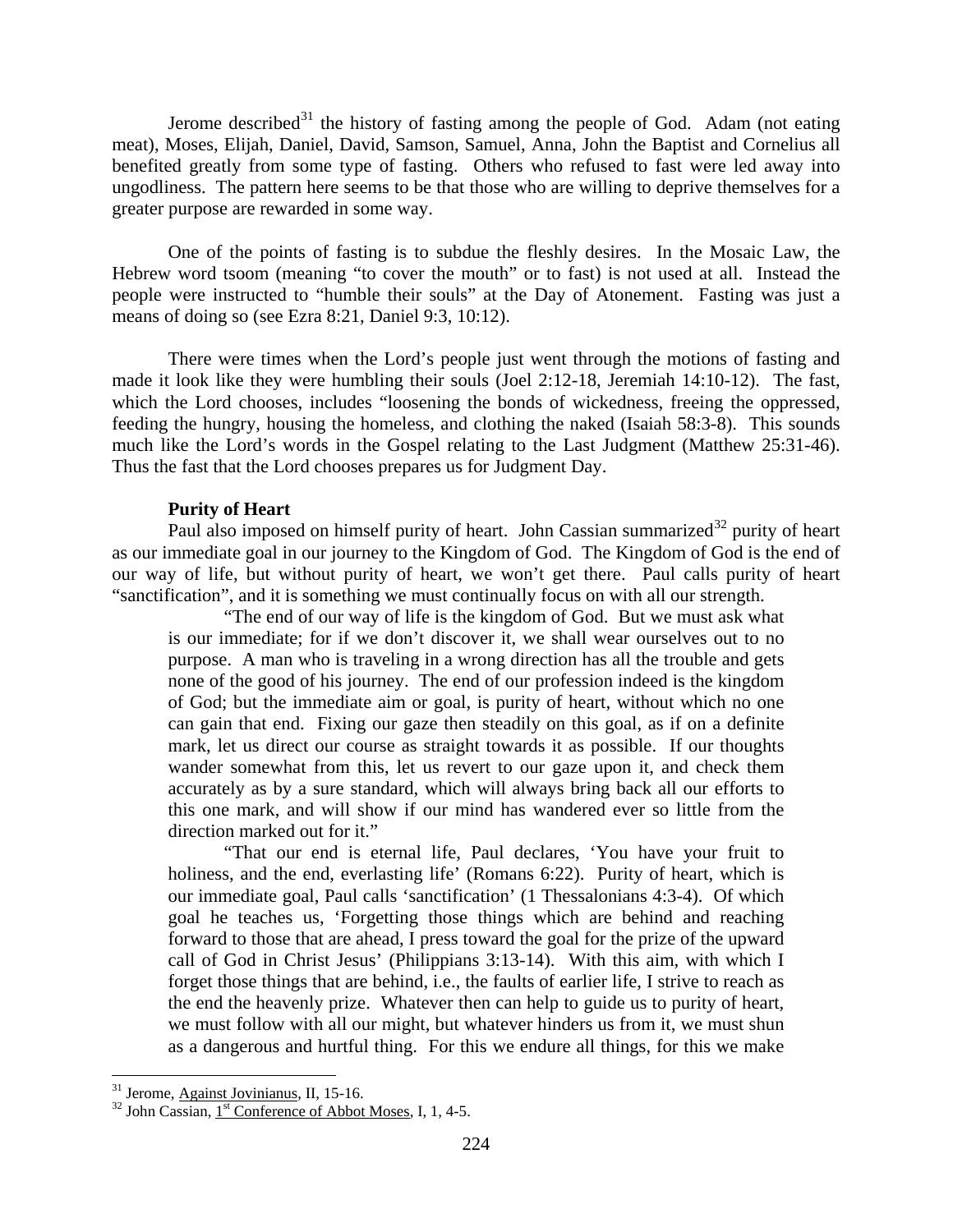light of our kinsfolk, our country, honors, riches, the delights of this world, and all kinds of pleasures, in order that we may retain a lasting purity of heart. When this object is set before us, we shall always direct our actions and thoughts straight towards the attainment of it. If it is not constantly before our eyes, it will not only make all our work vain and useless, and force them to be endured to no purpose and without any reward, but it will also excite all kinds of thoughts opposed to one another. For the mind, which has no fixed point to which it may return, is sure to wander about from hour to hour. Those things which come to it from outside will constantly change it into that state which first offers itself."

#### **Knowledge**

<span id="page-21-0"></span>The spiritual knowledge that Paul was referring to comes solely from purity of heart, and it is not necessarily related to worldly wisdom or even a great knowledge of the Scriptures. John Cassian described<sup>[33](#page-21-1)</sup> the means to acquiring spiritual knowledge: first one must obtain purity of heart. Spiritual knowledge comes from the Holy Spirit; but the Holy Spirit will not dwell in a body subject to sin. Some people have a show of knowledge, and even know the Scriptures well. But their knowledge is false.

"Men who only possess skill in public speaking cannot penetrate to the heart of Scripture and the mysteries of its spiritual meanings. True knowledge is only acquired by true worshippers of God; and certainly this people does not possess it to whom it is said, 'Hear, O, foolish and senseless people; you who have eyes but don't see, and have ears, but don't hear' (Jeremiah 5:21 LXX). Again, 'Because you have rejected knowledge, I also will reject you from acting as My priest' (Hosea 4:6). In Christ 'all the treasures of wisdom and knowledge are hidden' (Colossians 2:3). The man, who has scorned finding Christ, or blasphemes Him with impious lips when he finds Him, or defiles the Faith by his impure deeds, has not acquired spiritual knowledge. 'The Spirit of God doesn't dwell in a body that is subject to sin' (Wisdom 1:4-5 LXX). There is then no way of arriving at spiritual knowledge but the way described by Hosea, 'Sow for yourselves righteousness; gather in for the fruit of life. Enlighten yourselves with the light of knowledge' (Hosea 10:12 LXX). First we must sow righteousness; i.e., by works of righteousness we must extend practical perfection. Next we must reap the hope of life; i.e., by the expulsion of carnal sins we must gather the fruits of spiritual virtues; and so we shall succeed in enlightening ourselves with the light of knowledge. The Psalmist says, 'Blessed are the blameless in the way, who walk in the law of the Lord. Blessed are they that search out his testimonies' (Psalm 119:1-2 LXX). He does not say in the first place, 'Blessed are they that seek His testimonies', and afterwards add, 'Blessed are they that are blameless in the way'. But he begins by saying, 'Blessed are they that are blameless in the way'; and by this clearly shows that no one can properly come to seek God's testimonies unless he first walks blameless in the way of Christ by his practical life. The impure cannot attain spiritual knowledge, but have what is falsely so called. Paul speaks of this, 'O Timothy! Guard what was committed to your trust, avoiding the profane and idle babblings and contradictions of what is falsely called knowledge' (1 Timothy 6:20). Regarding those then who seem to acquire

<span id="page-21-1"></span> $33$  John Cassian,  $1<sup>st</sup>$  Conference of Abbot Nesteros, II, xiv, 16.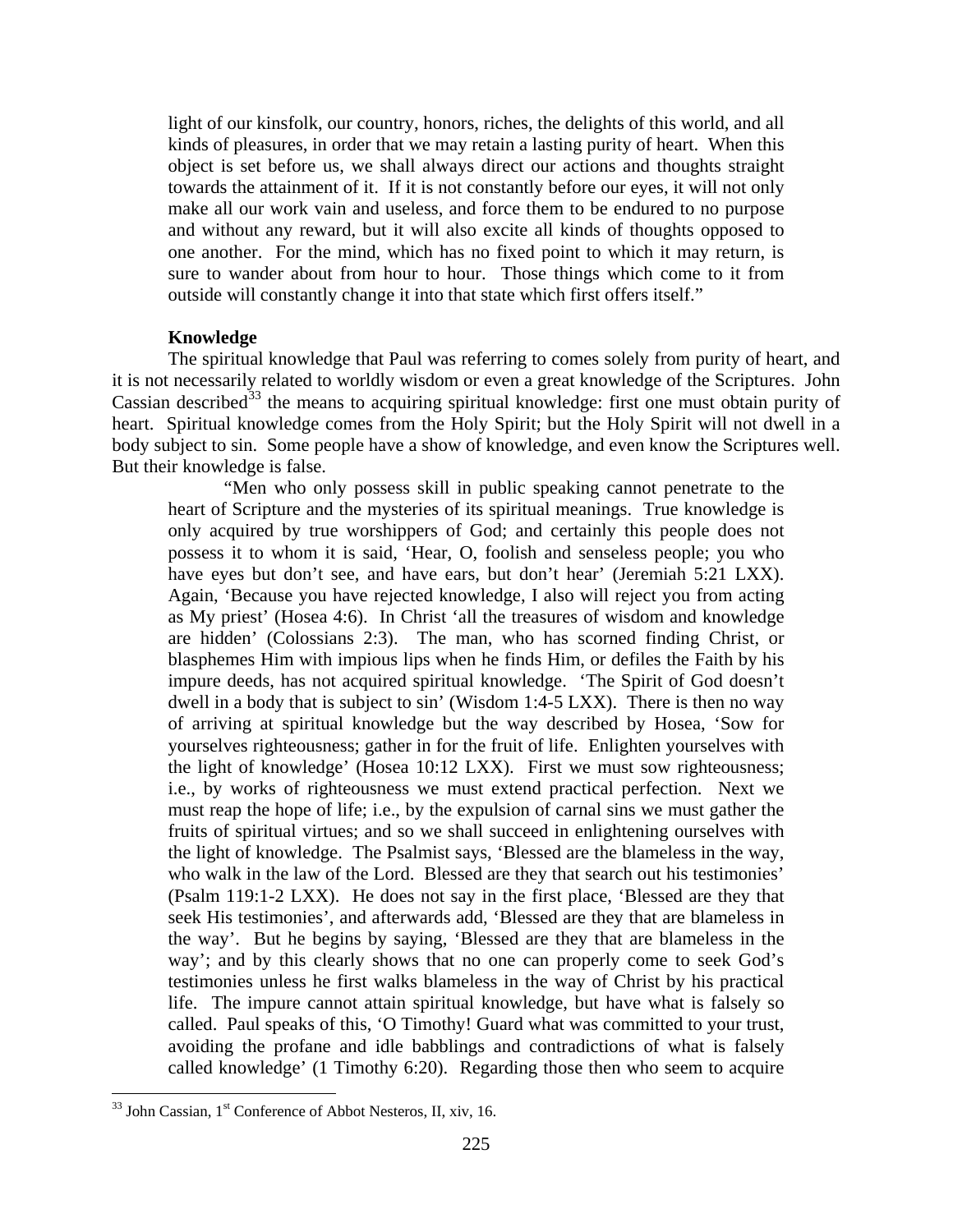some show of knowledge or regarding those who while they devote themselves diligently to reading the sacred volume and to committing the Scriptures to memory, yet don't forsake carnal sins, it is well said in Proverbs, 'Like a golden ring in a swine's snout so is a lovely woman who lacks discretion'" (Proverbs 11:22).

John Cassian proceeded<sup>[34](#page-22-1)</sup> to state that there is something to the order of the virtues as Paul listed them. Paul is not just blowing his own horn, but is telling us where to start in order to acquire these virtues: which follows what and which gives birth to what.

"When Paul wanted not merely to draw up a list of his own virtues, but rather to describe their order, that he might explain which follows what, and which gives birth to what, after some others he proceeds, 'In watching, in fasting, in chastity, in knowledge, in long suffering, in gentleness, in the Holy Spirit, in love unfeigned' (2 Corinthians 6:5-6). By this enumeration of virtues he meant to teach us that we must come from watching and fasting to chastity, from chastity to knowledge, from knowledge to long suffering, from long suffering to gentleness, from gentleness to the Holy Spirit, from the Holy Spirit to the rewards of love unfeigned. When you have come in this order to spiritual knowledge, you will certainly not have barren or idle learning, but what is vigorous and fruitful. The seed of the word of salvation which has been committed by you to the hearts of your hearers will be watered by the plentiful showers of the Holy Spirit that will follow. As Isaiah promised, 'He will give the rain for your seed with which you sow the ground, and bread of the increase of the earth; it will be fat and plentiful'" (Isaiah 30:23).

#### **Long Suffering and Kindness**

<span id="page-22-0"></span>Paul said, "We give no offense in anything, that our ministry may not be blamed. But in all things we commend ourselves as ministers of God: by purity, by knowledge, by longsuffering, by kindness" (2 Corinthians 6:3-4, 6).

Gregory the Theologian encouraged<sup>[35](#page-22-2)</sup> us to imitate the mercy of God in all our dealings with our fellow man. He is very long-suffering for all our misdeeds and extremely kind to us in spite of all the things we do.

"Having so many examples let us imitate the mercy of God, and not desire to learn from ourselves how great an evil is retaliation of sin. You see the sequence of goodness. First it makes laws, then it commands, threatens, reproaches, holds out warnings, restrains, threatens again, and only when forced to do so strikes the blow, but this little by little, opening the way to amendment. Let us then not strike suddenly, for it is not safe to do so, but being self restrained in our fear let us conquer by mercy. Let us make them our debtors by our kindness, tormenting them by their conscience rather than by anger. Let us not dry up a fig tree which may yet bear fruit, nor condemn it as useless and hindering the ground, when possibly the care and diligence of a skillful gardener may yet heal it (Luke 13:7-9). Do not let us so quickly destroy so great and glorious a

<span id="page-22-2"></span><span id="page-22-1"></span><sup>&</sup>lt;sup>34</sup> John Cassian, 1<sup>st</sup> Conference of Abbot Nesteros, II, xiv, 16.<br><sup>35</sup> Gregory of Nazianzen, "Letter to Theodore", <u>Miscellaneous Letters</u>, III, 7, Ep. 77.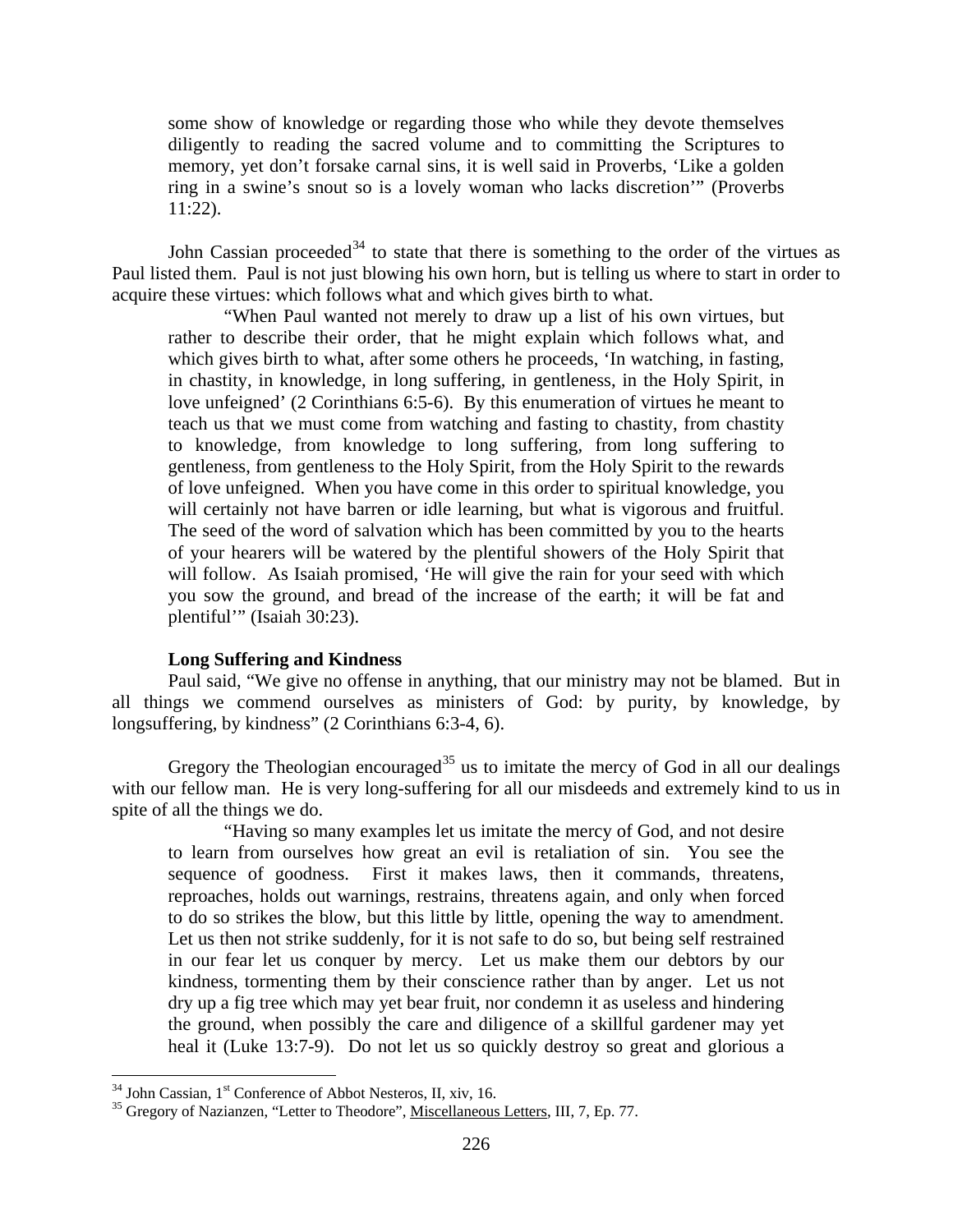work through what is perhaps the spite and malice of the devil. But let us choose to show ourselves merciful rather than severe, and lovers of the poor rather than of abstract justice. Let us not make more account of those who would stir us up than of those who would restrain us, considering, if nothing else, the disgrace of appearing to contend against beggars, who have this great advantage that even if they are in the wrong, they are pitied for their misfortune."

### **The Holy Spirit**

<span id="page-23-0"></span>When Paul spoke of "By the Holy Spirit", he was referring to a whole range of activities of the Holy Spirit such as is recorded in Acts. John Chrysostom noted<sup>[36](#page-23-1)</sup> that the Gospels are generally a history of what Christ did, while the Acts are a history of what the Holy Spirit did.

"The Gospels are a history of what Christ did and said; but the Acts are a history of what 'the Comforter' said and did. The Holy Spirit did many things in the Gospels also; just as Christ in the Acts still works in men as He did in the Gospels. In the Gospels the Spirit worked through the Temple, now through the Apostles. Then, He came into the Virgin's womb, and fashioned the Temple; now, into Apostolic souls. Then He came in the likeness of a dove; now, in the likeness of fire. Why? In the Gospels He showed the gentleness of the Lord, but in the Acts He began taking vengeance also, to put them in mind of the judgment. When there was need for forgiveness, there was need for much gentleness; but now that we have obtained the gift, it is a time for judgment and examination. Why does Christ say, 'You shall be baptized' (Acts 1:5), when there was no water in the upper room? Because the more essential part of Baptism is the Spirit, through Whom the water has its operation. In the same manner our Lord is said to be anointed, not that He had ever been anointed with oil, but because He had received the Spirit. We do in fact find them receiving a baptism with water, and a baptism with the Spirit, and these at different moments. In our case both take place under one act, but then they were divided. In the beginning they were baptized by John; if harlots and publicans went to that baptism, much rather would they who thereafter were to be baptized by the Holy Spirit. Christ had already spoken much to the Apostles concerning the Spirit, that they should not imagine It to be an impersonal Energy or Operation. That the Apostles might not say that they were always having it held out to them in promises (John 14:15, 16), He added, 'not many days hence' (Acts 1:5). He did not explain when, that they might always watch; but, that it would soon take place, He told them, that they might not faint. Yet the exact time He refrained from adding, that they might always be vigilant."

Gregory Thaumaturgus stated<sup>[37](#page-23-2)</sup> that Paul was defining the Trinity in describing the work of God. That is, the Holy Spirit, the Word of Truth (the Son) and the Power of God (the Father). We on the other hand, are the Temple of God and the Holy Spirit dwells in us (1 Corinthians 6:19). The Holy Spirit in turn gives different gifts to each person.

<span id="page-23-2"></span>

<span id="page-23-1"></span><sup>&</sup>lt;sup>36</sup> John Chrysostom, <u>Commentary on Acts</u>, I, vv. 1-2.<br><sup>37</sup> Gregory Thaumaturgus, "A Sectional Confession of Faith", <u>Dubious or Spurious Works</u>, II, 21.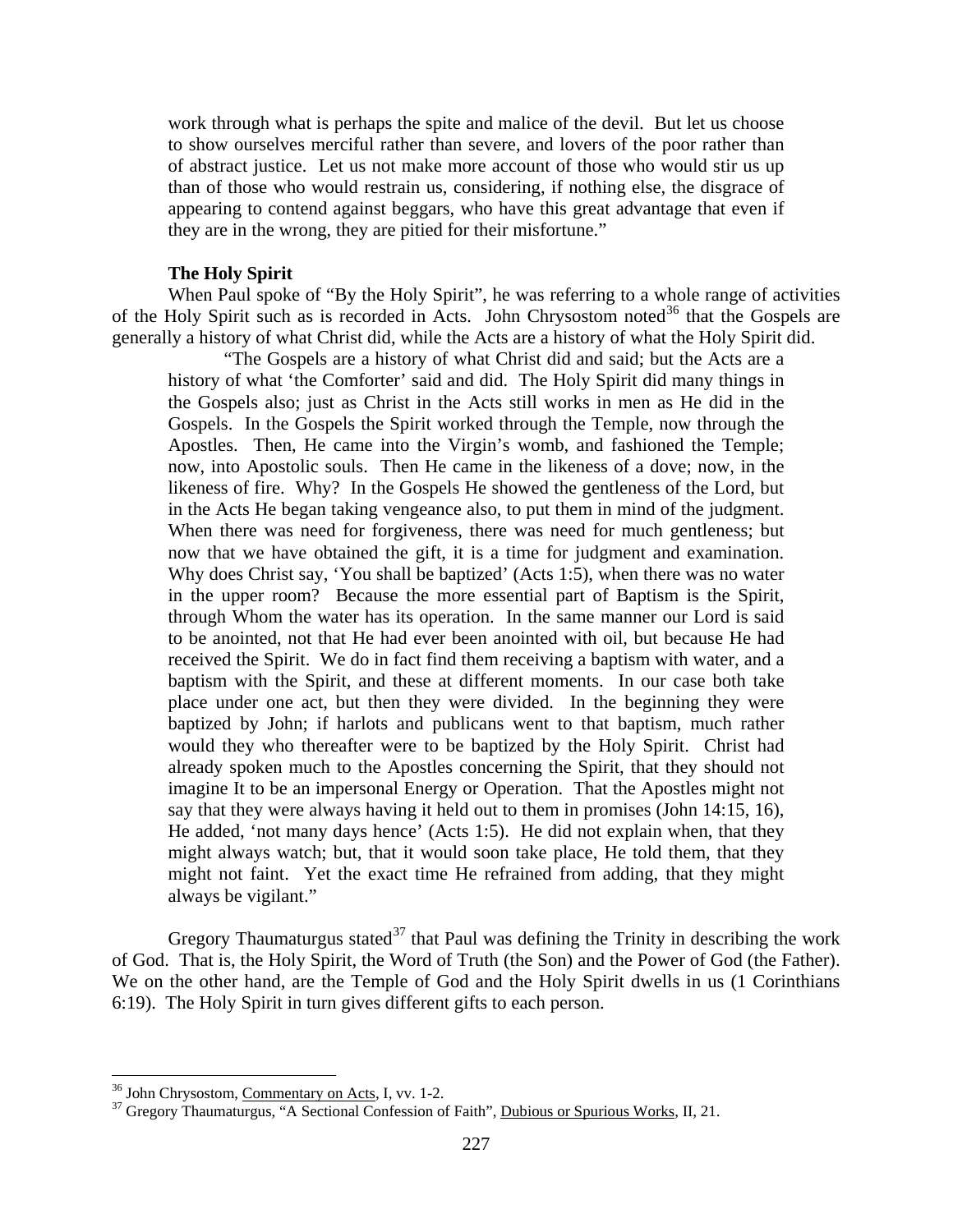John Chrysostom noted<sup>[38](#page-24-0)</sup> that the Holy Spirit would not have come to take up residence in our human bodies, unless sins had first been remitted.

Cyril of Jerusalem encouraged<sup>[39](#page-24-1)</sup> people to take advantage of the opportunities during Lent in order to receive grace more abundantly. Forgiveness is given equally to all, but the Holy Spirit is given in proportion to each man's faith and labor.

"The present is the season of confession; confess what you have done in word or in deed, by night or by day. Confess in an acceptable time, and in the day of salvation (2 Corinthians 6:2) receive the heavenly treasure. Devote your time to the Exorcisms; be persistent at the Catechizing, and remember the things that are spoken, for they are spoken not for your ears only, but that by faith you may seal them up in the memory. Blot out from your mind all earthly care, for you are running for your soul. In utterly forsaking the things of the world little are the things, which you are forsaking; great is what the Lord is giving. Forsake things present, and put your trust in things to come. Have you been so busy in vain about the world, and have you not forty days to be free for prayer (that is, during Lent), for your own soul's sake? Be still, and know that I am God, (Psalm 46:10). Excuse yourself from speaking many idle words; don't backbite or lend a willing ear to backbiters, but rather be prompt to prayer. Show in ascetic exercise that your heart has the nerve to persevere. Cleanse your vessel, that you may receive grace more abundantly. Though remission of sins is given equally to all, the communion of the Holy Spirit is bestowed in proportion to each man's faith. If you have labored little, you receive little; but if you have worked much, the reward is great."

Jerome noted<sup>[40](#page-24-2)</sup> of old, 'My Spirit shall not abide in those men, because they are flesh' (Genesis 6:3). The Apostle Paul, speaking of the corrupt doctrine and works of the Jews<sup>[41](#page-24-3)</sup>, says, 'I did not immediately confer with flesh and blood' (Galatians 1:16). To the Saints, who, of course, were in the flesh, he says, 'But you are not in the flesh, but in the spirit, if the Spirit of God dwells in you' (Romans 8:9). By denying that they were in the flesh, who clearly were in the flesh, he condemned not the substance of the flesh but its sins.

John Chrysostom stated<sup>[42](#page-24-4)</sup> that the appointment of Teachers (Bishops) and Priests was done among the Apostles by the Holy Spirit and without human passion. This is part of what Paul meant in saying "By the Holy Spirit", and the Twelve did this even before they received the Holy Spirit at Pentecost.

"The office of a Teacher and of a Priest is of great dignity, and to bring forward one that is worthy requires a divine election. So it was of old, and so it is now, when we make a choice without human passion, not looking to any temporal consideration, swayed neither by friendship or enmity. Though we are not

<span id="page-24-0"></span> $38$  John Chrysostom, <u>Commentary on Acts, XIII</u>, v. 32.<br> $39$  Cyril of Jerusalem, Catechetical Lectures, I, 5.

<span id="page-24-3"></span><span id="page-24-2"></span><span id="page-24-1"></span><sup>&</sup>lt;sup>40</sup> Jerome, "To Pammachius Against John of Jerusalem", 28, <u>Treatises</u>.<br><sup>41</sup> We sometimes think that Paul "not conferring with flesh and blood" refers to his not conferring with the other Apostles. Jerome interprets Paul's words differently, saying that they refer to the Jewish leaders who had sent Paul to Damascus.<br><sup>42</sup> John Chrysostom, Homilies on 1 Timothy, V, vv. 18-19.

<span id="page-24-4"></span>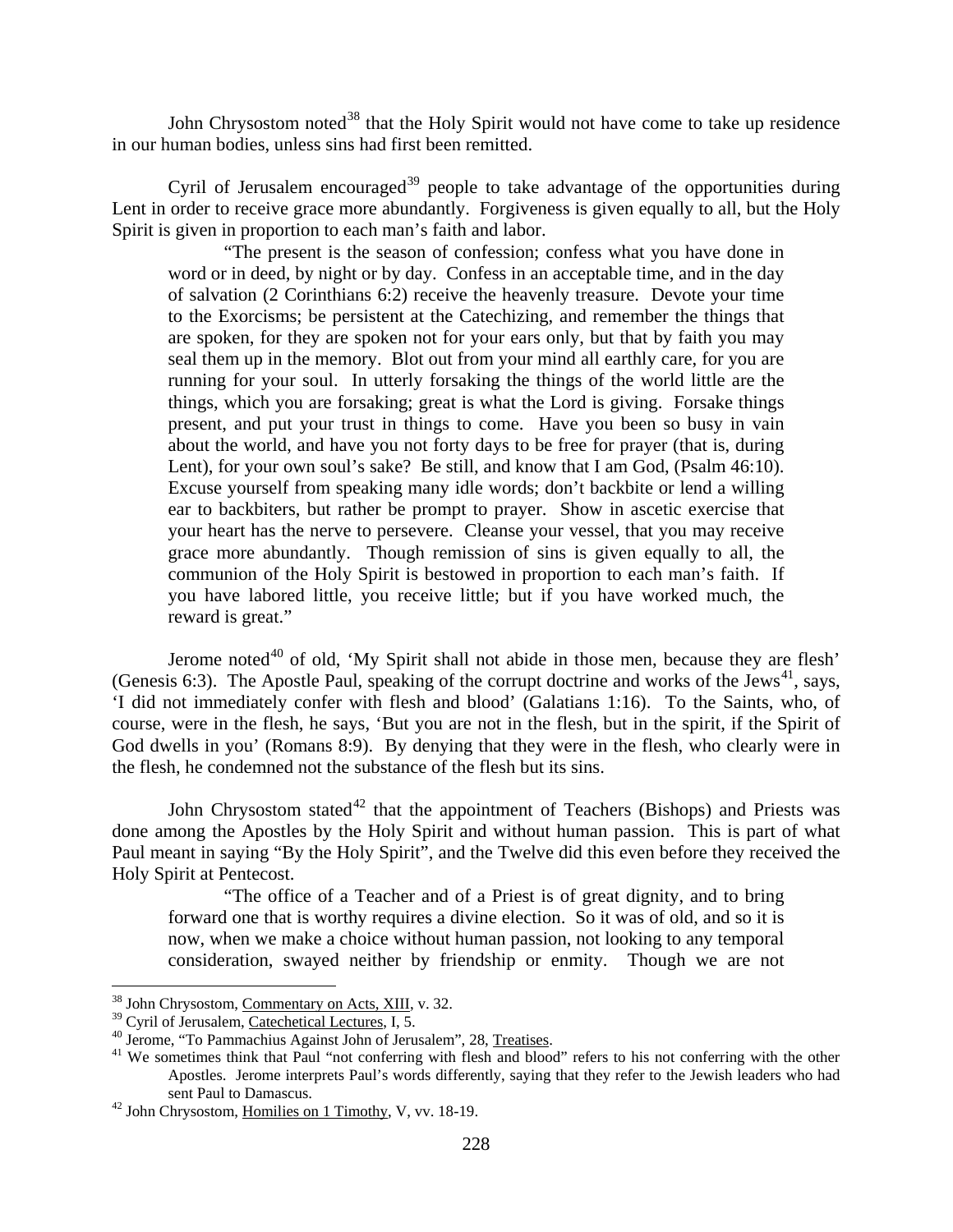partakers of so great a measure of the Spirit as the Apostles, yet a good purpose is sufficient to draw to us the election of God. The Apostles, when they elected Matthias, had not yet received the Holy Spirit, but having committed the matter to prayer, they chose him into their number. They didn't look to human friendships. So now it ought to be with us. But we have advanced to the extreme of negligence; and even what is clearly evident, we let pass. When we overlook what is clear, how will God reveal to us what is unseen? As it is said, 'If you have not been faithful in that which is little, who will commit to you that which is great and true?' (Luke 16:11) When nothing human was done, the appointment of Priests was by prophecy. What is 'by prophecy'? By the Holy Spirit! For prophecy is not only the telling of things future, but also of the present. It was by prophecy that Saul was discovered and chosen 'hidden among the equipment' (1 Samuel 10:22). For God reveals things to the righteous. So it was said by prophecy, 'Separate for me Barnabas and Saul' (Acts 13:2). In this way Timothy was chosen, concerning whom Paul speaks of prophecies in the plural; when he ordained him, as he himself says in his Epistle, 'Do not neglect the gift that is in you' (1 Timothy 4:14). Therefore to elevate him, and prepare him to be sober and watchful, he reminds him by whom he was chosen and ordained, as if he had said, 'God has chosen you. He gave you your commission; this was not done by human vote. Do not therefore abuse or bring into disgrace the appointment of God'".

Leo the Great stated<sup>[43](#page-25-1)</sup> that prayer, fasting and almsgiving are the things that were handed down from the Apostles that are most characteristic of Christianity. They bring other virtues into focus, display the image of God and unite us inseparably with the Holy Spirit.

"There are three things which most belong to Christian actions: namely prayer, fasting, and almsgiving. In doing these things, while every time is accepted, yet they ought to be more zealously observed, since we have received them as hallowed by tradition from the Apostles. As the Day of Atonement comes around again to us, we have the opportunity according to the ancient practice to give more diligent heed to those three things. By prayer we seek to propitiate God, by fasting we extinguish the lusts of the flesh, and by alms we redeem our sins. At the same time the image of God is throughout renewed in us, if we are always ready to praise Him, unfailingly intent on our purification and unceasingly active in cherishing our neighbor. This threefold round of duty brings all other virtues into action; it attains to the image and likeness of God and unites us inseparably with the Holy Spirit. This happens because in prayer faith remains steadfast; in fasting life remains innocent; in almsgiving the mind remains kind. On Wednesday and Friday therefore let us fast: and on Saturday let us keep vigil with the most blessed Apostle Peter, who will come to aid our supplications and fast and alms with his own prayers."

# **Unfeigned Love**

<span id="page-25-0"></span>Paul stated, "We give no offense in anything, that our ministry may not be blamed. But in all things we commend ourselves as ministers of God….by longsuffering, by kindness, by the

<span id="page-25-1"></span> <sup>43</sup> Leo the Great, Pope of Rome, Sermons, XII, 4.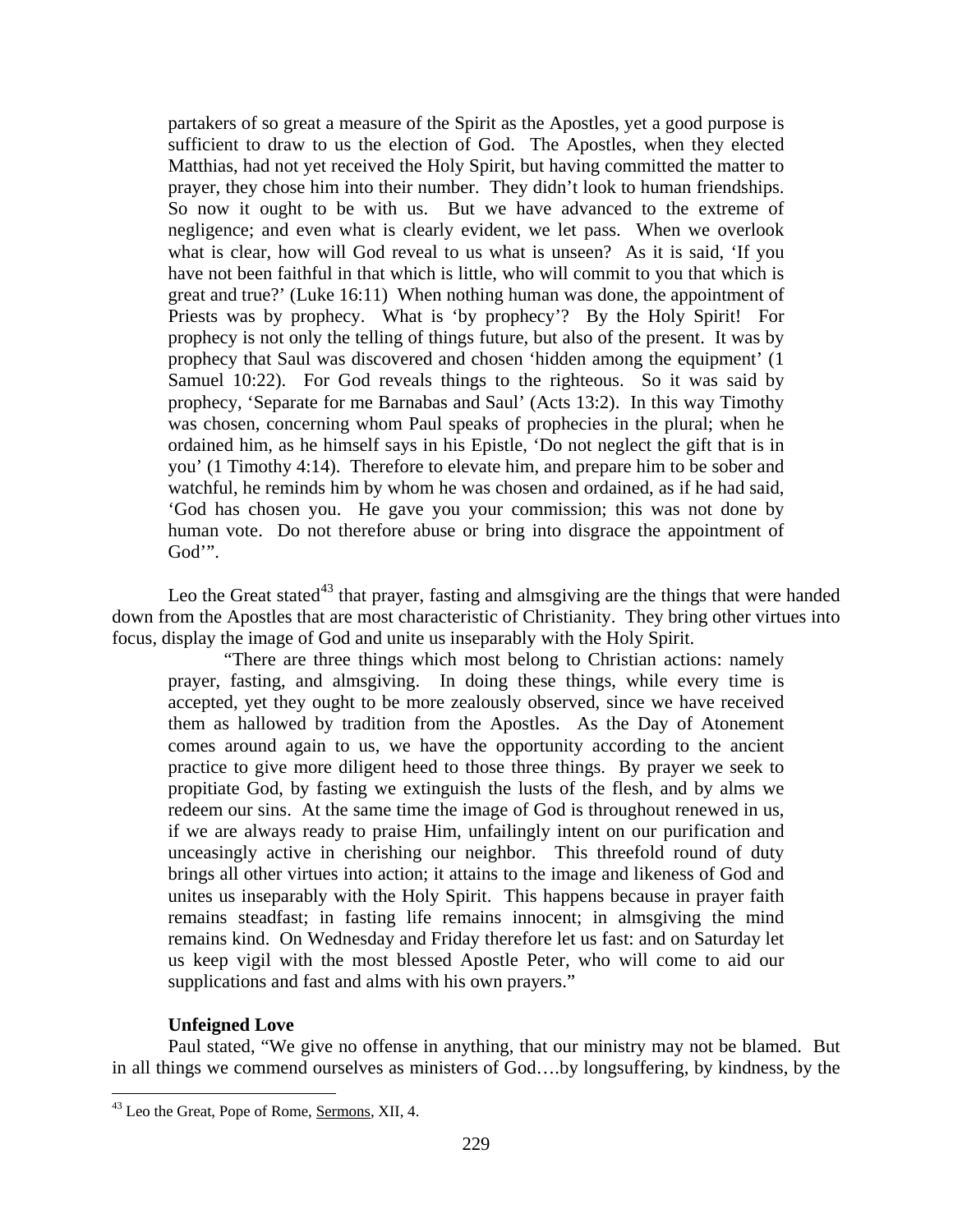Holy Spirit, by unfeigned love" (2 Corinthians 6:3-4, 6). Many times we see love that expects something in return or love that is limited to times and circumstances. Paul is stating that his service to his Churches goes way beyond this.

John Chrysostom stated<sup>[44](#page-26-0)</sup> that unfeigned love was the cause of all those good things we find in the Apostle Paul. This made him what he was; this caused the Spirit also to abide with him, by Whose aid all things were done so spectacularly by him.

Cyprian of Carthage encouraged<sup> $45$ </sup> the righteous Cornelius in exile to maintain his love for the brethren, since love is our heavenly weapon and defense. Because of this we should be constant in fasting, watching and prayer.

"We earnestly exhort as much as we can, dearest brother, for the sake of the mutual love by which we are joined one to another. We are instructed by the providence of the Lord, who warns us, and we are admonished by the wholesome counsels of divine mercy, that the day of our struggle is already approaching. We should not cease to be instant with all the people in fasting, in watching, in prayers. Let us be urgent, with constant groaning and frequent prayers. These are our heavenly weapons, which make us to stand fast and to persevere bravely. These are the spiritual defenses and divine weapons which defend us. Let us remember one another in concord and unanimity. Let us on both sides always pray for one another. Let us relieve burdens and afflictions by mutual love, that if any one of us, by the swiftness of divine condescension, shall go home first, our love may continue in the presence of the Lord, and our prayers for our brethren and sisters not cease in the presence of the Father's mercy. I bid you, dearest brother, ever heartily farewell."

John Cassian stated<sup>[46](#page-26-2)</sup> that bodily exercise, such as fasting, is profitable for a little but the love of the brethren will continue forever in true unfeigned love. Bodily ascetic practices produce a beginning of progress, but not the perfection of love, which is needed to overcome the wickedness of men.

"Paul clearly spoke, when he said that 'bodily exercise profits a little, but godliness (by which he certainly means love) is profitable for all things, having the promise of this present life and of that which is to come' (1 Timothy 4:8). This clearly shows that bodily exercise won't be practiced for all time, and by itself cannot possibly confer the highest state of perfection on the man who slaves at it. For the term 'for a little' may mean either of the two things: (1) It may refer to the shortness of the time, because bodily exercise cannot possibly continue with man both in this life and in the world to come. (2) It may refer to the smallness of the profit which results from exercising the flesh. Bodily ascetic practices produce some sort of beginning of progress, but not the actual perfection of love, which has the promise of this present life and of that which is to come. Therefore we judge that the practice of works is needed, because without them we cannot climb the heights of love. Works of faith and mercy are needed in this life

<span id="page-26-1"></span><span id="page-26-0"></span><sup>&</sup>lt;sup>44</sup> John Chrysostom, <u>Homilies on 2 Corinthians</u>, XII, 2.<br><sup>45</sup> Cyprian of Carthage, <u>Epistle to Cornelius in Exile</u>, LVI, 5.<br><sup>46</sup> John Cassian, 1<sup>st</sup> Conference with Abbot Moses, I, 1, 10.

<span id="page-26-2"></span>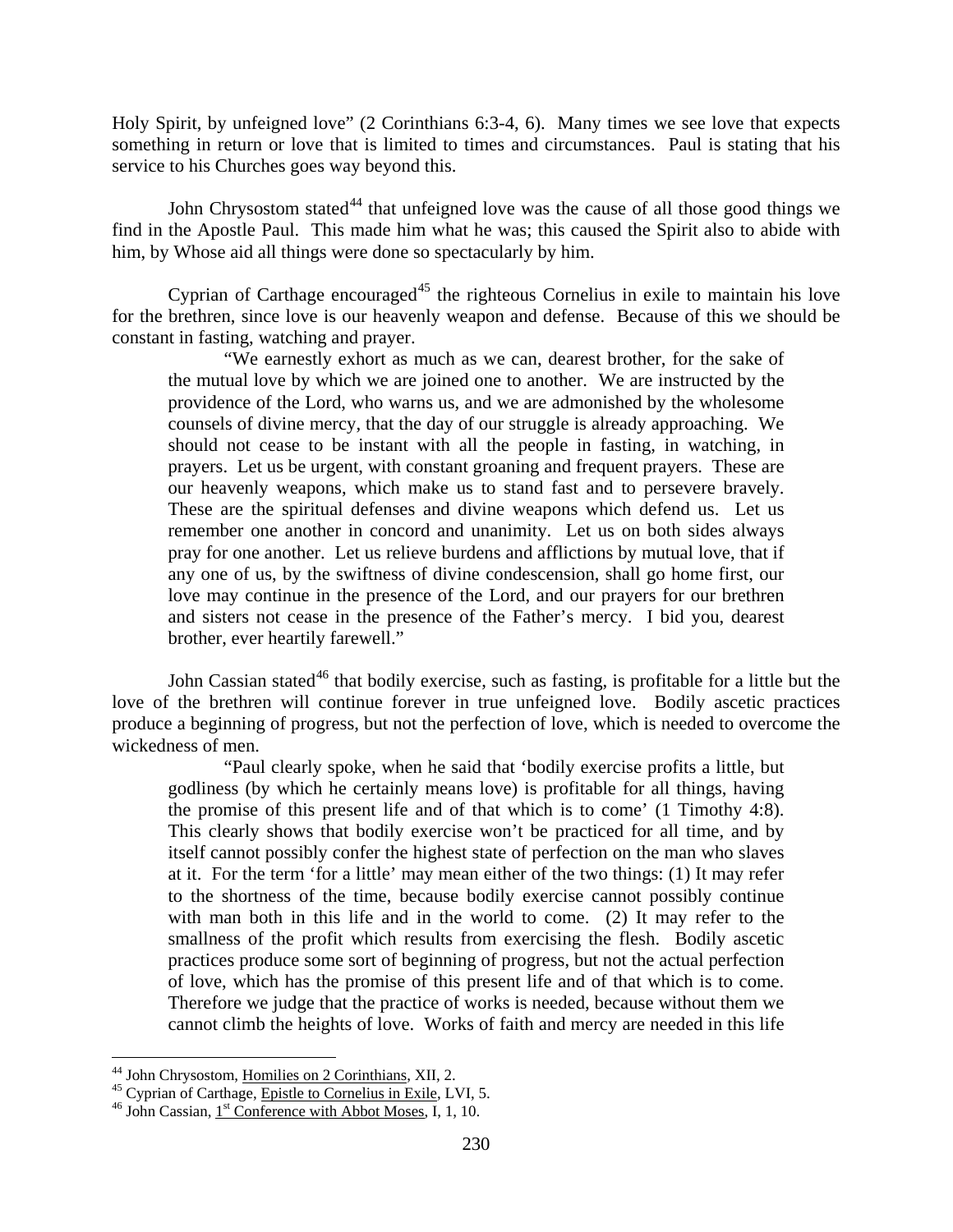while these inequalities and differences of conditions still prevail. We don't expect them to be performed unless a large proportion of poor, needy, and sick folk abound, which is brought about by the wickedness of men. This refers to those who have grasped and kept for their own use those things which were granted to all by our Creator. As long as this inequality lasts in this world, this sort of work will be needed and will be useful to the man that practices it, as it brings to a good purpose the reward of an eternal inheritance. But it will come to an end in the life to come, where equality will reign, when there will be no longer inequality. All men will someday pass from these manifold practical works to the love of God, and contemplation of heavenly things in continual purity of heart. Those men, who are urgent in devoting themselves to knowledge and purifying the heart, have chosen to give themselves up with all their might, committing themselves, while they are still in the flesh, to that duty, in which they are to continue, when they have laid aside corruption. When they come to that promise of the Lord, they will know, 'Blessed are the pure in heart for they shall see God'" (Matthew 5:8).

### **The Word of Truth**

<span id="page-27-0"></span>Paul stated, "We give no offense in anything, that our ministry may not be blamed. But in all things we commend ourselves as ministers of God…by kindness, by the Holy Spirit, by sincere love, by the word of truth, by the power of God (2 Corinthians 6:3-4, 6-7). What are the implications of the "Word of Truth"?

Jesus had said, "I am the way, the truth, and the life. No one comes to the Father except through Me" (John 14:6). Thus the Truth is a person and we are His offspring. "Of His own will He brought us forth by the word of truth, that we might be a kind of first fruits of His creatures" (James 1:18). As the first fruits of Christ, the Church is connected to Christ as a body is connected to a head (Colossians 1:18). Thus the Church is referred to as "the pillar and ground of the truth" (1 Timothy 3:15). As the Church preaches, she proclaims the Truth.

The Truth is also the teachings of the Church, as being the teachings of Christ. Paul stated, "Be diligent to present yourself approved to God, a worker who does not need to be ashamed, rightly dividing the word of truth" (2 Timothy 2:15). "Since we have purified our souls in obeying the truth through the Spirit in sincere love of the brethren, we love one another fervently with a pure heart" (1 Peter 1:22). As we obey the Truth, we are armed with the Truth. We "stand therefore, having girded our waist with truth, having put on the breastplate of righteousness" (Ephesians 6:14). Of this Paul had said, "In Him you also trusted, after you heard the word of truth, the gospel of your salvation; in whom also, having believed, you were sealed with the Holy Spirit of promise" (Ephesians 1:13).

Clement of Alexandria stated<sup>[47](#page-27-1)</sup> that some people are given the gift to teach, expressing themselves verbally, while others are given the gift to study, expressing themselves in writing. One acts more like a herald while the other acts more like a messenger; both can expect a return for their effort. One proclaims the Word of Truth, the other divides the Word of Truth.

<span id="page-27-1"></span><sup>&</sup>lt;sup>47</sup> Clement of Alexandria, Stromata, I, 1.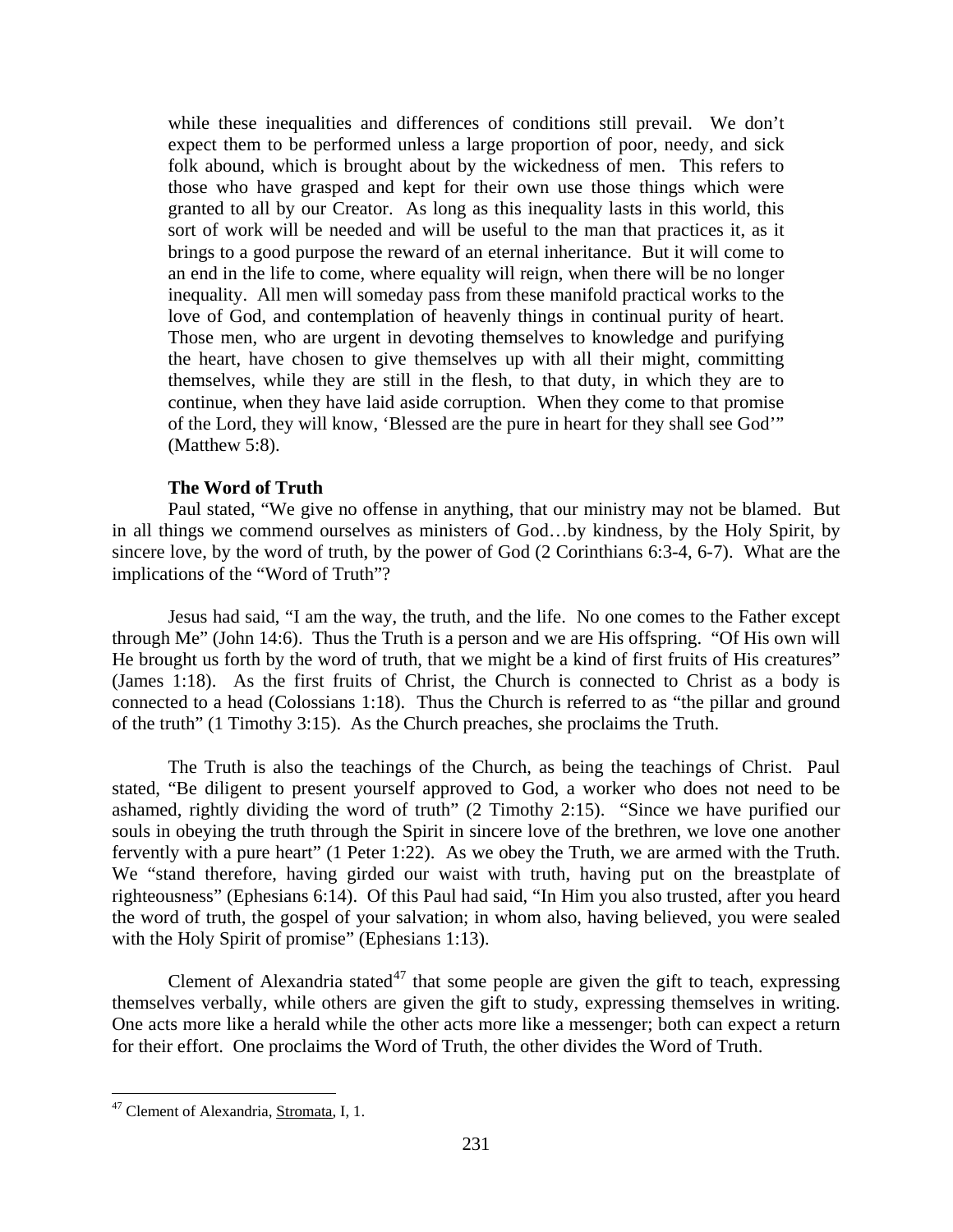"Christ showed Himself, out of His abundance, dispensing goods to His servants according to their ability, that they may increase them by activity. He approved those that had increased His money, those faithful in little, and commanded them to have charge over many things, as He welcomed them into the joy of the Lord. But the servant with one talent hid the money, where He expected him to lend it out at interest; the servant gave it back as he had received it, without increase. He called this servant 'wicked and lazy'; the useless servant 'shall be cast into outer darkness' (Matthew 25:26-30). Regarding this, Paul said, 'Be strong in the grace that is in Christ Jesus. The things which you have heard from me among many witnesses, commit these to faithful men, who will be able to teach others' (2 Timothy 2:1-2). Again, 'Be diligent to present yourself approved to God, a worker who does not need to be ashamed, rightly dividing the word of truth' (2 Timothy 2:15). If those who teach and those who study both proclaim the Word — the one by writing, the other by speech — are not both to be approved, making faith active by love? It is the business of some to lay out the word at interest, and of others to test it. There is that species of knowledge which is characteristic of the herald, and that which is characteristic of a messenger, and it is useful in whatever way it operates, both by the hand and tongue. 'He who sows to the Spirit will of the Spirit reap everlasting life. Let us not grow weary while doing good' (Galatians 6:8-9). Divine Providence confers the impulse towards the truth, a movement of inquiry, a trace of knowledge; it gives the means of salvation. Those who have been rightly reared in the words of truth, and received provision for eternal life, wing their way to heaven.

Athanasius of Alexandria had<sup>[48](#page-28-0)</sup> to fight for the Truth much of his life against the Arians, very much like Paul on his various missionary journeys. Athanasius spoke of singing Psalms when afflicted just like Paul (Acts 16:25) because the Lord considered him worthy to labor for the Truth. In our labor for the Truth, the Paschal Feast represents sincerity and truth, whereas heretics are strangers to the truth. Our struggles for truth are similar to the struggles of Israel at the time of the Exodus.

"The Jews at that time, although suffering an assault from the Edomites, and oppressed by the enemies of Jerusalem, did not give themselves up, but all the more sang praises to God. Similarly we, though hindered from speaking the word of the Lord, will the more proclaim it, and being afflicted, we will sing Psalms (James 5:13), in that we are accounted worthy to be despised, and to labor anxiously for the truth. Being grievously vexed, we will give thanks. Paul, who gave thanks at all times, urges us in the same manner to draw near to God saying, 'Let your requests, with thanksgiving, be made known to God' (Philippians 4:6). Being desirous that we should always continue in this resolution, he says, 'At all times give thanks; pray without ceasing' (1 Thessalonians 5:17-18). He knew that believers are strong while employed in thanksgiving, and that rejoicing they pass over the walls of the enemy, like those saints who said, 'Through You shall I be delivered from a troop; and by my God I will pass over a wall'" (Psalm 18:29 LXX).

<span id="page-28-0"></span><sup>&</sup>lt;sup>48</sup> Athanasius of Alexandria, Festal Letters, III, 5.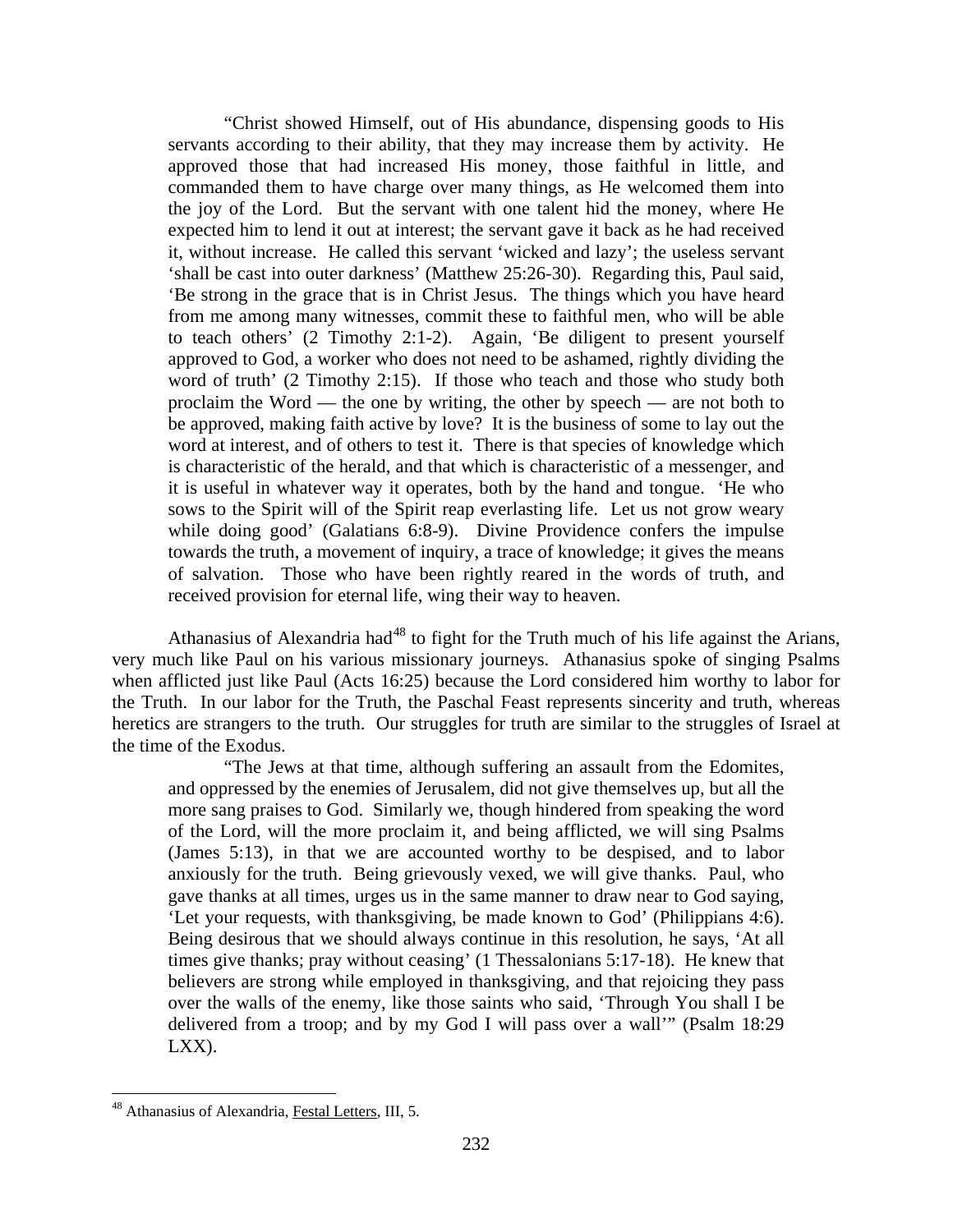"At all times let us stand firm, but especially now, although many afflictions overtake us, and many heretics are furious against us. Let us celebrate with thanksgiving the holy feast of Pascha which now draws near to us, 'girding up the loins of our minds' (1 Peter 1:13), like our Savior Jesus Christ, of Whom it is written, 'Righteousness shall be the belt of His loins, and faithfulness the belt of His reins' (Isaiah 11:5). Each one of us having in his hand the staff which came out of the root of Jesse, and our feet shod with the preparation of the Gospel of peace (Ephesians 6:15), let us keep the feast as Paul said, 'Not with the old leaven, but with the unleavened bread of sincerity and truth' (1 Corinthians 5:8). We reverently trust that we are reconciled through Christ, and do not depart from faith in Him. Nor do we defile ourselves together with heretics, and strangers to the truth, whose conversation and whose will degrade them. We rejoice in afflictions, we break through the furnace of iron (Deuteronomy 4:20) and darkness, and pass, unharmed, over that awesome Red Sea. Thus when we look upon the confusion of heretics, we shall, with Moses, sing that great song of praise, 'We will sing to the Lord, for He has triumphed gloriously!' (Exodus 15:1) Thus, singing praises, and seeing that the sin which is in us has been cast into the sea, we pass over to the wilderness. Being first purified by the fast of forty days, by prayers, fasting, discipline, and good works, we shall be able to eat the holy Passover in Jerusalem."

John Chrysostom stated<sup>[49](#page-29-1)</sup> that the things of the Old Testament were a fore shadow and a type, which all pointed to the Lord's Supper, which is the truth that sets the world free.

"As they were eating, Jesus took bread, and broke it' (Matthew 26:26). Why can it have been that He ordained this sacrament then, at the time of the Passover? That you might learn from everything, both that He is the lawgiver of the Old Testament, and that the things contained therein are a fore shadow of these things. Therefore, I say, where the type is, there He puts the truth.

But the evening is a sure sign of the fullness of times, and that the things had now come to the end.

He gave thanks, to teach us how we ought to celebrate this sacrament, to show that He comes to the passion willingly, and to teach us whatever we may suffer to bear it thankfully, also suggesting good hope. If the type was a deliverance from such bondage, how much more will the truth set free the world, and how much more will He be delivered up for the benefit of our race. I would add that He didn't appoint the sacrament before this, but He appointed it when the rites of the Law were about to cease. Thus the chief of the feasts He brings to an end, moving them to another most awesome table, as He said, 'Take, eat, This is my body, Which is broken for you'" (1 Corinthians 11:24).

#### **The Power of God**

<span id="page-29-0"></span>Paul stated "that the excellence of the power may be of God and not of us" (2 Corinthians 4:7). We have a need for humility in our relationship with God; we need to let Him work things out as He wills. Paul did this with great humility, and the result was outstanding miracles, where

<span id="page-29-1"></span><sup>&</sup>lt;sup>49</sup> John Chrysostom, Homilies on Matthew, LXXXII, 1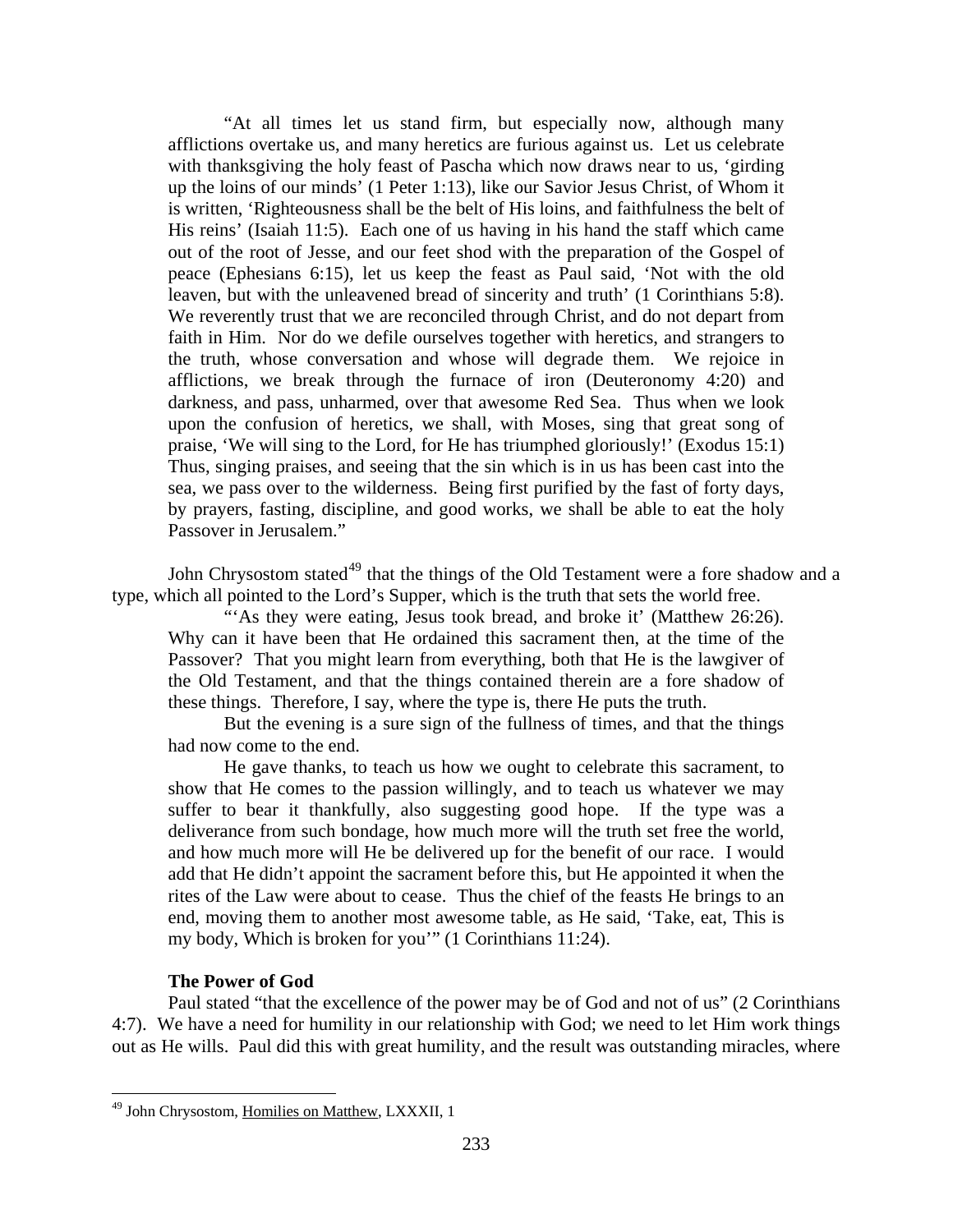even handkerchiefs and aprons were taken from Paul's body to heal the sick (Acts 19:10-20) in a demonstration of the power of God.

John Chrysostom stated<sup>[50](#page-30-0)</sup> that Paul's life after his conversion truly exhibited the power of God, but there was more to it than just that. While the power he exhibited was beyond human diligence, it was the blamelessness of his life that brought everything about. The power without the blamelessness would not have attracted believers; similarly the blamelessness without the power would not have done much either. But the combination was potent!

"Paul stated, 'I was made a minister, according to the gift of that grace of God, which was given to me by the effective working of His power' (Ephesians 3:7). He had said, 'I am a prisoner' (Ephesians 3:1); but now he says, that all is of God, 'according to the gift of His grace'; for according to the power of the gift is the dignity of this privilege. But the gift would not have been enough, had it not also implanted in him power."

"It was a work of mighty power and such as no human diligence was equal to. Paul brought three qualifications to the preaching of the word: a zeal that was fervent and bold, a soul ready to undergo any possible hardship, and knowledge and wisdom combined. His love of difficult projects, his blamelessness of life, would have done nothing, had he not also received the power of the Spirit. Look at it as seen first in himself, or rather hear his own words, 'That our ministry might not be blamed' (2 Corinthians 6:3). Again, 'For our exhortation is not of error, nor of uncleanness, nor in deceit, nor a cloak of covetousness' (1 Thessalonians. 2:3, 5). Thus you have seen his blamelessness."

"Again, 'We take thought for things honorable, not only in the sight of the Lord, but also in the sight of men' (2 Corinthians 8:21). Besides these, 'I affirm, by the boasting in you, which I have in Christ Jesus our Lord, I die daily' (1 Corinthians 15:31). Again, 'Who shall separate us from the love of Christ? Shall tribulation, anguish, or persecution?' (Romans 8:35) Again, 'We give no offense in anything, in much patience, in afflictions, in necessities, in distresses, in stripes, in imprisonments, in watching' (2 Corinthians 6:3- 5). Then again, his prudence and management, 'To the Jews I became as a Jew, to those that are without Law as without Law, to them that are under the Law as under the Law' (1 Corinthians 9:20-21). He shaved his head also, (Acts 21:24-26). But the crown of all is in the power of the Holy Spirit. 'I will not dare to speak', he said, 'of any of those things which Christ has not accomplished through me' (Romans 15:18). Again, 'What is it in which you were inferior to other churches?' (2 Corinthians 12:13) Again, 'In nothing was I behind the most eminent apostles, though I am nothing' (2 Corinthians 12:11). Without these things, the work would have been impossible."

"It was not then by his miracles that men were made believers; nor was it upon the ground of these that he claimed his high calling, but upon those other grounds. A man must be both irreproachable in conduct, prudent and discreet in his dealings with others, regardless of danger, and apt to teach. It was by these qualifications that the greater part of his success was achieved. Where there were these, there was no need of miracles."

<span id="page-30-0"></span> <sup>50</sup> John Chrysostom, Homilies on Ephesians, VI, v. 7, Moral.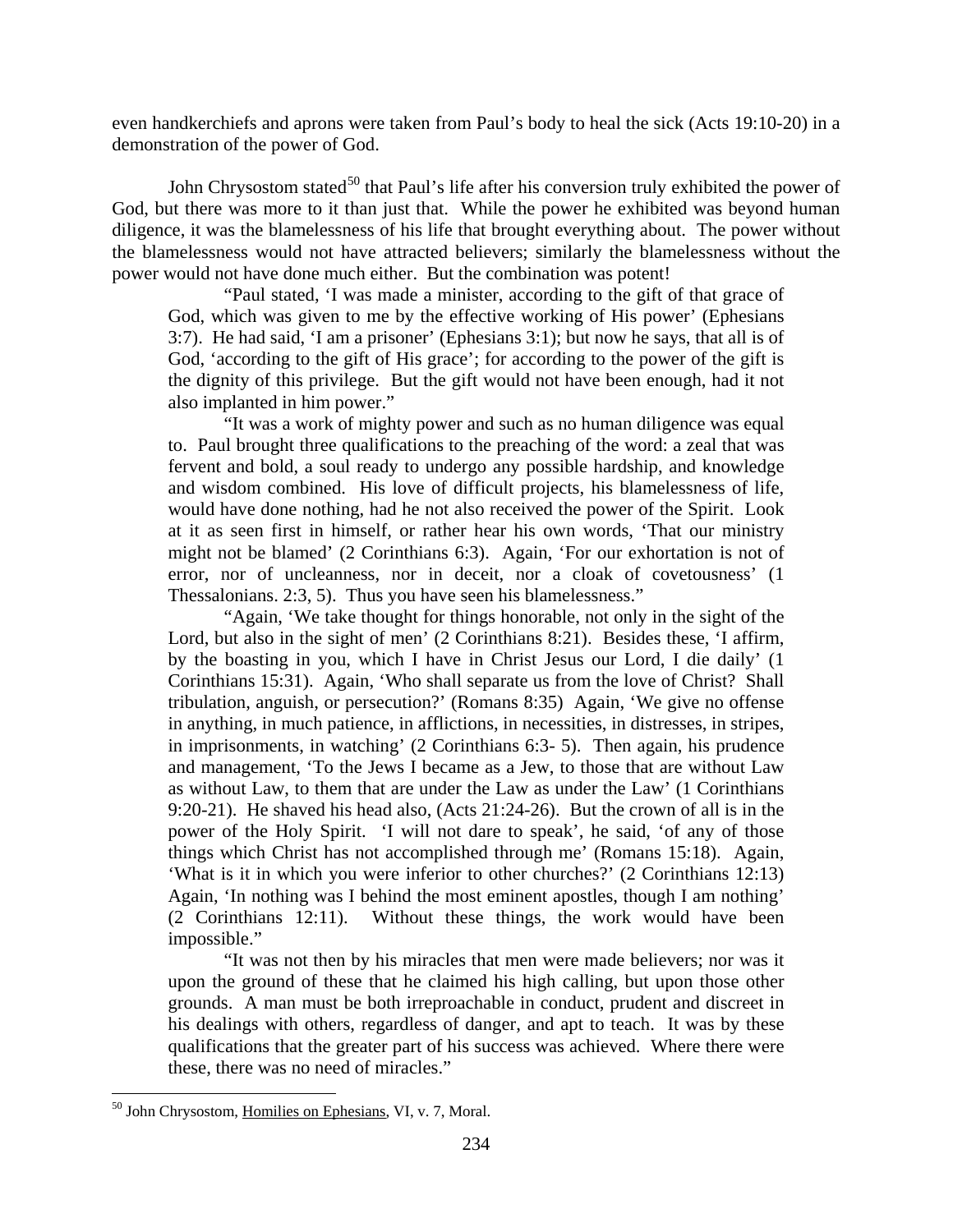#### <span id="page-31-0"></span>**Paul Met These Challenges in Different Ways**

Paul's ministry had an enormous impact on everyone who had contact with him. Unusual miracles accompanied him everywhere, such that a cottage industry even developed, with Jewish exorcists casting out demons by "the Jesus whom Paul preaches" (Acts 19:11-17). But yet Paul did not maintain a high profile and a high consumption lifestyle, even though he had ample reason and opportunity like many evangelists today. Instead Paul humbly worked with his hands at his tent-making trade to provide financial support for himself and those who were traveling with him. Thus he worked six days a week and taught in the synagogue on the Sabbath and in the evening (Acts 17:2, 18:3-4). As he was hounded from city to city (Acts 14:19, 17:13), this left him no time at all to defend himself from the false charges that were spread around about him. He had to depend entirely on the working of the Holy Spirit to accomplish what he did.

#### **By the Weapons of Righteousness**

<span id="page-31-1"></span>Paul stated, "But in all things we commend ourselves as ministers of God by the weapons of righteousness on the right hand and on the left" (2 Corinthians 6:7). The Greek word hoplon means a weapon, implement or tool. Paul also wrote to the Ephesians encouraging them to put on the whole armor of God (Ephesians 6:11), where the Greek word there is panoplia (i.e. pas + hoplon), meaning all or every weapon, implement or tool. What Paul meant by this is not immediately obvious.

John Cassian gave<sup>[51](#page-31-2)</sup> a very good and detailed summary of what Paul meant by the right hand and the left hand. He defined things on the right hand as spiritual achievements, while things on the left hand are spiritual trials, where some examples are shown in Table 1. Cassian used the term "ambidextrous" to refer to a man who could benefit equally well from either things on the right or things on the left. The Patriarchs Job and Joseph are good examples of "ambidextrous" men. The result of being "ambidextrous" is the acquisition of the weapons of righteousness.

"Ehud was described as being ambidextrous 'equally adept with both of his hands' (Judges 3:15 OSB LXX). We also can spiritually acquire this power, if by making a proper use of those things which are fortunate, and which seem to be 'on the right hand', as well as of those which are unfortunate and as we call it 'on the left hand'. We can make them both belong to the right side, so that whatever turns up proves in our case, 'the weapons of righteousness' (2 Corinthians 6:7). The inner man consists of two parts, like two hands; none of the saints can do without what we call the left hand; by means of it the perfection of virtue is shown, where a man by skillful use can turn both hands into right hands. To make this clearer, the saint has for his right hand his spiritual achievements, and for his left hand, his spiritual failings (such as in Table 1). Anyone who is not puffed up through vainglory by any of those things on the right hand, and who

<span id="page-31-2"></span><sup>&</sup>lt;sup>51</sup> John Cassian, Conference of Abbot Theodore, I, vi, 10.

See also Gregory the Great, Pope of Rome, Book of Pastoral Rule, II, 3.

John Chrysostom, Homilies on 2 Corinthians, XII, 2-3.

John Cassian, Institutes of the Coenobia, XI, 4.

John Cassian,  $2<sup>nd</sup>$  Conference of Abbot Moses, I, ii, 16.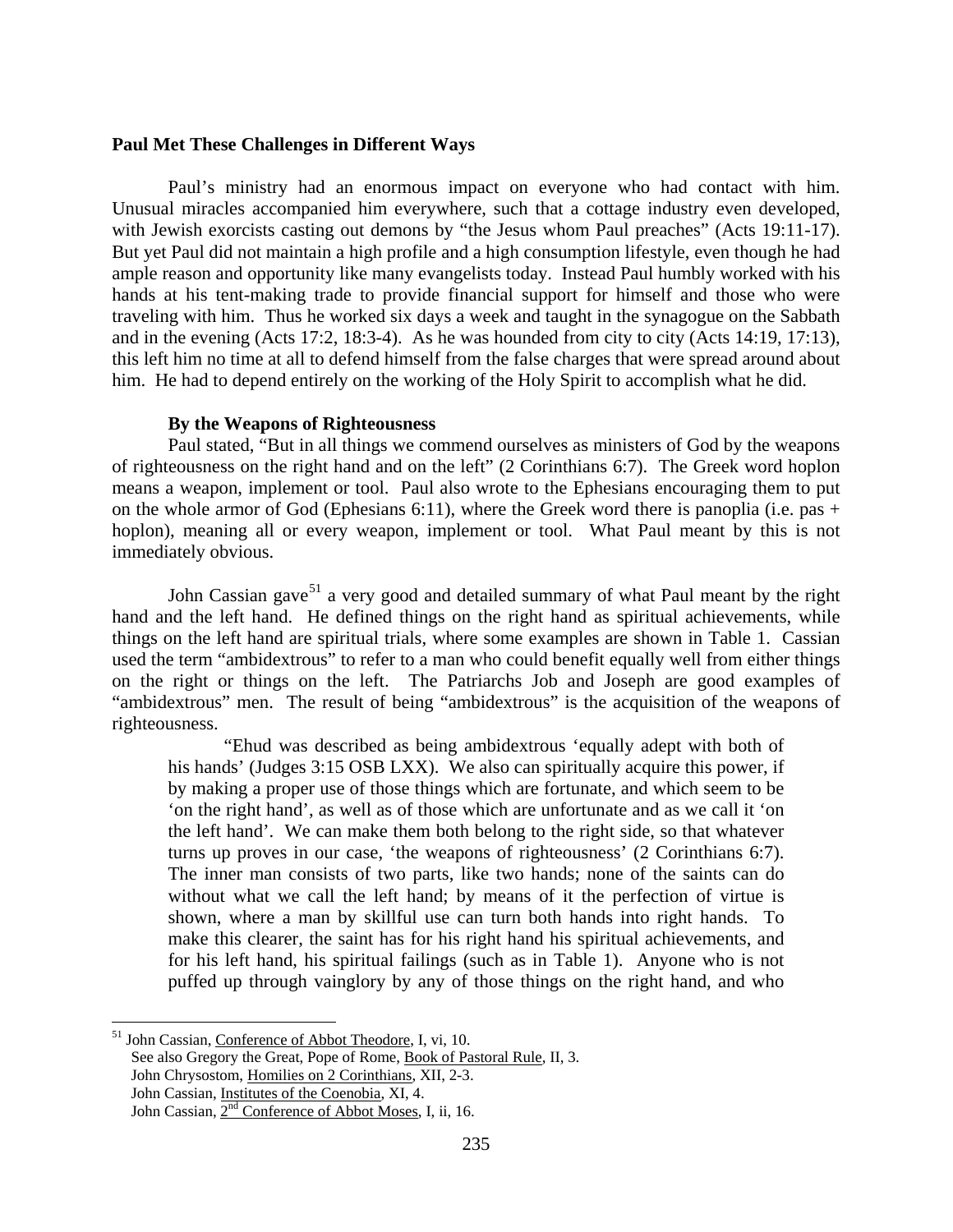struggles manfully against those on the left hand, and does not yield to despair, but rather seizes the armor of patience to practice himself in virtue — this man can use both hands to fight. In each action he proves triumphant and carries off the prize of victory from that condition on the left hand as well as that on the right."

"Blessed Job was rewarded for a victory on the right hand. He was the father of seven sons and walked as a rich and wealthy man, yet offered daily sacrifices to the Lord for their purification, in his anxiety, that they might prove dear to God rather than dear to himself. He did this when his gates stood open to every stranger, when he was 'feet to lame and eyes to blind' (Job 29:15), when the shoulders of the suffering were kept warm by the wool of his sheep (Job

| <b>Right Hand</b>                                 | <b>Left Hand</b>                              |
|---------------------------------------------------|-----------------------------------------------|
| <b>Spiritual Achievements</b>                     | <b>Spiritual Trials</b>                       |
| Overcome desires and passions                     | Entangled in the labor of temptation          |
| Free from all attacks of the devil                | Inflamed with the heat of desire of lust      |
| Easily rejects and cuts off all carnal sins       | Set on fire by emotion towards rage and anger |
| Regards all earthly things as vain shadows        | Overcome by being puffed up with pride        |
| Longs for the future and actually sees it clearly | Loss of all spiritual warmth                  |
| Effectually fed on spiritual contemplations       | Oppressed by a sorrow that works death        |
| Heavenly mysteries are more brightly laid open    | Shaken to pieces by the contrivances and      |
|                                                   | attacks of accidental circumstances           |
| Prayers to God with great purity and readiness    | Grows indifferent with an unreasonable grief  |
| Inflamed with fervent spirit; can pass with the   | Forsaken by good thoughts; psalms, prayer,    |
| utmost readiness of soul to things invisible and  | readings are uninteresting; all virtuous      |
| eternal, so as scarcely to believe that one any   | exercises seem by an intolerable and horrible |
| longer remains in the flesh                       | loathing to have lost their savor             |

**Table 1 Definition of Things on the Right and Left Hands**

31:20), when he was a father to orphans and a husband to widows (Job 29:12), when he did not even in his heart rejoice at the fall of his enemy. With still greater virtue he triumphed over adversity on the left hand, when deprived in one moment of his seven sons he was not as a father overcome with grief, but as a true servant of God rejoiced in the will of his Creator. Instead of being a wealthy man he became poor, naked instead of rich, pining away instead of strong, despised and contemptible instead of famous and honorable. Yet he preserved his fortitude of mind unshaken, when robbed of all his wealth, and he took his place on the dunghill. Like some stern executioner of his own body, he scraped with a potsherd the pus that broke out, plunging his fingers deep into his wounds and dragging out on every side masses of worms from his limbs. In all this he never fell into despair and blasphemy or murmured against his Creator."

"Job was not overcome by such a weight of bitterness. The cloak, his only remaining possession, which was saved from destruction by the devil only because he was clothed with it, he tore off; he covered his nakedness with it,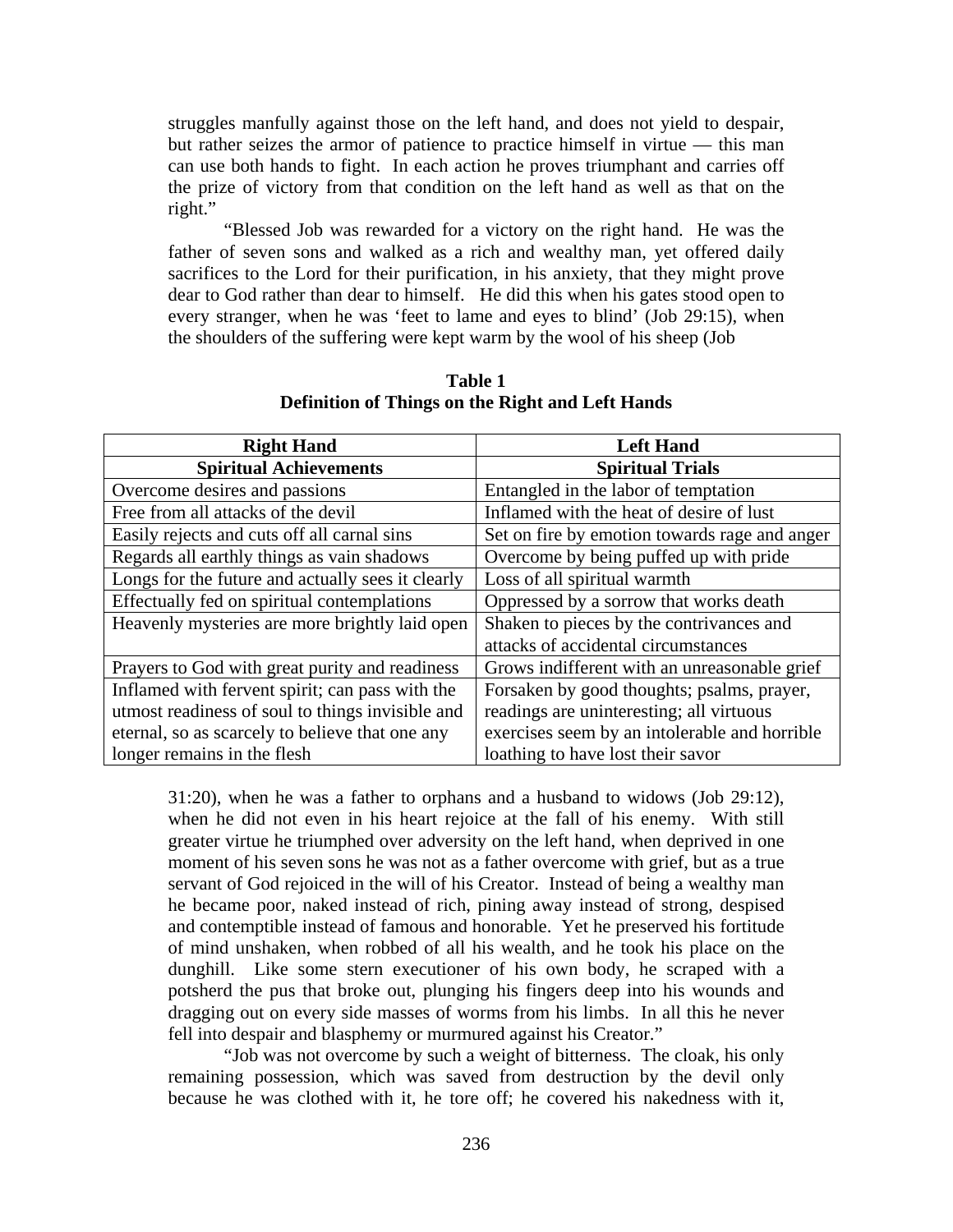which he voluntarily endured. The hair of his head, which was the only thing of his former glory left untouched, he shaved and threw to his tormentor. In addition, he mocked his savage foe with that celestial cry of his, 'If we have received good at the hand of the Lord, should we not also receive evil? Naked I came out of my mother's womb, and naked I shall return there. The Lord gave and the Lord has taken away; as it has pleased the Lord, so is it done; blessed be the name of the Lord' (Job 1:21, 2:10).

Joseph was also 'ambidextrous'; in prosperity he was very dear to his father, affectionate to his brethren, acceptable to God. In adversity he was chaste, and faithful to the Lord. In prison he was kind to the prisoners, forgetful of wrongs, generous to his enemies; to his brethren who were envious of him and as far as lay in their powers, his murderers, he proved not only affectionate but actually generous" (Genesis 42-45).

"These men then and those who like them are rightly called ambidextrous. They can use either hand as the right hand, and passing through those things which Paul enumerates can fairly say, 'Through the weapons of righteousness on the right hand and on the left, through honor and dishonor, through evil report and good report etc.'" (2 Corinthians 6:7-8).

"We shall then be ambidextrous, when neither abundance nor lack affects us, and when abundance does not entice us to the luxury of a dangerous carelessness, while lack of goods does not draw us to despair, and complaining. Giving thanks to God in either case alike, we gain one and the same advantage out of good and bad fortune. Paul, that truly 'ambidextrous' man, the teacher of the Gentiles, testifies for himself, 'For I have learned in whatever state I am, to be content. I know both how to be brought low and I know how to abound. Everywhere and in all things I have learned both to be full and to be hungry, both to abound and to suffer need. I can do all things through Christ who strengthens me'" (Philippians 4:11-13).

John Chrysostom spoke<sup>[52](#page-33-0)</sup> to the people of Antioch during their fast<sup>[53](#page-33-1)</sup> that they are sailors, soldiers, farmers, travelers and wrestlers. As sailors we ride the waves of extravagant desires; as soldiers we put on the spiritual armor of God; as farmers we cultivate our souls, cutting away thorns and producing much fruit; as travelers we are on the path that leads to heaven; and as wrestlers we strip ourselves of worldly entanglements.

"When the winter is over and the summer is appearing, the sailor takes his vessel out to the deep; the soldier polishes his armor, and makes ready his horse for battle; the farmer sharpens his sickle; the traveler boldly undertakes a long journey, and the wrestler strips himself for the contest. So too, when the fast makes its appearance, like a kind of spiritual summer, let us as soldiers polish our weapons; as farmers let us sharpen our sickle; as sailors let us order our thoughts against the waves of extravagant desires; as travelers let us set out on the journey

<span id="page-33-1"></span><span id="page-33-0"></span> $52$  John Chrysostom, <u>Homilies on the Statues</u>, III, 7.<br> $53$  There had been a riot in Antioch, where statues of the Emperor and his wife were pulled down and dragged through the streets. The Emperor was about to send several Roman legions to massacre Antioch as punishment, and the Bishop of Antioch had gone to Rome to try to dissuade him. Meanwhile the people of Antioch were fasting and praying for mercy.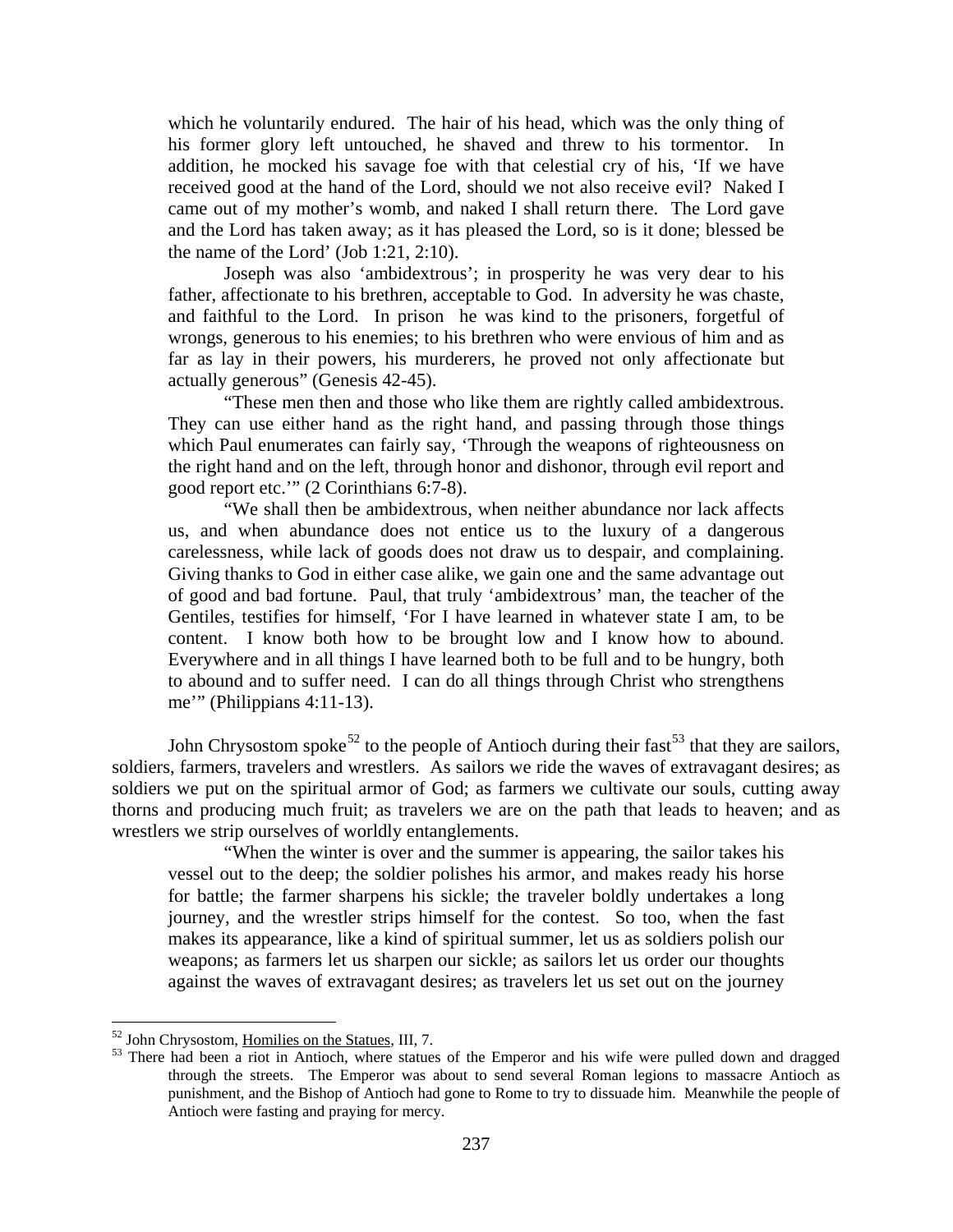towards heaven; and as wrestlers let us strip for the contest. For the believer is at once a farmer, a sailor, a soldier, a wrestler, and a traveler. Paul said, 'We do not wrestle against flesh and blood, but against principalities, against powers. Put on therefore the whole armor of God' (Ephesians 6:12-13). Have you observed the wrestler? Have you observed the soldier? If you are a wrestler, it is necessary for you to engage in the conflict naked. If a soldier, it behooves you to stand in the battle line armed at all points. How then are both these things possible, to be naked, and yet not naked; to be clothed, and yet not clothed! Divest yourself of worldly business, and you have become a wrestler. Put on the spiritual armor, and you have become a soldier. Strip yourself of worldly cares, for the season is one of wrestling. Clothe yourself with the spiritual armor, for we have a heavy warfare to wage with demons. Therefore we need to be naked, so as to offer nothing that the devil may take hold of, while he is wrestling with us; and to be fully armed at all points, so as on no side to receive a deadly blow. Cultivate your soul. Cut away the thorns. Sow the word of godliness. Propagate and nurse with much care the fair plants of divine wisdom, and you have become a farmer. Paul says to you, 'The hard-working farmer must be first to partake of the crops' (2 Timothy 2:6). He himself practiced this art. Therefore he said, 'I planted, Apollos watered, but God gave the increase' (1 Corinthians 3:6). Sharpen your sickle, which you have blunted through gluttony — sharpen it by fasting. Lay hold of the pathway which leads towards heaven; rugged and narrow as it is, lay hold of it, and continue on your journey. How may you be able to do these things? By subduing your body, and bringing it into subjection. For when the path grows narrow, the corpulence that comes from gluttony is a great hindrance. Keep down the waves of unregulated desires. Repel the tempest of evil thoughts. Preserve the boat; display much skill, and you have become a pilot. We have the fast for a groundwork and instructor in all these things."

#### **By Honor and Dishonor**

<span id="page-34-0"></span>Paul stated, "But in all things we commend ourselves as ministers of God by honor and dishonor" (2 Corinthians 6:8). John Chrysostom stated<sup>[54](#page-34-1)</sup> that where God is honored, there is nothing evil; as, on the contrary, where He is not honored, there is nothing good. But there is more to Paul's reference to honor and dishonor than just this.

Chrysostom also spoke<sup>[55](#page-34-2)</sup> of honor and dishonor from the worldly and from the godly point of view. The worldly man seeks honor and may or may not get it. The godly man doesn't seek honor, and has his joy in dishonor, yet may receive honor anyway. The latter produces the greatest enjoyment.

"The Apostles were scourged, and they rejoiced; they were bound, and they gave thanks; they were stoned, and they preached. This is the joy I too would like to have; its origin comes from nothing bodily, but from spiritual things. It is not possible for him who joys after the fashion of the world, to rejoice also after a godly sort; for everyone who joys after the world's fashion, has his joy in riches, luxury, honor, power, and arrogance. But he who rejoices

<span id="page-34-2"></span><span id="page-34-1"></span><sup>&</sup>lt;sup>54</sup> John Chrysostom, <u>Commentary on Acts</u>, XVIII, v. 25.<br><sup>55</sup> John Chrysostom, Commentary on Acts, XVI, vv. 6-7.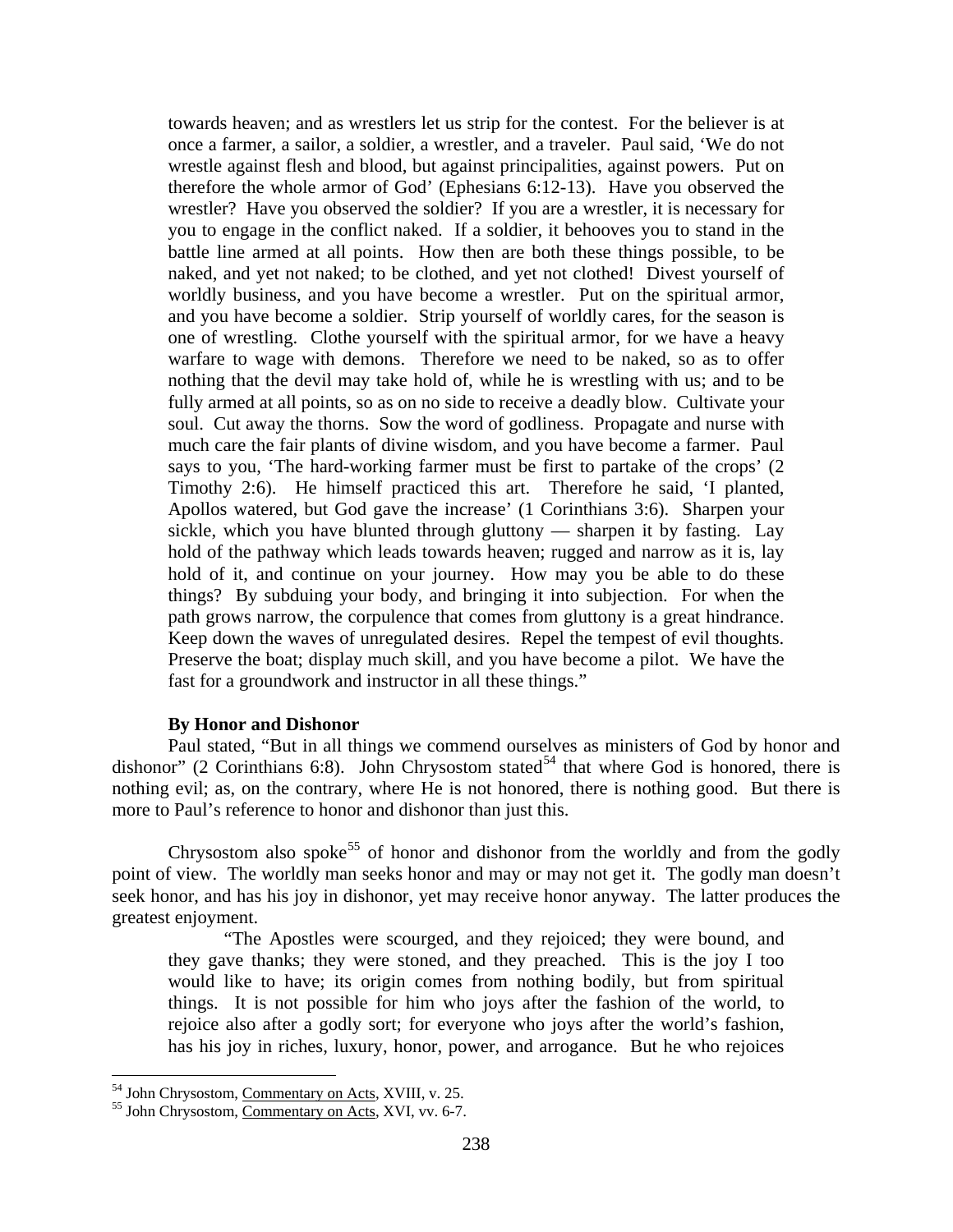after the mind of God, has his joy in dishonor for God's sake, in poverty, want, fasting, and humbleness of mind. Do you see how opposite are the grounds for joy? To go without joy in this life, is to be without grief also; and to be without grief here, is to go without pleasure too. These are the things which produce real joy, since the others are joy in name only, but on the whole they consist of pain. What misery the arrogant man endures! He is cut short in the midst of his arrogance, calling down on himself numberless insults, hatred, enmity, spite, and many an evil eye! If he is insulted by greater men, he grieves; if he cannot make his stand against everybody, he is embarrassed. Whereas the humble man lives in much enjoyment, expecting honor from no one; if he receives honor, he is pleased, but if not, he is not grieved. He takes it contentedly that he is honored; but above all, no one dishonors him. Now not to seek honor, and yet to be honored, this is great enjoyment. But vice versa, it is just the reverse; he seeks honor, and is not honored. The pleasure that the honor gives is not the same to him who seeks it, as it is to him who doesn't seeks it. The one, however much he receives, thinks he has received nothing; the other, though you give him ever so little, takes it as though he had received everything."

Thus the godly man can benefit from either honor or dishonor. He benefits from honor when does well in times of peace; he benefits from dishonor if he bears up well when everyone is against him.

Chrysostom further stated<sup>[56](#page-35-0)</sup> that virtue living in a pious soul is not perturbed by worldly concerns such as honor and dishonor. The Apostles experienced this throughout their lives. As a rock he stands unmoved by either raging seas or perfect calm. Dishonor has no effect since the world has been crucified to him.

"Nothing can obtain the mastery over virtue; not wealth or poverty, dominion or subjection, preeminence in affairs, disease, contempt or abandonment. But having left all these things below on the earth, it hurries towards Heaven. Only let the soul be noble, and nothing can hinder it from being virtuous. When he who works is vigorous, nothing external can hinder him. In the arts, when the craftsman is experienced and persevering, thoroughly acquainted with his art, if disease overtakes him, he still has his ability; if he becomes poor, he still has it; whether he has his tools in his hand or not, whether he works or not, he doesn't lose his art at all, for the science of it is still contained within him. Thus too the virtuous man, who is devoted to God, displays his art, if you cast him into wealth or into poverty, into disease or into health, into dishonor or into great honor."

"The Apostles were always working 'by honor and dishonor, by good report and evil report' (2 Corinthians 6:8). A true athlete is prepared for everything; such is also the nature of virtue. If you say, 'I am not able to preside over many; I ought to lead a solitary life', you insult virtue. Virtue can make use of every state, and shine through all. Only do this through the soul and not through the flesh! Is there a famine or is there abundance? It shows forth its own strength, as Paul said, 'I know how to abound, and how to be in want'

<span id="page-35-0"></span> <sup>56</sup> John Chrysostom, Homilies on Philippians, XII, v. 17.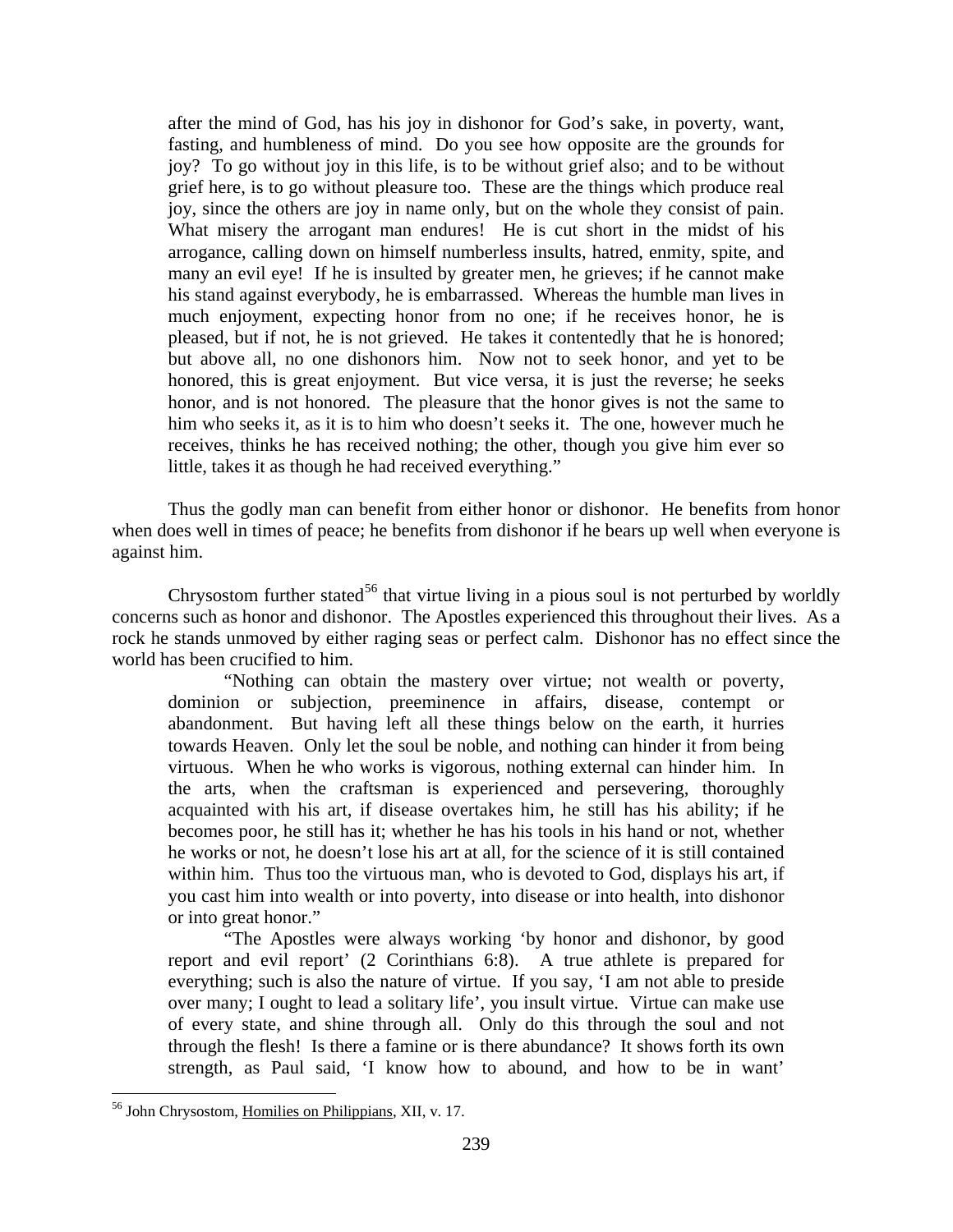(Philippians 4:12). He worked for two years in Ephesus (Acts 19:10) and was not ashamed. Did he have to undergo hunger? He didn't sink under it or waver. Did he have to bear death? He didn't become dejected; in everything he exhibited his noble mind. Let us imitate him and we shall have no cause of grief! Nothing will have power to grieve such a one. Suppose a good man has a wife, children, riches, and great honor; with all these things he remains virtuous. Take them away and again he will be virtuous, neither overwhelmed by his misfortunes, nor puffed up by prosperity. As a rock stands equally unmoved in the raging sea and in calm, neither broken by the waves nor influenced at all by the calm, thus too the solid mind stands firm both in calm and in storm. What can disturb the pious soul? Can death? This is the beginning of a better life. Can poverty? This helps her on toward virtue. Can disease? She doesn't pay attention to its presence. She regards neither ease, nor affliction; having dealt with it earlier, she has afflicted herself. Can dishonor? The world has been crucified to her. Can the loss of children? She doesn't fear it, when she is fully persuaded of the Resurrection. What then can surprise her? None of all these things! Does wealth elevate her? By no means, she knows that money is nothing. Does glory? She has been taught that 'all flesh is grass, and all the glory of man as the flower of grass' (Isaiah 40:6 LXX). Does luxury? She has heard Paul say, 'She who lives in pleasure is dead while she lives' (1 Timothy 5:6). The pious soul is neither inflamed nor cramped; what can equal such health as this?"

### **By Evil Report and Good Report**

<span id="page-36-0"></span>Paul stated, "In all things we commend ourselves as ministers of God: by the power of God, by the armor of righteousness on the right hand and on the left, <sup>8</sup> by honor and dishonor, by evil report and good report" (2 Corinthians 6:4, 7, 8).

John Chrysostom pointed out<sup>[57](#page-36-1)</sup> that the blameless lives of the Apostles stopped the mouths of their enemies. To attack them, their enemies created false and evil reports about their preaching, calling them deceivers and imposters. We would do well to imitate Paul since we are also lights in the world.

"Might not Paul's enemies speak evil of his life without a cause from envy, especially since they were heathen? One wouldn't expect this since even they reverence a man of blameless life. Why then does Paul say, speaking of himself, 'Through evil report and good report?' (2 Corinthians 6:8) It was not his life that they attacked, but his preaching. Therefore he says, 'through evil report'. The Apostles were slandered as deceivers and impostors, on account of their preaching, and this because their enemies could not attack their moral character and their way of life. Why did no one say of the Apostles that they were fornicators, unclean, or covetous persons, but that they were deceivers, which relates only to their preaching? It has to be that their lives were irreproachable! This is clear!"

"Therefore let us too live this way, and no enemy, no unbeliever, will be able to speak evil of us. He, whose life is virtuous, is revered even by them. For truth stops the mouths even of enemies."

<span id="page-36-1"></span> $57$  John Chrysostom, Homilies on 1 Timothy, X, v. 7.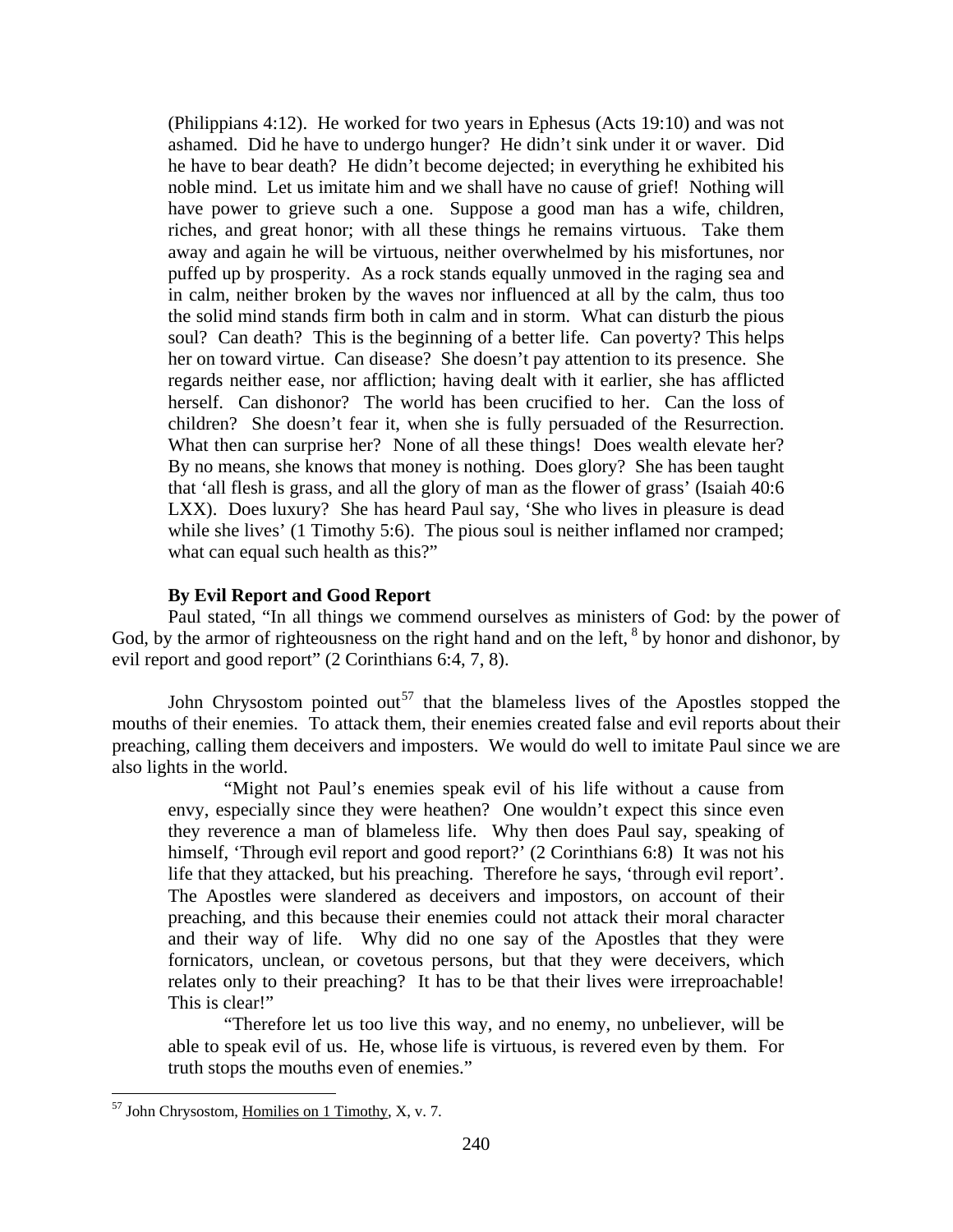"Let us then so live, that the name of God is not blasphemed. Let us not, on the one hand, look to human reputation; nor on the other hand, subject ourselves to an evil report, but on both sides let us observe moderation. Paul said, 'Among whom you shine as lights in the world' (Philippians 2:15). On this account He left us here, that we may be as luminaries, that we may be appointed teachers of others; that we may be as leaven. He desires us to converse as angels among men, as men with children, as spiritual men with natural men, that they may profit by us, that we may be as seed, and may bring forth much fruit. There would be no need of words, if we so shone forth in our lives; there would be no need of teachers, if we exhibited proper works. There would be no heathen, if we were such Christians as we ought to be. If we kept the commandments of Christ, if we allowed injury, if we allowed advantage to be taken of us, if being reviled we bless, if being persecuted we endure (1 Corinthians 4:12). If this were the general practice among us, no one would be so brutal as not to become a convert to godliness. To show this, Paul was but one man, yet how many did he draw after him? If we were all such as he, how many worlds might we not have drawn to us?"

Ambrose of Milan compared<sup>[58](#page-37-2)</sup> the evil report and good report that Paul mentioned to the lives of Abraham, Job and David. The most important point is to be pleasing to Christ.

"Paul teaches us how to dung it, saying, 'I count all things but dung, that I may gain Christ' (Philippians 3:8), and he, through evil report and good report, attained to pleasing Christ. He had read that Abraham, when confessing himself to be but dust and ashes, in his deep humility found favor with God. He had read how Job, sitting among the ashes, regained all that he had lost (Job 42:10). He had heard in the utterance of David, how God 'raises the poor out of the dust, and lifts the needy out of the dunghill" (Psalm 113:7).

### <span id="page-37-0"></span>**Paul Was Characterized in Many Strange Ways**

If Paul's ministry was creating an enormous impact on everyone who had contact with him, and his enemies were attacking his ministry by calling him a deceiver, one can expect that there would be many strange ways that people perceived him. If he was hounded from city to city (Acts 14:19, 17:13), how was he characterized both to those who didn't know him well and to those who did?

#### **As a Deceiver, Even Though He Was True**

<span id="page-37-1"></span>A good example of what Paul was saying can be illustrated by Gregory the Great, writing to the Emperor's sister, Theoctista. Gregory stated<sup>[59](#page-37-3)</sup> that Christians can expect slander from the world. The enemies of God create an evil report on Christians since they cannot attack their righteous conduct. God allows this as a check on pride that might spring up in the hearts of Christians. If Christ Himself and the Apostle Paul were called deceivers, yet they were true, it is logical that we might experience this also.

<span id="page-37-2"></span> <sup>58</sup> Ambrose of Milan, Two Books Concerning Repentance, II, 1, 4.

<span id="page-37-3"></span><sup>&</sup>lt;sup>59</sup> Gregory the Great, Pope of Rome, Epistle to Theoctista, XI, 45.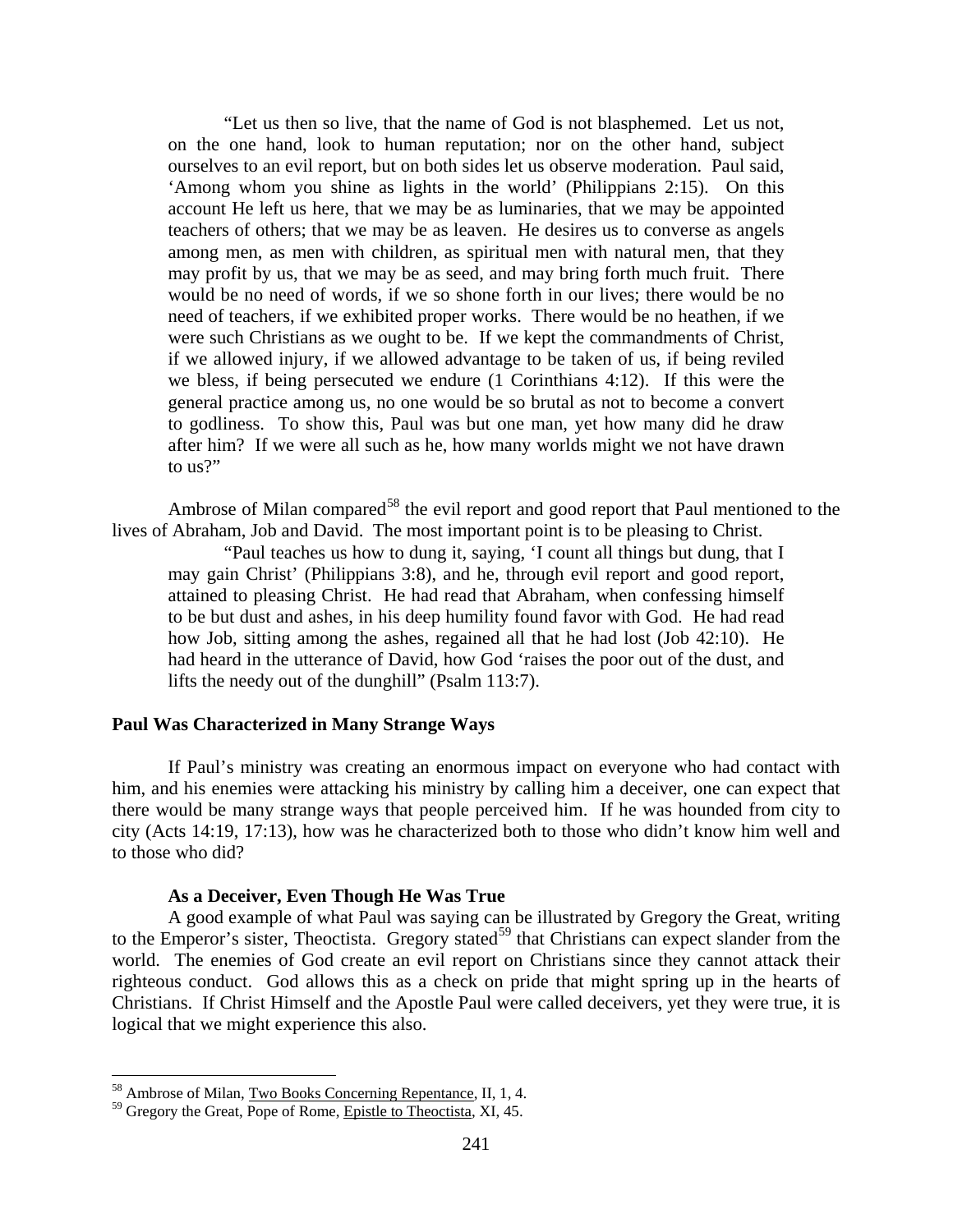"Seeing then that we know from the witness of Scripture that in this life the good cannot be without the bad, your Excellency ought by no means to be disturbed by the voices of fools. There is then sure confidence in Almighty God, when for well-doing any adversity is given us in this world in order that a full reward may be reserved for us in the eternal retribution. The Truth says, 'Blessed shall you be when men shall say all manner of evil against you falsely for My Name's sake' (Matthew 5:11). For our consolation He cited as an example His own reproaches, saying, 'If they have called the Master of the house Beelzebub, how much more those of his household'" (Matthew 10:25).

"There are many who perhaps praise the life of the good more than they ought. Lest any pride should creep in from praise, Almighty God allows bad men to break out into slander and rebuke, in order that, if any sin springs up in the heart from the mouth of them that praise, it may be choked by the mouth of them that revile. Paul testifies that he continues in his preaching 'through evil report and good report' (2 Corinthians 6:8); saying also, 'As deceivers and yet true'. If then there were such as laid an evil report on Paul, and called him a deceiver, what Christian now should account it a hard thing in behalf of Christ to hear injurious words? We know of how great virtue was the precursor of our Redeemer (i.e. John the Baptist), who in the Scriptures is called not only more than a prophet, but even an angel<sup>[60](#page-38-0)</sup>. As the history of his death testifies, after his death his body was burned by his persecutors<sup>61</sup>. Why do we say these things of holy men? Let us speak of the Holy of Holies Himself, that is of God Who was made man for us, Who before His death heard the injurious charge that He had a demon, and after His death was called a deceiver by His persecutors. They said, 'We know that that deceiver said, After three days I will rise again' (Matthew 27:63). How much, then, must we sinners bear from the tongues and hands of wicked men, we who are to be judged at the coming of the eternal Judge, if He Who will come as Judge endured so much both before and after His death?"

John Chrysostom stated<sup>[62](#page-38-2)</sup> that the demons lay snares especially for Christians who exhibit a blameless life. They may try to paint us as deceivers as we let our light shine, and they will trumpet this if we fall into sin. But generally the heathen will admire a virtuous life.

"Let us too live like the Apostles Paul and Timothy, and no enemy, no unbeliever, will be able to speak evil of us. For he whose life is virtuous, is revered even by them. For truth stops the mouths even of enemies."

"Paul stated regarding prospective Bishops, 'He must have a good report among those who are outside (the Church); lest he fall into reproach and the snare of the demons' (1 Timothy 3:7). But how does he 'fall into a snare?' He does this by falling often into the same sins as those who are outside the Church. If he is like this, the evil one soon lays another snare for him, and they soon cause his destruction. But if he has a good report from his enemies, much more will he have it from his friends. It is not likely that he, whose life is blameless, should

<span id="page-38-1"></span><span id="page-38-0"></span> $^{60}$  In Malachi 3:1, the Forerunner (John) is called a messenger or angel, where the word can be translated either way.<br><sup>61</sup> See Theodoret, <u>Ecclesiastical History</u>, II, c, 6. The burned body of John the Baptist was tak night and buried.<br><sup>62</sup> John Chrysostom, <u>Homilies on 1 Timothy</u>, X, v. 7.

<span id="page-38-2"></span>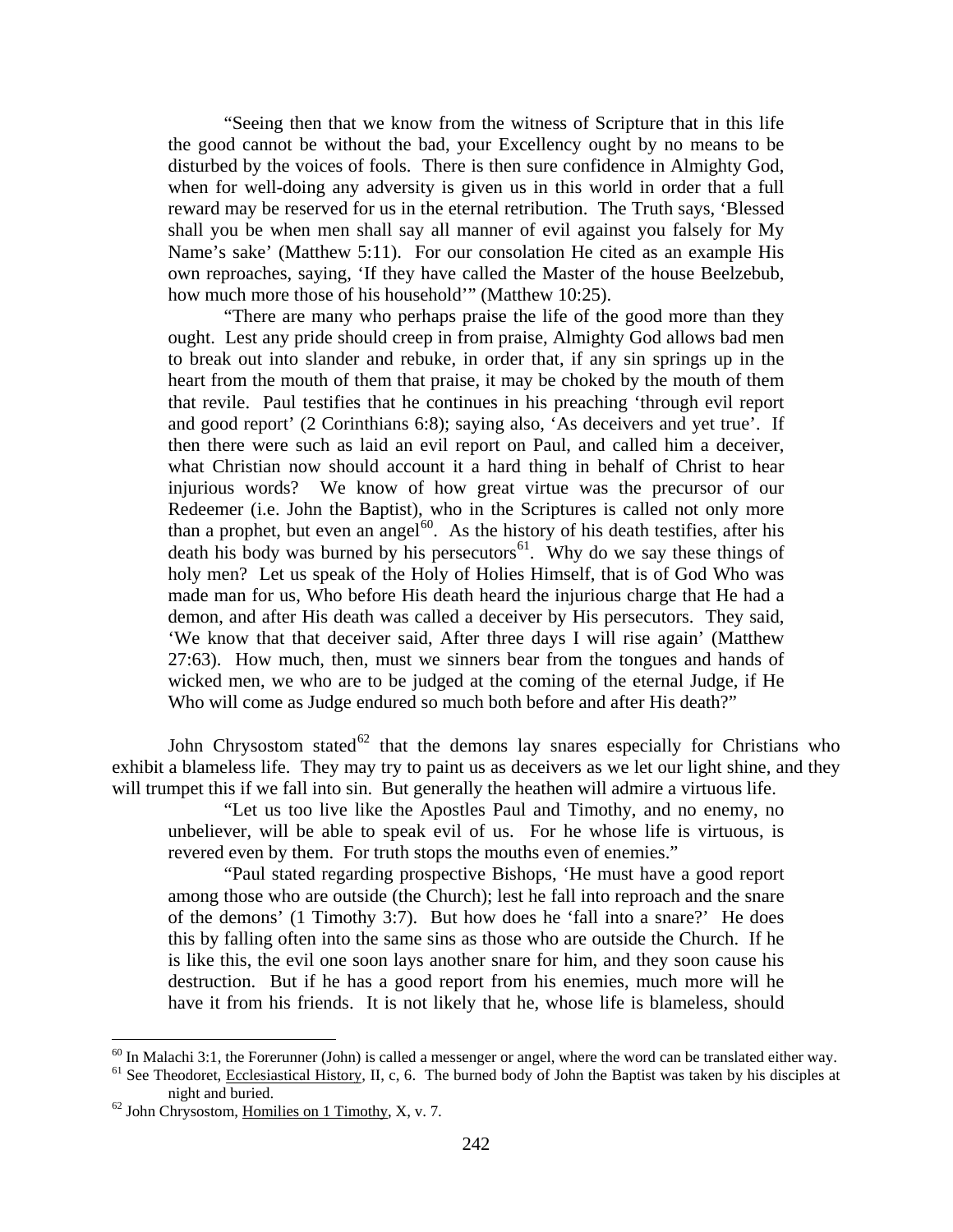have an evil report on his life. We may infer this from the words of Christ; 'Let your light so shine before men, that they may see your good works, and glorify your Father in Heaven' (Matthew 5:16). But what if one is falsely accused, and slandered from peculiar circumstances? This is a possible case; but such accusations ought not to be supported within the Church. Therefore it is said he should have 'a good report', for your good works are to shine. No one will say that the sun is dark, not even the blind, for he will be ashamed to oppose the opinion of everyone; so him that is of remarkable goodness, no one will blame. On account of his teaching, the heathen will often slander a good man; yet they will not attack his virtuous life, but will join with others in admiring and revering it."

### **As Unknown, Even Though He Was Well Known**

<span id="page-39-0"></span>Being unknown and well-known at the same time may seem like a logical impossibility. John Cassian noted<sup>[63](#page-39-2)</sup> that Christians can very easily be both unknown and well-known at the same time. They may be unknown regarding worldly pursuits, and yet well-known for their love for one another.

"Never forget these words of the Lord, 'By this shall all men know that you are My disciples, that you love one another' (John 13:36). By this, as by a special mark, Christ willed that the flock of His sheep should be known in this world, and be separated from all others by this stamp, so to speak."

John Chrysostom stated<sup>[64](#page-39-3)</sup> that Paul's words, "As unknown and yet well-known" refer back to his words, "By honor and dishonor" (2 Corinthians 6:8-9). By some people (the Christians), the Apostles were well-known and much sought after. Others (the Jews and the heathen) preferred not to know them at all.

#### **As Dying, and Behold We Live**

<span id="page-39-1"></span>Paul had written earlier in this letter to Corinth, "We are hard pressed on every side, yet not crushed; we are perplexed, but not in despair; persecuted, but not forsaken; struck down, but not destroyed -- always carrying about in the body the dying of the Lord Jesus, that the life of Jesus also may be manifested in our body. We, who live, are always delivered to death for Jesus' sake; that the life of Jesus also may be revealed in our mortal flesh" (2 Corinthians 4:8-11).

Regarding Paul's concern for the Corinthian Church, he said, "I affirm, by the boasting in you, which I have in Christ Jesus our Lord, I die daily" (1 Corinthians 15:31). Paul thought the world of the love that the Corinthians had for one another, and he boasted of this to others even though the Corinthians had many problems. Later Paul stated regarding all his efforts, besides weariness, watching, hunger, fasting, "besides these other things, what comes upon me daily: my deep concern for all the Churches" (2 Corinthians 11:27-28). Thus one aspect of Paul's reference to dying is an inward death.

<span id="page-39-3"></span><span id="page-39-2"></span><sup>&</sup>lt;sup>63</sup> John Cassian,  $1^{\text{st}}$  Conference of Abbot Joseph, II, xvi, 6.<br><sup>64</sup> John Chrysostom, <u>Homilies on 2 Corinthians</u>, XII, 4.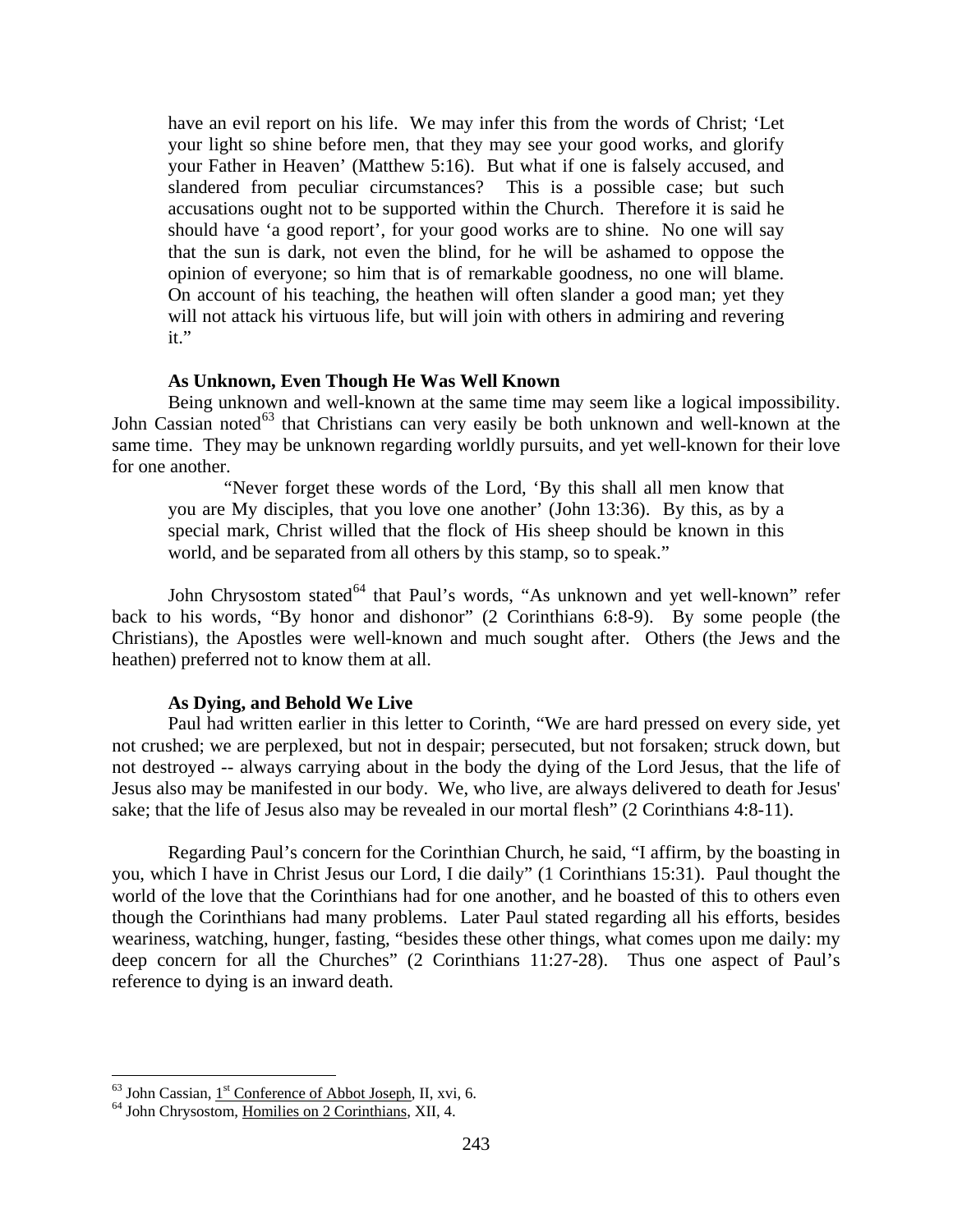John Chrysostom, speaking to the people of Antioch after the riot over the statues<sup>[65](#page-40-1)</sup>, where people feared Roman retaliation, encouraged<sup>[66](#page-40-2)</sup> the people to focus on righteousness instead of focusing on avoiding death.

"If we do not wish to live so as to please God, it is better to die. Otherwise what is the gain? What more will we have? Every day we see the same sun, the same moon, the same winter, the same summer, the same course of things. 'That which has been is what will be. That which is done is what will be done; and there is nothing new under the sun' (Ecclesiastes 1:9). Let us not then pronounce those happy, who are alive, and bewail the dead, but let us weep for those who are in their sins, whether they are dead or alive. On the other hand, let us call those happy in whatever condition they are, who are in a state of righteousness. We fear and lament 'one' death; but Paul, who was dying daily (1 Corinthians 15:31), was so far from shedding a tear on that account, that he rejoiced and exulted even though dying!"

Chrysostom also stated<sup>[67](#page-40-3)</sup> that Paul's comment about "dying and behold we live" referred to death sentences imposed on him<sup>[68](#page-40-4)</sup>, which he escaped by God's help.

"Paul was under sentence of death and condemned numerous times; which was itself also a matter of dishonor. Paul said this to show both the unspeakable power of God and the patience of the Corinthians. So far as those who plotted against them were concerned, they died; and this is what everyone supposed; but by God's aid they escaped the dangers."

### **As Chastened, and Yet Not Killed**

<span id="page-40-0"></span>Paul stated that he was unknown, and yet well known; as dying, and behold we live; as chastened, and yet not killed; as sorrowful, yet always rejoicing; as poor, yet making many rich; as having nothing, and yet possessing all things" (2 Corinthians 6:9-10). In many ways, Paul's life was similar to that of King David, who said, "The Lord has chastened me severely<sup>[69](#page-40-5)</sup>, but He has not given me over to death" (Psalm 118:18).

John Chrysostom pointed out<sup>[70](#page-40-6)</sup> that Paul's enemies were actually doing him a service by hounding and persecuting him, because all their efforts were directed to revealing Paul's godliness.

"To make clear why God permits these things, Paul added, 'As chastened, and not killed' (2 Corinthians 6:9). Paul showed that the gain he received from

<span id="page-40-1"></span><sup>&</sup>lt;sup>65</sup> This series of homilies were addressed to the people of Antioch after a popular uprising tore down the statues of the Emperor and his wife, and dragged them through the city. The people were expecting a Roman Division to massacre the city to put down the revolt.<br>
<sup>66</sup> John Chrysostom, <u>Homilies on the Statues</u>, VI, 8.<br>
<sup>67</sup> John Chrysostom, <u>Homilies on 2 Corinthians</u>, XII, 4.<br>
<sup>68</sup> For example, at Damascus (Acts 9:23-25), at J

<span id="page-40-3"></span><span id="page-40-2"></span>

<span id="page-40-4"></span><sup>(</sup>Acts 14:19-20), at Rome (2 Timothy 4:6-7)<br><sup>69</sup> Psalms 113 to 118 were used for the Old Testament Passover Liturgy, and Psalm 118 is also used at many times in

<span id="page-40-5"></span>Orthodox services. According to tradition, this Psalm was the one sung by Jesus and His disciples before leaving for the Garden of Gethsemane and the Crucifixion. <sup>70</sup> John Chrysostom, <u>Homilies on 2 Corinthians</u>, XII, 4.

<span id="page-40-6"></span>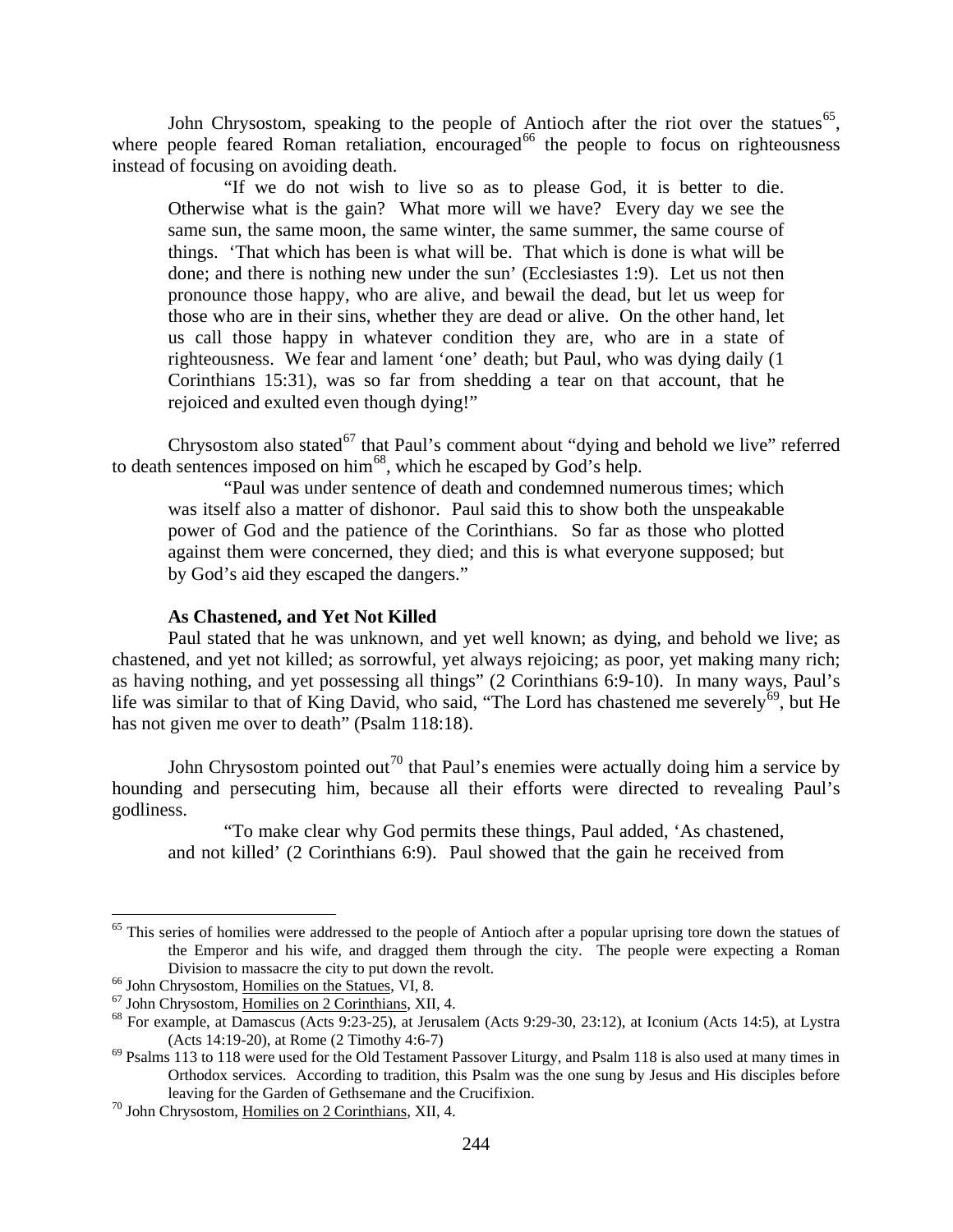his enemies from their temptations was great, even before the rewards at the Second Coming, and that his enemies against their will did him service."

Athanasius of Alexandria applied<sup>[71](#page-41-1)</sup> Paul's words, "chastened but not killed" to the fasting and watching customary in the Church during Holy Week.

"It is so fitting for the feast, a turning from wickedness, a pure conversation, and prayer offered without ceasing to God, with thanksgiving. Therefore let us, my brethren, looking forward to celebrate the eternal joy in heaven, keep the feast here also, rejoicing at all times, praying incessantly, and in everything giving thanks to the Lord. I give thanks to God, for those other wonders He has done, and for the various helps that have now been granted us. Though He has chastened us severely, He did not deliver us over to death, but brought us from a distance, as from the ends of the earth, and has united us again with you. I have been mindful while I keep the feast, to give you notice of the great feast of Pascha, that so we may go up together, as it were, to Jerusalem, and eat the Passover, not separately but as in one house. Let us not as saturated in water, water down the word of God; neither let us, as having broken its bones, destroy the commands of the Gospel. But as roasted with fire, with bitterness, being fervent in spirit, in fasting and watching, with lying on the ground, let us keep the Feast with penitence and thanksgiving."

# **As Sorrowful Yet Always Rejoicing**

<span id="page-41-0"></span>John Chrysostom noted<sup>[72](#page-41-2)</sup> that those outside the Church got a wrong impression of Paul's character. They thought that he was sad and in despair because he had lost all his possessions.

"To those that are outside the Church, we are suspected of being in despair; but we don't pay any attention to them. We have our pleasure at the full. Paul said not 'rejoicing' only, but added also its perpetuity, 'always rejoicing' (2 Corinthians 6:10). What then can come up to this life? Although dangers so great assaulted him, the joy became greater."

Athanasius of Alexandria stated<sup>[73](#page-41-3)</sup> that the world is like a rough sea to us and we float on it with the wind of our own freewill. Piloted by the Word we reach rest; directed by pleasure, we are in danger and may suffer shipwreck. We may be tempted like Abraham, suffer like Job or become oppressed like Joseph; in all this, we rejoice and leap over the wall of wickedness.

"Let us, in the faith of the disciples, frequently speak with our Master. The world is like the sea to us, of which it is written, 'On this is the great and wide sea, there go the ships, and this dragon, whom You have made to play in it' (Psalm 104:25-26 LXX). We float on this sea, as with the wind, through our own freewill, for everyone directs his course according to his will. Either piloted by the Word, he enters into rest, or seized by pleasure, he suffers shipwreck, and is in peril by storm. As in the ocean there are storms and waves, so in the world there are many afflictions and trials. The unbeliever therefore 'when affliction or persecution arises is offended' (Mark 4:17), as the Lord said. Not being

<span id="page-41-2"></span><span id="page-41-1"></span><sup>&</sup>lt;sup>71</sup> Athanasius of Alexandria, <u>Festal Letters</u>, XIX, 8.<br><sup>72</sup> John Chrysostom, <u>Homilies on 2 Corinthians</u>, XII, 4.<br><sup>73</sup> Athanasius of Alexandria, <u>Festal Letters</u>, XIX, 7.

<span id="page-41-3"></span>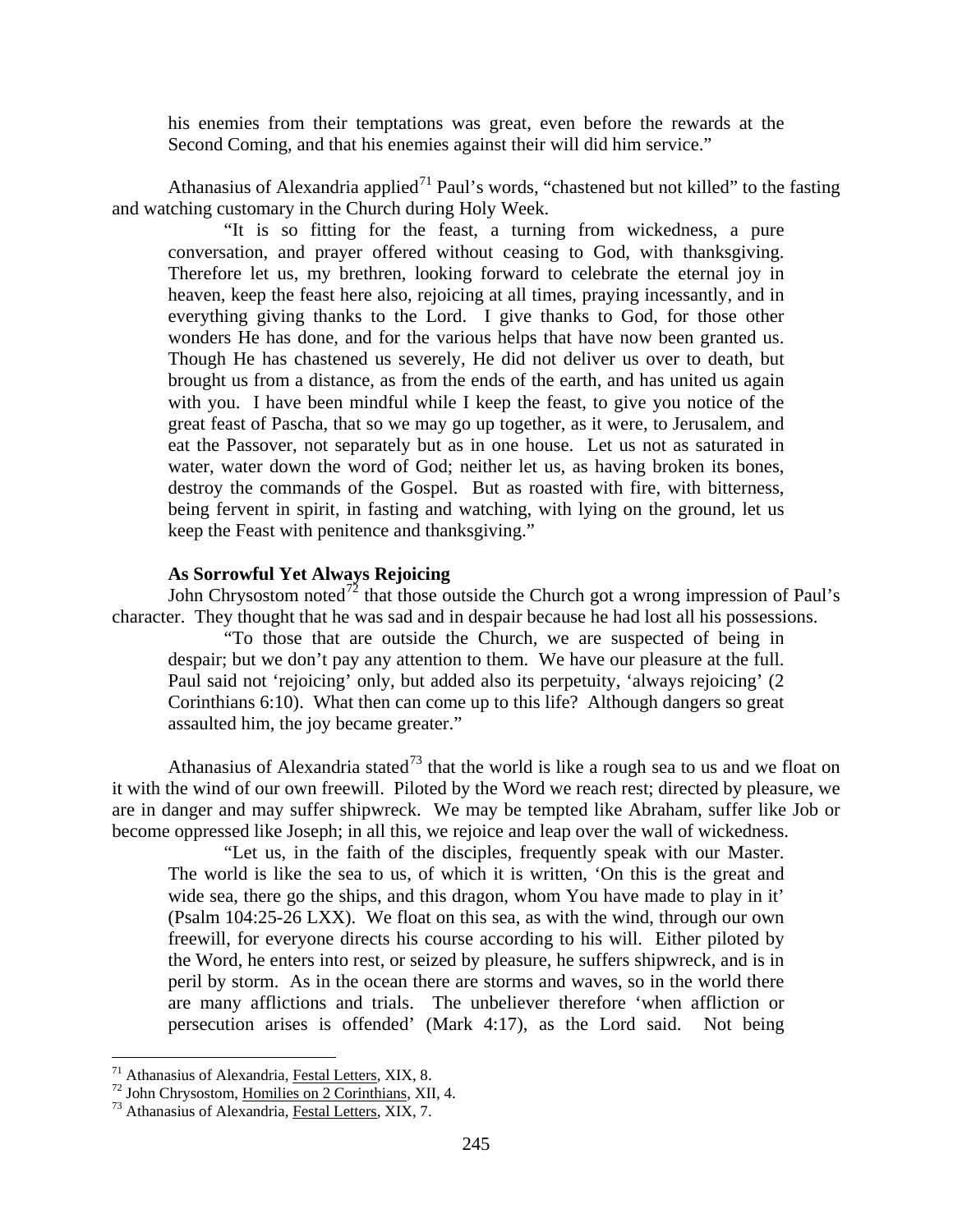confirmed in the faith, and focusing on temporal things, he cannot resist the difficulties that arise from afflictions. Like that house, built on the sand by the foolish man (Luke 6:49), so he, being without understanding, fails at the assault of temptations, as if by the winds. But the saints, having their senses exercised in self-possession (Hebrews 5:14), and being strong in faith, and understanding the word, do not faint under trials. Although, from time to time, circumstances of greater trial are set against them, yet they continue faithful; awaking the Lord, Who is with them, they are delivered. Passing through water and fire, they find relief and keep the Feast; offering up prayers with thanksgiving to God Who has redeemed them. Either being tempted they are known, like Abraham; or suffering they are approved, like Job; or being oppressed and deceitfully treated, like Joseph, they patiently endure it; or being persecuted, they are not overtaken. As it is written, through God they 'leap over the wall' (Psalm 18:29) of wickedness, which divides and separates between brethren, and turns them from the truth. In this manner Paul, when he took pleasure in infirmities, in reproach, in necessities, in persecutions, and in distresses for Christ, rejoiced, and wished all of us to rejoice saying, 'Rejoice always; in everything give thanks'" (1 Thessalonians 5:18).

# **As Poor Yet Making Many Rich**

<span id="page-42-0"></span>John Chrysostom stated<sup>[74](#page-42-1)</sup> that one aspect of being poor, yet making many rich is the hospitality that the Apostles received on their missionary journeys in the homes of the faithful.

"Some say that spiritual riches are spoken of here; but I would say that the carnal riches are spoken of also; for the Apostles were rich in these, having the houses of everyone opened to them (Matthew 10:11-13, Luke 10:8). And this too he signified by what follows, saying, 'As having nothing, and yet possessing all things'" (2 Corinthians 6:10).

John Chrysostom also stated<sup>[75](#page-42-2)</sup> that there was great spiritual benefit for the Apostles at being poor, and there is also benefit for us. The Apostles were honored by kings and by their fellow Christians for despising wealth; they became truly rich from His grace. Worldly things are merely on loan to us; the only things that are truly ours are the things like almsgiving and charity that we send ahead of us to the next world.

"Was not the whole world opened to the Apostles more than to kings? Were not all things laid at their feet? Were they not appointed rulers and lords, directing the affairs of the Church? Did not men commit their lives into their hands, suspend themselves wholly on their counsel, and enlist in their service? Do we not see many similar occurrences now? Many men of poor and humble means have been celebrated above all others, and honored by kings, even though they only handle the spade, and have just barely enough food, but have the character of monks. Consider that the things of this life are only an addition to us as an afterthought, the principal sum being stored up for the life to come. Despise riches, if you want to have riches; if you want to be truly rich, become poor. Such are the paradoxes of God. He does not want you to be rich from your own care,

<span id="page-42-2"></span><span id="page-42-1"></span><sup>&</sup>lt;sup>74</sup> John Chrysostom, <u>Homilies on 2 Corinthians</u>, XII, 4.<br><sup>75</sup> John Chrysostom, <u>Homilies on 1 Timothy</u>, XI, Moral.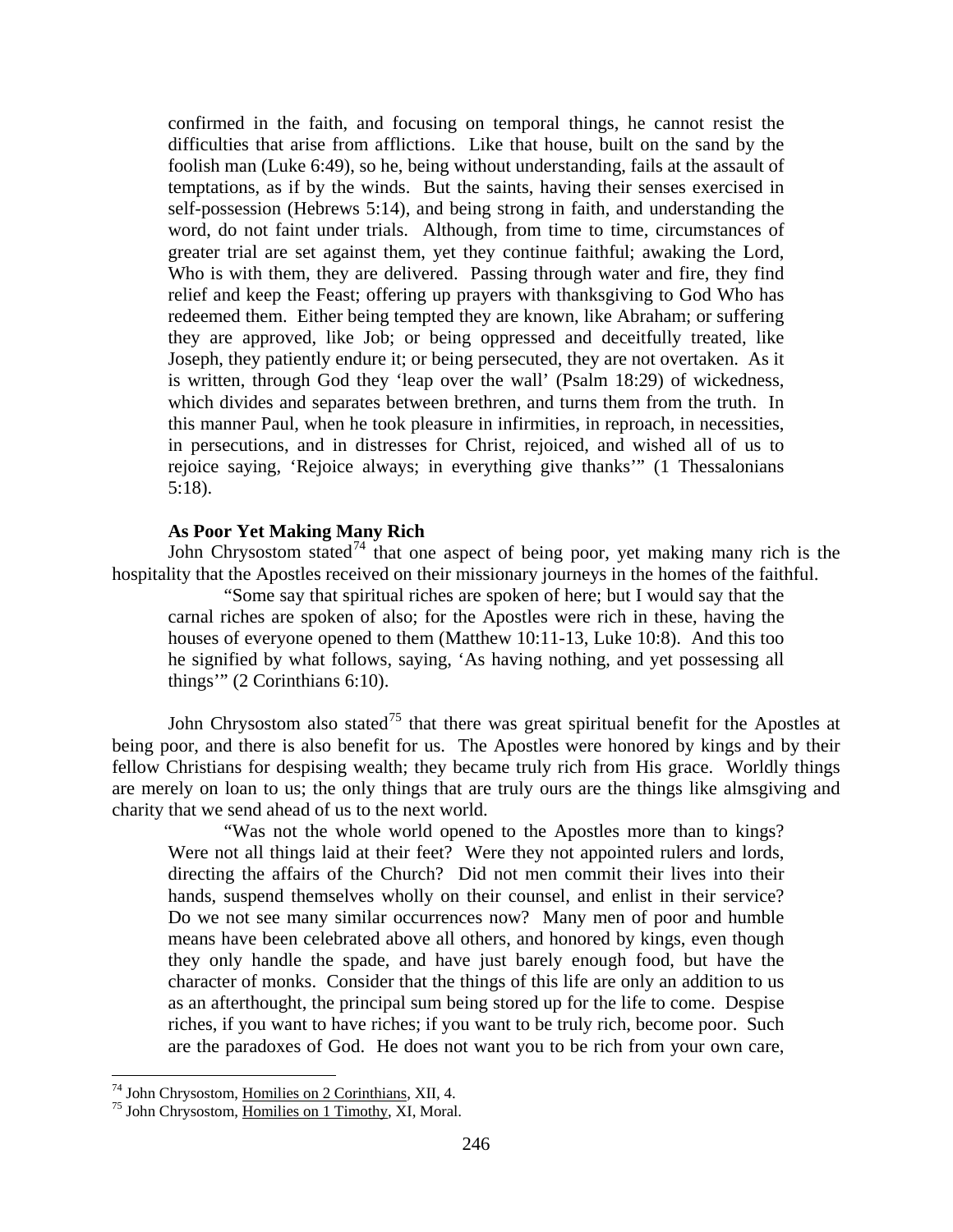but from His grace. Leave these things to Me, He says; make spiritual things your concern, that you may know My power. Run from that yoke of slavery that riches impose. As long as you cling to them, you are poor. When you despise them, you are doubly rich, in that such things shall flow in upon you from every side, and in that you shall want none of those things, which the multitude wants. Not possessing much, but needing little, is to be really rich. The king, so long as he lacks nothing, doesn't differ from the poor man. This is poverty, to stand in need of others; and by this argument the king is poor, in so far as he stands in need of his subjects. But he that is crucified to the world is not so; he lacks nothing; for his hands are sufficient for his subsistence, as Paul said, 'These hands have ministered to my necessities, and to them that were with me' (Acts 20:34). These are his words, 'As having nothing, yet possessing all things' (2 Corinthians 6:10). This is he who was thought a God by the inhabitants of Lystra (Acts 14:10-11). If you want to obtain worldly things, seek Heaven; if you want to enjoy things here, despise them. 'Seek first the kingdom of God', He said, 'and all these things shall be added to you' (Matthew 6:33). Why do you admire these trifles? Why do you long for things of no real worth? Raise your eyes to heaven, think of the riches there, and smile at gold; think of how little use it is; the enjoyment of it lasts but for the present life. Compared with eternity, the present life is as a grain of sand, or as a drop of water to the boundless ocean. This wealth is not a possession, it is not property, it is a loan for use. When you die, willingly or unwillingly, all that you have goes to others, and they again give it up to others. We are all travelers; and the tenant of the house is more truly the owner of it; for the owner dies, and the tenant lives, and still enjoys the house. And if the tenant leases it, the owner might be said to lease it also; for he built it, took great pains with it, and fixed it up. We are all owners in fact of other men's possessions. Those things only are our own, which we have sent ahead of us to the other world. Our goods here are not our own; they fail us during our lives. Only the virtues of the soul are properly our own, like almsgiving and charity. Worldly goods are called external things, because they are external to us. But we can make them internal. We cannot take our wealth with us when we depart, but we can take our charity. Let us send that ahead of us, that it may prepare for us a dwelling in the eternal mansions" (Luke 16:9).

In addition, Chrysostom addressed<sup>[76](#page-43-0)</sup> the difference between wealth under the Old Covenant, which was tied to faithfulness as a nation, and poverty under the New Covenant. Godliness is the focus of both, but godliness as a nation of the world is missing under the New Covenant. We can see the same way of life among the Prophets and Patriarchs taken up by the Apostles, where they may be poor, but they are able to make many rich. Poverty becomes not a disgrace, the way it was identified with unfaithfulness under the Old Covenant, but a path that leads to heaven.

"Solomon said, 'the wisdom of the poor man is despised' (Ecclesiastes 9:16). Again, 'Give me neither poverty nor riches' (Proverbs 30:8), and, 'Deliver me from the furnace<sup>[77](#page-43-1)</sup> of poverty'. Again, if riches and poverty are from the

<span id="page-43-1"></span><span id="page-43-0"></span><sup>&</sup>lt;sup>76</sup> John Chrysostom, <u>Homilies on Hebrews</u>, XVIII, 4-5.<br><sup>77</sup> Isaiah refers to the furnace of affliction (Isaiah 48:10); Chrysostom extends affliction to poverty.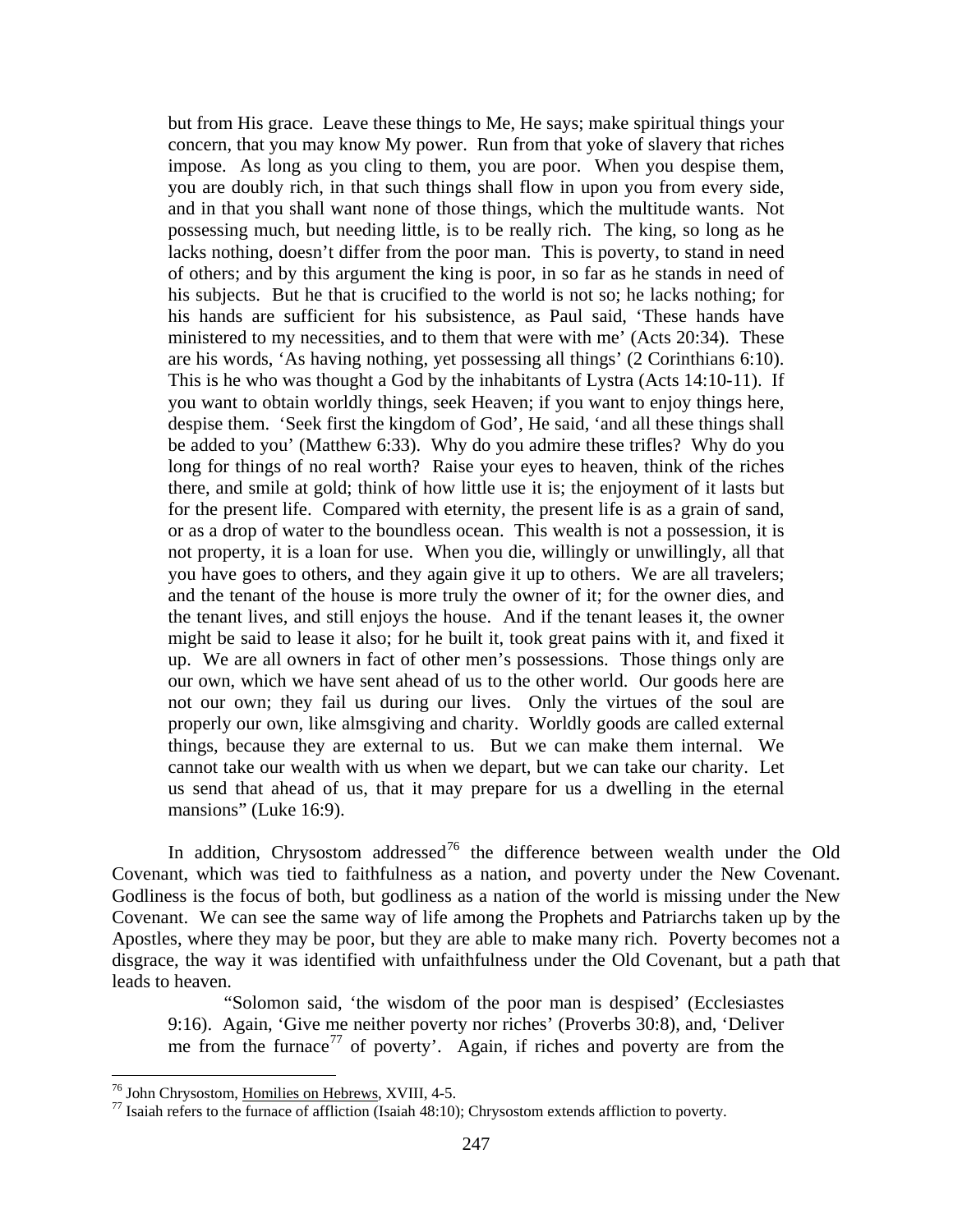Lord, how can either poverty or riches be an evil? Why were these things said? Under the Old Covenant, much account made of wealth, and there was great contempt of poverty; poverty was a curse and wealth was a blessing<sup>[78](#page-44-0)</sup>. But it is no longer so."

"Listen to the praises of poverty! Christ sought after it, 'The Son of Man has nowhere to lay His head' (Matthew 8:20). Again He said to His disciples regarding their missionary journeys, 'Provide neither gold nor silver in your money belts, nor a spare tunic' (Matthew 10:9, 10). Paul wrote, 'As having nothing and yet possessing all things' (2 Corinthians 6:10). Peter said to him who was lame from his birth, 'Silver and gold I do not have, but what I do have I give you' (Acts 3:6). Under the Old Covenant, where wealth was a blessing, who was admired? Was not Elijah, who had nothing except the sheepskin? Was not Elisha and John the Baptist?"

"Let no man then be humiliated on account of his poverty! It is not poverty that humiliates, but wealth, which compels us to have need of many, and forces us to be under obligations to many."

"What could be poorer than Jacob, who said, 'If God will be with me, and keep me in this way that I am going, and give me bread to eat and clothing to put on" (Genesis 28:20). Were Elijah and John the Baptist lacking in boldness? The one reproved Ahab, and the other reproved Herod. John said, 'It is not lawful for you to have your brother Philip's wife' (Mark 6:18). Elijah said to Ahab boldly, 'I have not troubled Israel, but you and your father's house have, in that you have forsaken the commandments of the Lord' (1 Kings 18:18). Poverty especially produces boldness. While the rich man is a slave, being subject to loss, and to everyone wishing to hurt him; he who has nothing, doesn't fear confiscation or fine. If poverty had made men to lack boldness, Christ would not have sent His Apostles with poverty on missionary journeys requiring great boldness. The poor man is very strong, and has nothing from which he may be wronged or treated evil. But the rich man is attacked on every side, just like someone could easily catch a man, who was dragging long ropes after him. On the other hand, one could not easily catch a naked man. So here also in the case of the rich man: slaves, gold, lands, innumerable business affairs, innumerable cares, difficult circumstances, necessities, make him an easy prey to everyone."

"Let no man then regard poverty a cause of disgrace. If virtue is present, all the wealth of the world is not even a speck in comparison to it. Let us follow after this if we want to enter into the kingdom of heaven. Jesus said, 'Sell what you have, and give to the poor, and you shall have treasure in Heaven' (Matthew 19:21). Again, 'It is hard for a rich man to enter the Kingdom of Heaven' (Matthew 19:23). Even if we don't have poverty, we ought to draw it to us; so great a good is poverty. It guides us by the hand, as it were, on the path which leads to Heaven; it is an anointing for the combat, a great and admirable exercise, a quiet harbor."

<span id="page-44-0"></span> $78$  Under the Old Covenant, the Lord's blessing was on the Land of Israel so long as the people were faithful and didn't go after idols. Prosperity was part of this blessing, and generosity to the poor was required. The penalty for not being faithful was a lack of prosperity and a curse.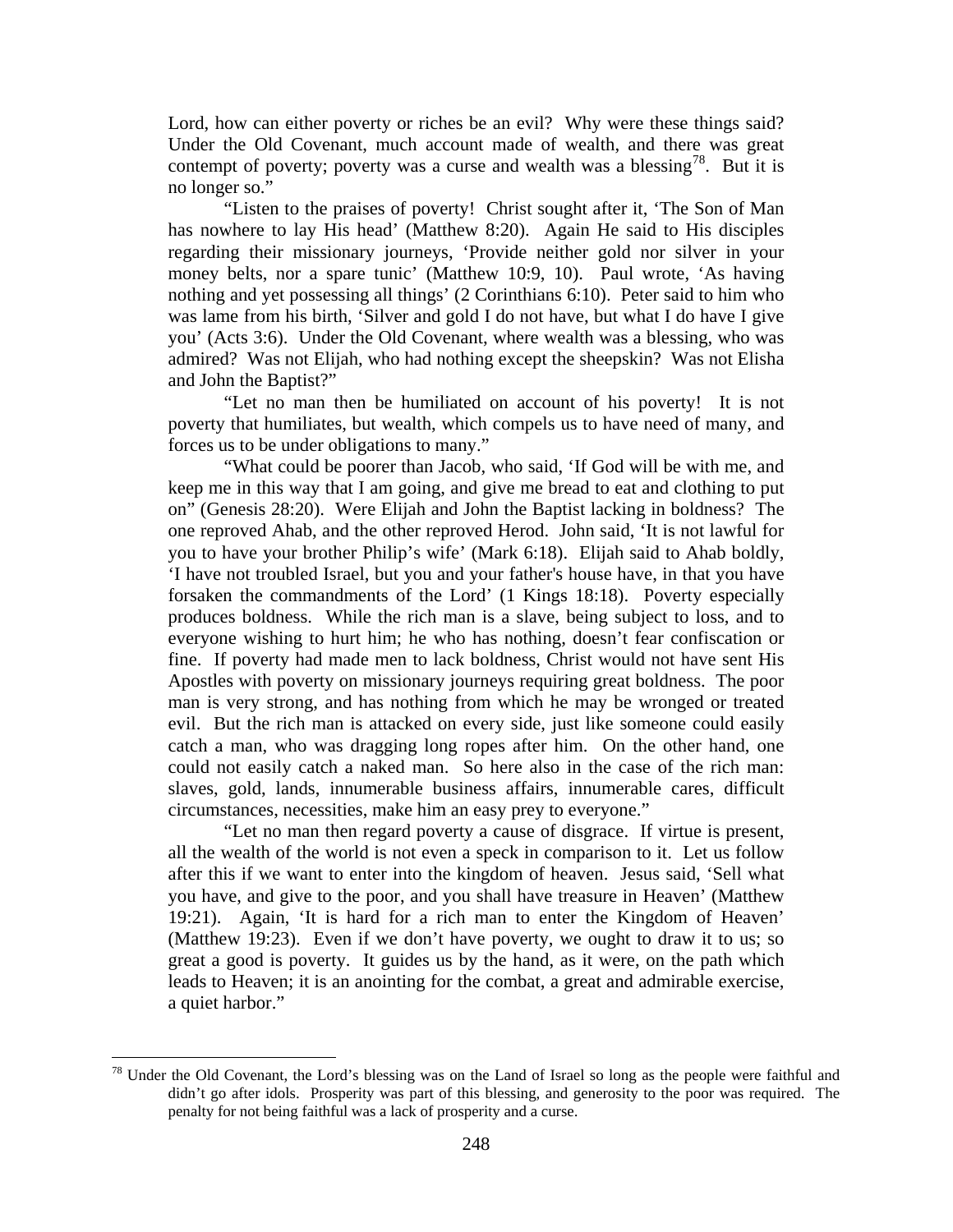### **As Having Nothing Yet Possessing All Things**

<span id="page-45-0"></span>In the Early Church right after Pentecost, "The multitude of believers was of one heart and soul; neither did any of them say that any of the things which he possessed was his own, but they had all things common" (Acts 4:32). "Each person who were possessors of lands or houses sold them and brought the proceeds of the things that were sold and laid them at the Apostles' feet and they distributed to each as anyone had need" (Acts 4:34-35). In this spirit, the notion of having nothing yet possessing all things represented the life of the Church from the beginning.

Jerome gave<sup>[79](#page-45-1)</sup> other examples of "having nothing but possessing all things". The Patriarch Jacob left home with nothing to seek a godly wife 800 miles away and returned with great wealth. The Apostles traveled around with nothing, yet they saw things and did things that no amount of wealth could accomplish.

"Jacob in his flight from his brother left behind in his father's house great riches and made his way with nothing into Mesopotamia. Moreover, to prove to us his powers of endurance, he took a stone for his pillow (Genesis 28:11). Yet as he lay there he saw a ladder set up on the earth reaching to heaven and saw the Lord standing above it, and the angels ascending and descending on it. The lesson taught is that the sinner must not despair of salvation, and the righteous man must not rest secure in his virtue. To pass over much of the story, after twenty years, he who before had passed over Jordan with his staff returned into his native land with three droves of cattle, rich in flocks and herds and richer still in children."

"The Apostles likewise traveled throughout the world without either money in their purses, or staff in their hands, or shoes on their feet; they could speak of themselves as 'having nothing and yet possessing all things' (2 Corinthians 6:10). 'Silver and gold', they say, 'we none, but what we do have we give you; in the name of Jesus Christ of Nazareth rise up and walk' (Acts 3:6). They were not weighed down with the burden of riches. Therefore they could stand, as Moses, in the crevice of the rock (Exodus 33:21-22), they could pass through $80$  the needle's eye, and behold the back parts of the Lord" (Exodus 33:23).

<span id="page-45-2"></span><span id="page-45-1"></span><sup>&</sup>lt;sup>79</sup> Jerome, <u>Letter to Ageruchia</u>, CXXIII, 15.<br><sup>80</sup> Jesus gave an illustration of camels and needles (Matthew 19:24-26) that has been little understood in our generation. The main gates of most cities in ancient times were huge wooden structures set in an archway and often overlaid with brass for strength and flame proofing. At night, the gates were closed and locked with a bar on the inside and not opened until morning. Travelers that arrived late in the day after the gates were closed were forced to spend the night outside the city unless there was some provision for them to get into the city. Outside the city, law and order did not exist at night and travelers were at the mercy of outlaws. This is still the case today in some third world countries.

To deal with this situation, many ancient cities had a "needle's eye gate" which was a small, low door beside the main gate. Such a feature existed<sup>80</sup> on at least one of the gates of Jerusalem and Damascus. See Weiss, Insight into Bible Times and Customs, pp. 24-25. A man could fit easily through the "needle's eye gate", but a camel, being a large animal, could not fit easily. If the camel's pack (which could weigh up to 1,000 pounds) were removed and the camel were made to kneel, the camel could just barely crawl through the "needle's eye gate."

The statement Jesus made, that it is easier for a camel to go through the needle's eye gate than for a rich man to enter the Kingdom of God, made use of this imagery. Like the camel, the rich man first needs to unload his pack or burden.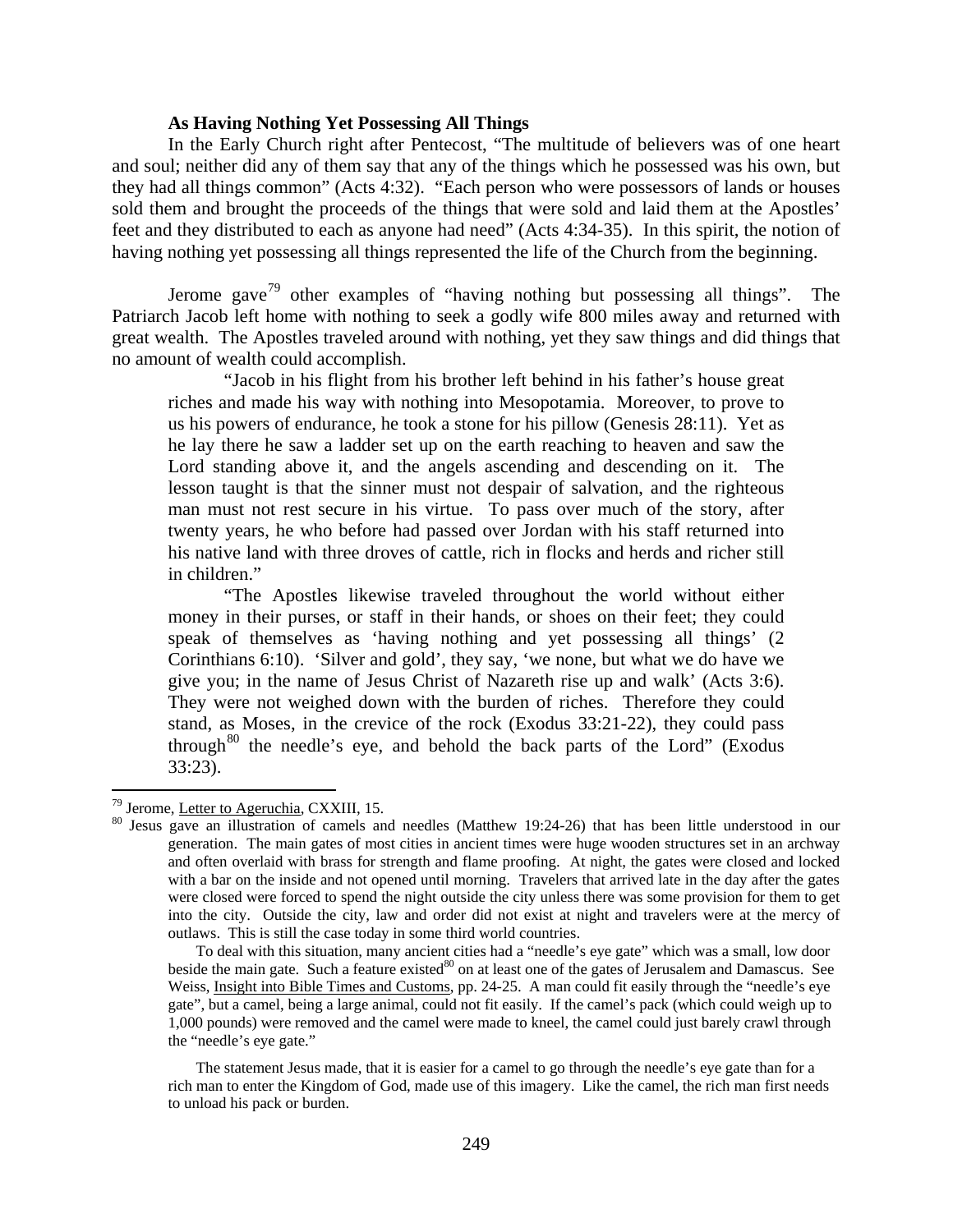Ambrose of Milan noted $81$  in the lives of the Apostles how they had nothing in earthly possessions but possessed all things via the riches of faith.

"The Apostles wandered over the whole earth, 'having nothing and yet possessing all things' (2 Corinthians 6:10). Wherever they were sent, they considered it a place full of delights, for nothing was lacking to them in whom the riches of faith abounded. They enriched others, being themselves poor as to earthly means, but rich in grace. They were tried but not killed, in fasting, labors, watching, and vigils. Out of weakness they came out strong (2 Corinthians 12:9). They did not wait for the enticements of pleasure, who were satiated by fasting; the burning summer did not parch those whom the hope of eternal grace refreshed. The cold of icy regions did not break them down, whose devotion was always budding with glowing devotion; they didn't fear the chains of men whom Jesus had set free; they didn't desire to be rescued from death, who expected to be raised again by Christ."

John Chrysostom stated  $82$  that unbelievers, who see only physical things, can get a mistaken impression of the true Christian, seeing the work but not the rewards. Paul, who had nothing, was treated like an angel by the Churches; any physical thing he needed they would gladly give him. Because of his faithfulness, the Lord gave him incredible spiritual riches also.

"Paul spoke of 'having nothing, and yet possessing all things' (2 Corinthians 6:10). How can this be? We might rather ask, how can the opposite be? He that possesses many things has nothing; and he that has nothing possesses the goods of everyone. To understand this, let us bring out Paul into our midst, who commanded the world and was lord not only of their substance, but even of their eyes. 'If possible', he says, 'you would have plucked out your own eyes, and given them to me' (Galatians 4:15). Now these things he says, to instruct us not to be disturbed at the opinions of the many, though they call us deceivers, though they don't know us, though they count us condemned, appointed for death, in sorrow, in poverty, having nothing. Even the sun is not clear to the blind; the pleasures of the sane are unintelligible to the mentally ill. The faithful are the only proper judges of these matters, and are not pleased and pained at the same things as other people. Suppose someone who knew nothing of the Olympic Games were to see a boxer, with wounds on him but wearing a crown. He would think the boxer would be in pain on account of the wounds; not understanding the pleasure the crown would give him. Because unbelievers know what we suffer but do not know why we suffer them, naturally they suspect that there is nothing besides these; they see the wrestling and the dangers, but not the prizes and the crowns."

"Possessing all things involves temporal things and spiritual things. Paul, whom the cities received as an angel, for whom they would have plucked out their own eyes and have given them to him (Galatians 4:14, 15), for whom they laid down their own necks (Romans 16:4), how had he not all things that were theirs? If you desire to see his spiritual things, you will find him rich in these things also.

<span id="page-46-1"></span><span id="page-46-0"></span><sup>&</sup>lt;sup>81</sup> Ambrose of Milan, <u>Letter to Limenius, Bishop of Versellae</u>, LXIII, 69. <sup>82</sup> John Chrysostom, Homilies on 2 Corinthians, XII, 4.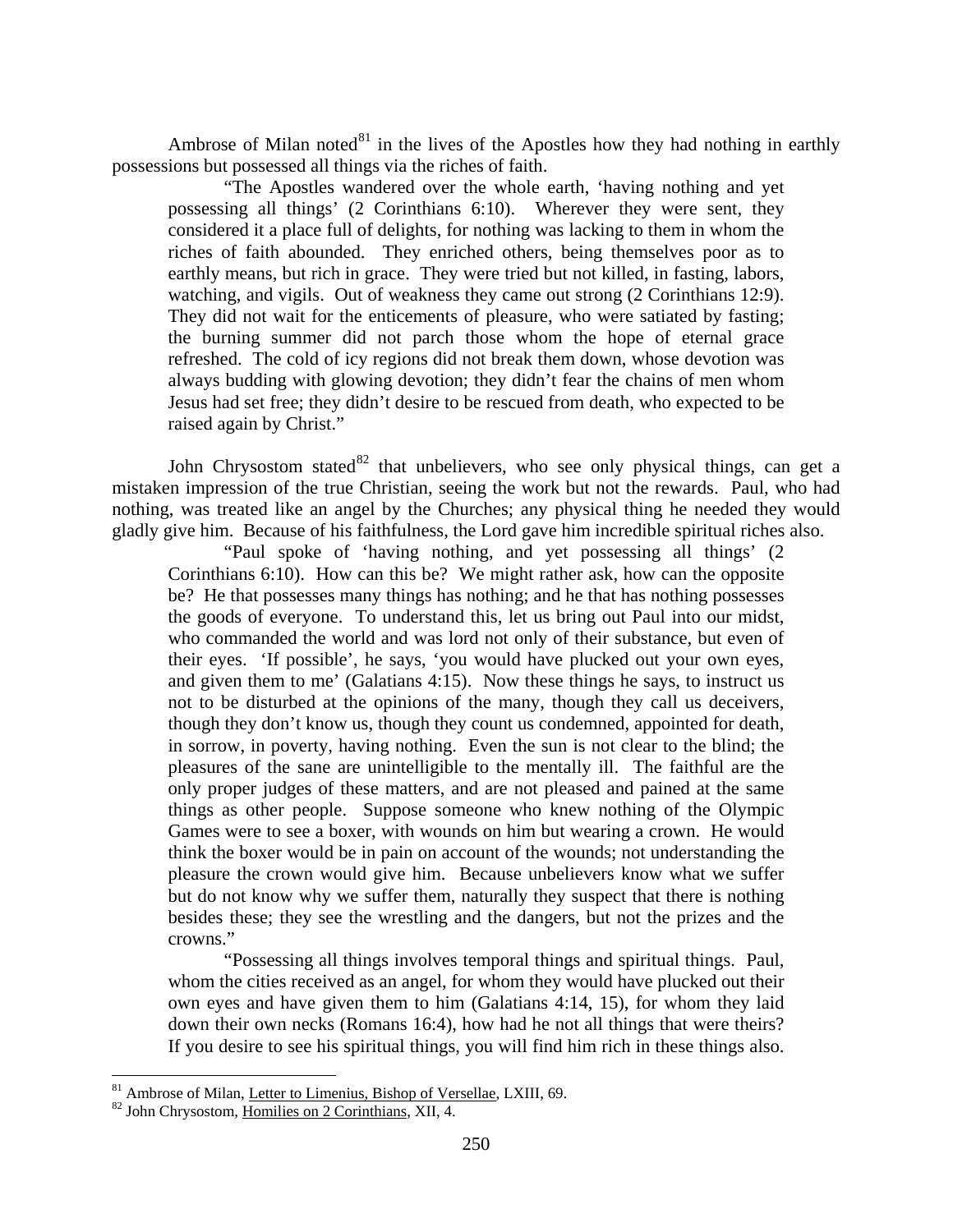He that was so close to the King of all as even to share in unspeakable things with the Lord of the angels (2 Corinthians 12:4). Devils had been so subject to him that suffering and disease had fled away" (Acts 19:11-17).

### <span id="page-47-0"></span>**Words of Reconciliation**

Reconciliation was very apropos for Corinth because of all that Paul had been through with them. This letter came following a period of apostolic discipline and Paul was writing, in part, to reconcile all the factions. For more details on the factions, see the Study of the Epistle lesson for the  $14<sup>th</sup>$  Sunday after Pentecost.

Having been through a great deal with the Corinthians, Paul's aim was to reconcile all the factions back to himself and back to a good relationship with God. First he quickly passed over his dedication to the work of God. Paul would come back to this giving more details toward the end of this Epistle (2 Corinthians 11:23-29).

Having said all this regarding his dedication to the work of God, Paul went on to say, "O Corinthians, we have spoken openly to you; our heart is wide open. You are not crushed (or restricted) by us, but by your own feelings. For a mutually rewarding situation, it would help if you also were wide open" (2 Corinthians 6:11-13). Chrysostom paraphrased  $83$  this:

"We cannot endure to be silent toward you but we always desire and long to speak to you, which is the desire of those who love. We speak to you on all points with freedom as to beloved people, suppressing nothing, reserving nothing. For virtue is warm and fervent. He that is beloved can walk with great unrestraint within the heart of him that loves. I ask no great thing if, being your father, (1) Corinthians 4:15) I wish to be loved by you". Thus Paul addressed them as his own children (2 Corinthians 6:13).

Before Paul wrote this letter, he had left Ephesus for Macedonia figuring to visit Corinth after visiting the Churches in Macedonia. Yet he was uncertain as to how the Corinthians had received his previous admonitions. While in Macedonia, Paul met Titus who was returning from Corinth; Titus gave Paul the good news that the Corinthians had received his last letter very well. Thus relieved, Paul wrote 2 Corinthians in a spirit of reconciliation and his subsequent visit to Corinth was a particularly joyful reunion of father and children.

<span id="page-47-1"></span> <sup>83</sup> John Chrysostom, Homilies on 2 Corinthians, XIII, 1.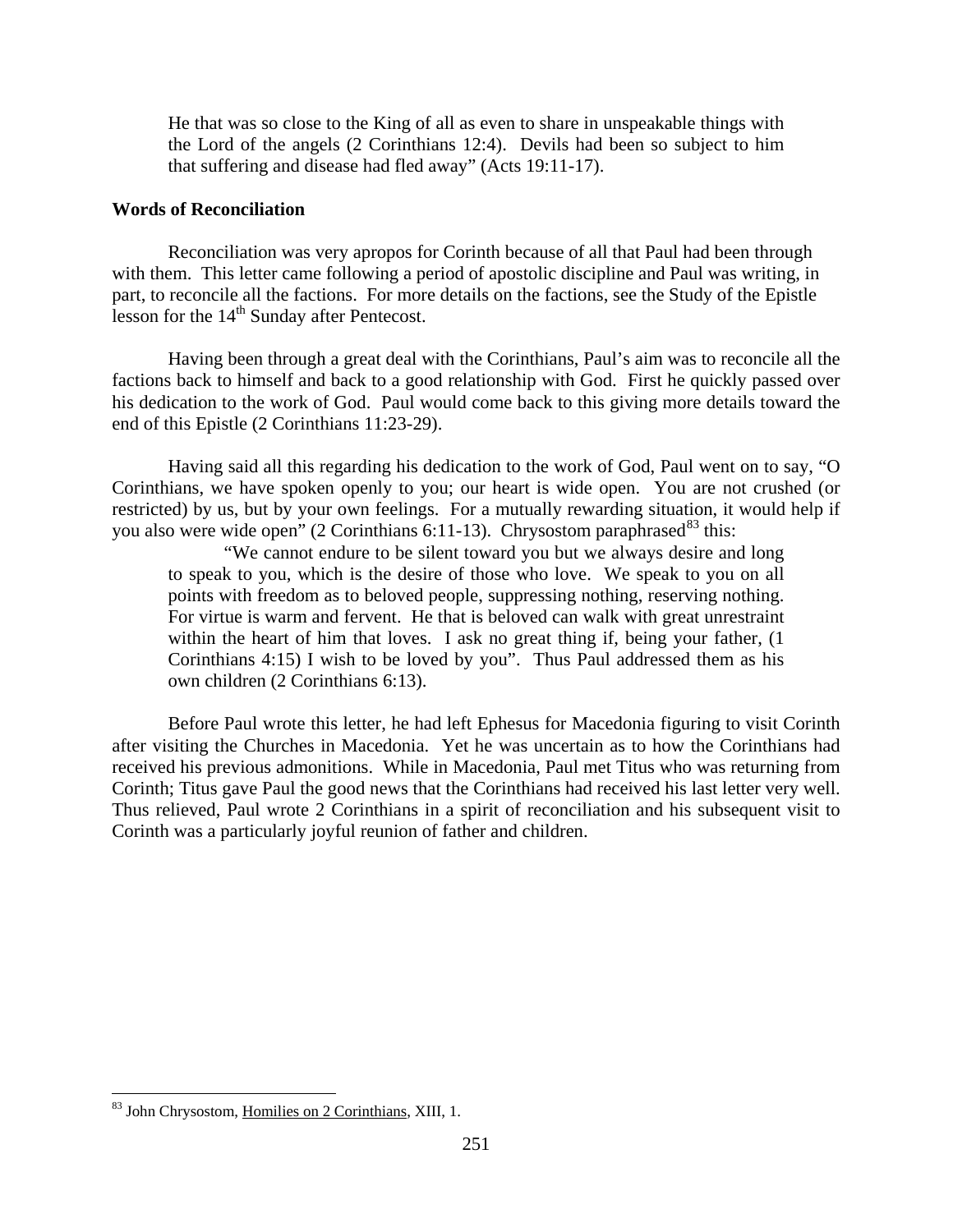# **RAISING THE SON OF THE WIDOW OF NAIN**

**October 9, 2016 3rd Sunday of Luke Revision E**

### **Gospel: Luke 7:11-16**

Today's Gospel lesson is used in the West at about this same time of year for the  $26<sup>th</sup>$ Sunday after Trinity or sometimes for the 3<sup>rd</sup> Sunday after Pentecost.

Whereas many of the accounts of events in Jesus' life are recorded in several, if not all four, of the Gospel accounts, today's lesson is recorded only by Luke. The setting for this event is early in the second year of Jesus' public ministry. Jesus had just finished the "Sermon on the Mount" (Matthew 5:1-7:29) and the "Sermon on the Plain" (so called from Luke 6:17) shortly thereafter (Luke 6:17-49). The Twelve Apostles have been selected by Jesus, (Luke 6:12-16) but have not yet been sent out two-by-two to heal the sick and cast out demons (Luke 9:1-6). John the Baptist had been imprisoned (Luke 7:18-23) but not yet beheaded by Herod (Luke 9:7-9). Shortly after this Gospel account, John the Baptist's disciples came to Jesus and asked if He was the One to come or if they should look for another. Jesus replied that they should look around, for the blind see, the lame walk, the lepers are cleansed, the deaf hear, the dead are raised and the poor have the Gospel preached to them. Today's Gospel lesson was the illustration He gave them for the dead being raised.

Following the "Sermon on the Plain," Jesus went to Capernaum, which is at the Northern end of the Sea of Galilee (Luke 7:1). The next day, He went to the city of Nain (Luke 7:11) which is about 20 miles distant as the crow flies and is about 5 miles Southeast of His hometown of Nazareth. This was a good day's journey, since it meant crossing the mountain range near Mt. Tabor (1800 feet elevation).

As Jesus arrived outside Nain, accompanied by a large crowd, He encountered a funeral procession coming out of the city. Carried in an open coffin in the procession was the body of the only son of a widow. The funeral procession also had a large crowd, and the widow was openly weeping.

From the events described in Luke, it appears that the widow of Nain was not well off financially. First, the dead man was being carried in an open coffin (v.14). Secondly, when Jesus spoke to him, "Young man, I say to you, arise" (v.14), he sat up and began to speak immediately. There was no need to "unbind him" as was necessary for Lazarus when he was raised (John 11:44). This is because Lazarus and the Lord Himself were given a rich man's Copyright © Mark Kern 2001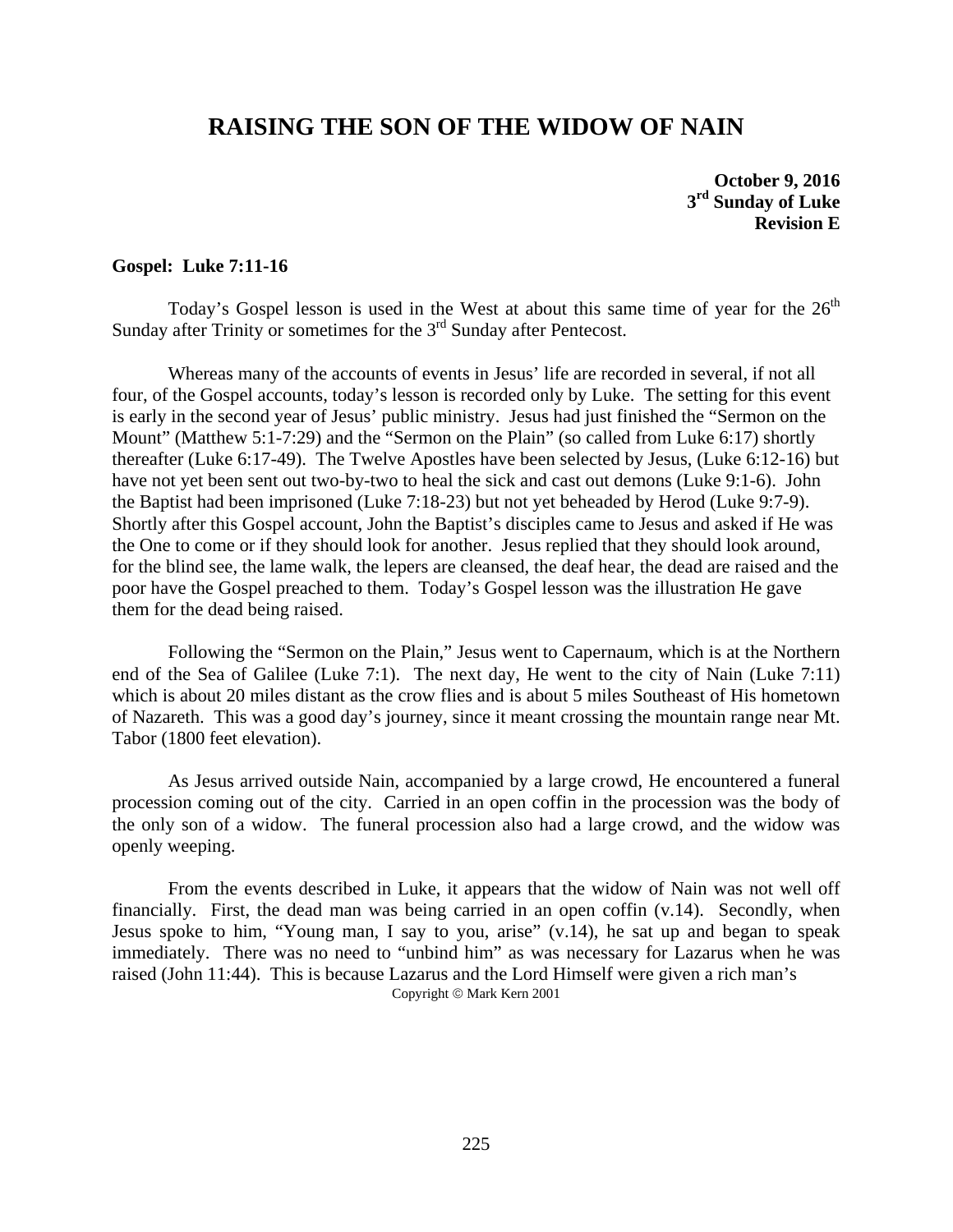burial. For example, Nicodemus and Joseph of Arimathea bound Jesus' body with strips of linen mixed with 100 pounds of myrrh and aloes, creating a mummy or cocoon (John 19:39-40). This is why Peter and John believed He was risen as soon as they saw the burial clothes; the mummy was empty and undisturbed; Jesus rose right through the burial wrappings.

For the son of the widow of Nain, there were no burial wrappings like Lazarus or Jesus. He was being carried to a pauper's grave. These circumstances put the widow in very difficult financial straits. Under Mosaic Law, no special provisions were made for widows (except for a share of the triennial third tithe) because the oldest son – who had the birthright or extra share of the property – had the duty to provide for her. This is why Jesus asked His second cousin John to care for His mother just before He died (John 19:26-27). In addition, the Scribes and Pharisees of that day were well known to foreclose on widows' houses when the poverty-stricken widows ran out of money (Matthew 23:14).

Of the three people Jesus is recorded as raising from the dead: Lazarus (John 11:38-45), Jairus' daughter (Mark 5:21-24, 35-43) and the widow's son, in each case there is implied a considerable amount of compassion of Jesus toward the bereaved. In Lazarus' case, Jesus, Himself, wept (John 11:35). In Jairus' case, Jairus "begged Jesus earnestly, saying 'My little daughter lies at the point of death. Come lay Your hands on her, that she may be healed, and she will live'" (Mark 5:23). However, she died before Jesus arrived. In the case of the widow's son, Jesus came to the funeral procession uninvited, for "He had compassion on her" (v.15).

The above three cases represent three different stages of death. Jairus' daughter had just died and was still lying on her bed (Mark 5:40). The widow's son had died recently and was being carried to his grave (v.12). Lazarus had been dead four days and was beginning to decompose (John 11:39).

When the Lord saw the widow, He had compassion on her, raised her son from the dead and presented him to his mother. The response of both large crowds was one of being seized with fear glorifying God and saying, "A great prophet has risen up among us," and "God has visited His people" (Luke 7:16). Word of this event spread throughout Judea and all the surrounding neighborhood, including Nazareth (Luke 7:17).

This account in Luke is very similar to one that occurred during the life of the prophet Elijah. Elijah had prophesied that there would be no rain for 3 ½ years (1 Kings 17:1, 18:1, Luke 4:25). During most of that period, he lived in Zarephath (just south of Sidon) in an upper room at the house of a widow who had one young child (1 Kings 17:9-10). The widow was expecting to starve to death due to the famine (v.12), but Elijah saw to it that the jar of flour and the jar of oil never ran out  $(v.16)$ . Near the end of the 3  $\frac{1}{2}$  years, the widow's son died, and Elijah raised him from the dead (vv.17-24). According to tradition, the widow's son was Jonah the prophet, whose three days in the belly of the sea monster prophesied about the Lord's death and resurrection (Velimirovic, Prologue, Sept. 22).

With this background in mind, it was no accident that Jesus went to Nain at this time. A few months earlier, He quoted the above account about Elijah to people in the synagogue of Nazareth (5 miles away) in response to their unbelief (Luke 4:24-26). This made them so angry